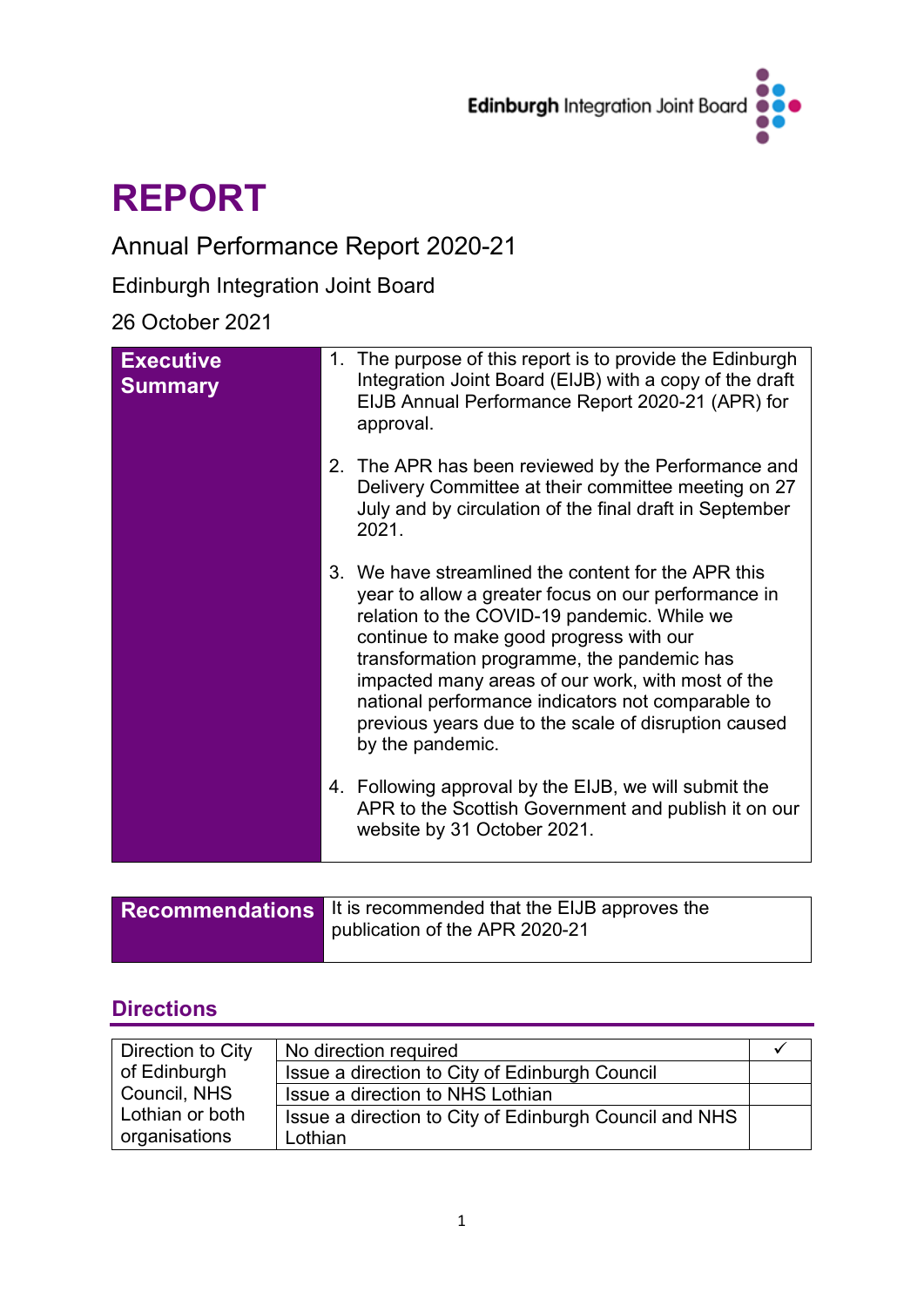

### **Report Circulation**

1. The APR 2020-21 was considered by the Performance and Delivery Committee as the lead Committee for performance issues at their committee meeting on 27 July 2021 and by circulation of the final draft in September 2021.

### **Main Report**

- 2. Integration Joint Boards (IJBs) are required by legislation to produce an APR each year covering performance over the previous financial year.
- 3. The APR provides an opportunity for us to set out our story of overall performance over the last year and how we work to improve health and social care in Edinburgh. It covers significant pieces of work we have progressed over the last year as well as key performance indicators.
- 4. Given the disruption over the last year, the APR has a strong focus on COVID-19. This highlights the restrictions on our services, the exceptional work of our staff and the ways in which we worked with partners to adapt services and continue to provide support during the crisis.
- 5. The report then provides a summary of progress against key projects, including our transformation programme, under each of the EIJB's strategic priorities. There is also a dedicated section on our performance against the Core Indicators and Ministerial Strategic Group (MSG) indicators that the EIJB is required to report on.
- 6. We have ensured that the APR aligns with our communication and engagement principles, as set out in the Communications and Engagement Strategy presented to the EIJB on 22 June 2020, particularly that it is clear and accessible.
- 7. In line with accessibility guidance from the UK Government, we will be publishing the APR as a suite of webpages on our website, rather than as a single pdf. This will make sections of the report easier for people to access individually, as well as ensuring accessibility requirements are met. As a result, the pdf presented to the EIJB for approval does not contain any design elements.

#### *Timeline for publication*

8. IJBs are required by the Public Bodies (Joint Working) (Scotland) Act 2014 to publish an APR by 31 July each year for the previous financial year. This is problematic due to the timing of when performance data against the Core Indicators is available and this year due to continuing pressures related to the pandemic.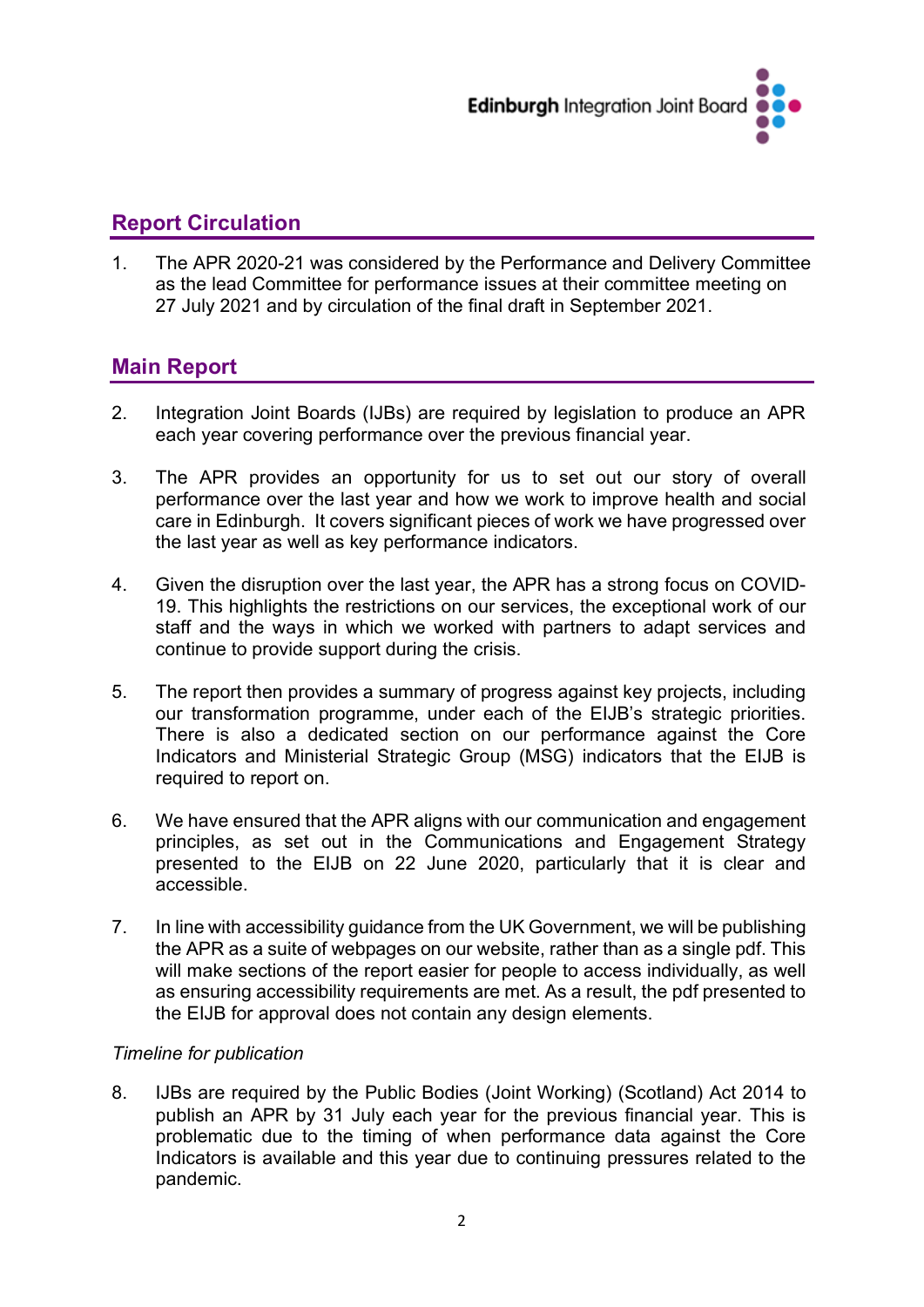

- 9. As agreed at the Performance and Delivery Committee on 14 April 2021, we are utilising a provision in the Coronavirus (Scotland) Act, allowing us to delay publication of the APR beyond the usual deadline of 31 July. Utilising this provision, we have delayed publication of the APR to end October, following approval by the EIJB on 26 October 2020.
- 10. Discussions are ongoing with Scottish Government about the requirement for IJB annual performance reports to be published by 31 July each year.

### **Implications for Edinburgh Integration Joint Board**

#### **Financial**

11. Financial details in relation to performance are included within the report

#### **Legal / risk implications**

12. There are no direct legal or risk implication arising from this report.

#### **Equality and integrated impact assessment**

- 13. As detailed above, the APR has been created in line with accessibility requirements to meet the clear and accessible principle in our Communications and Engagement Strategy.
- 14. There are no direct equality implications arising from this report.
- 15. An integrated impact assessment is not required.

#### **Environment and sustainability impacts**

16. There are no direct environmental or sustainability impacts arising from this report.

#### **Quality of care**

17. The report seeks to demonstrate our continued effort to improve the quality of care and experience for the citizens of Edinburgh and where applicable across Lothian.

#### **Consultation**

18. The APR was developed in consultation with a working group containing performance leads and data analysts from The City of Edinburgh Council and Public Health Scotland as well as the Communications and Engagement Manager. Senior managers have reviewed the sections directly relevant to their areas of work.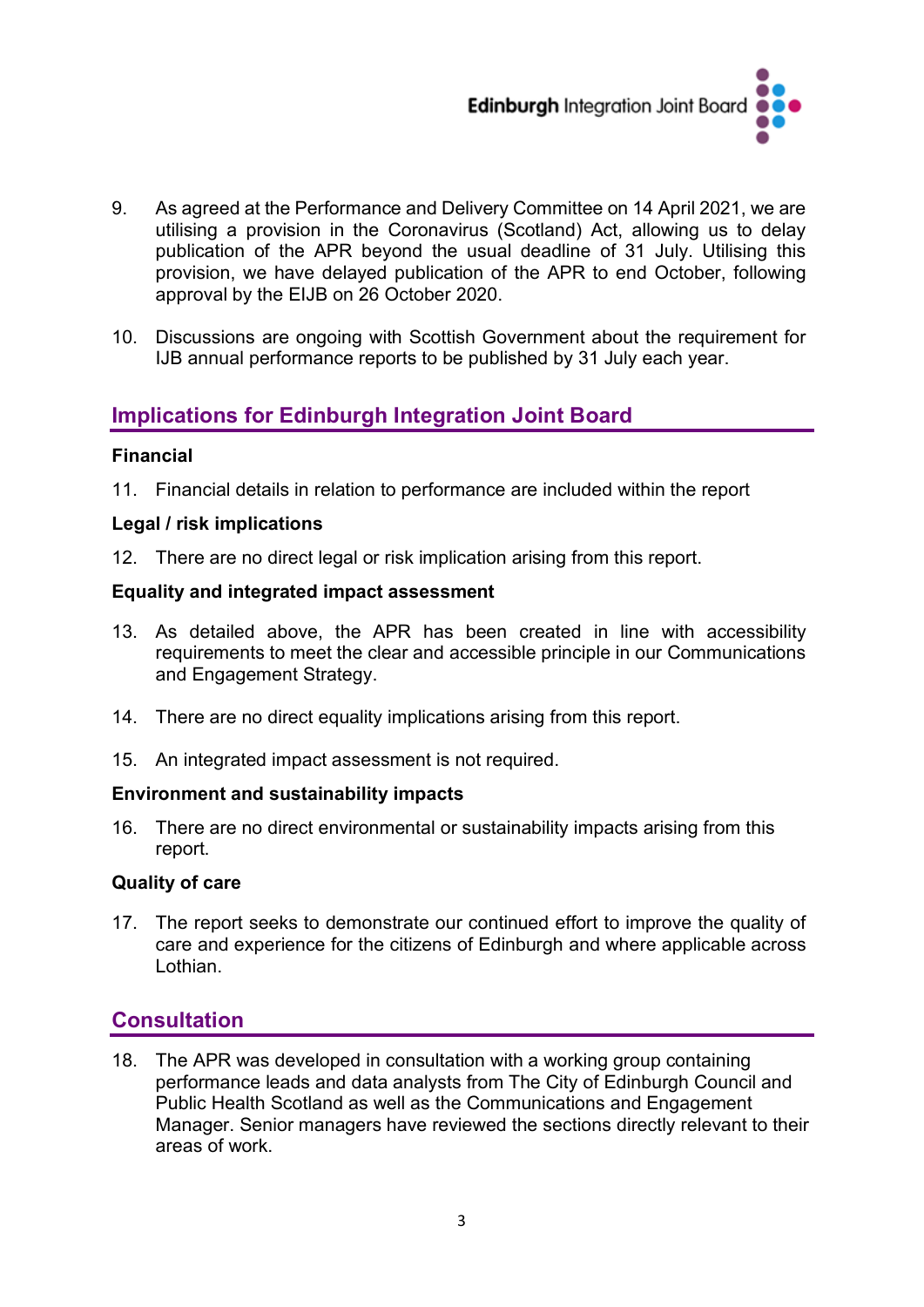

19. We are grateful for the case studies received from partners, including grant recipients, of their work over the last year.

### **Report Author**

**Tony Duncan Service Director Strategic Planning, EHSCP**  Email: [tony.duncan@edinburgh.gov.uk](mailto:tony.duncan@edinburgh.gov.uk) Tel: 07935208040

Contact for further information:

**Name: Susan McMillan, Performance and Evaluation Manager, EHSCP** Email: [susan.mcmillan5@nhslothian.scot.nhs.uk](mailto:susan.mcmillan5@nhslothian.scot.nhs.uk) Tel: 07890023566

### **Appendices**

Appendix 1 EIJB Annual Performance Report 2020/21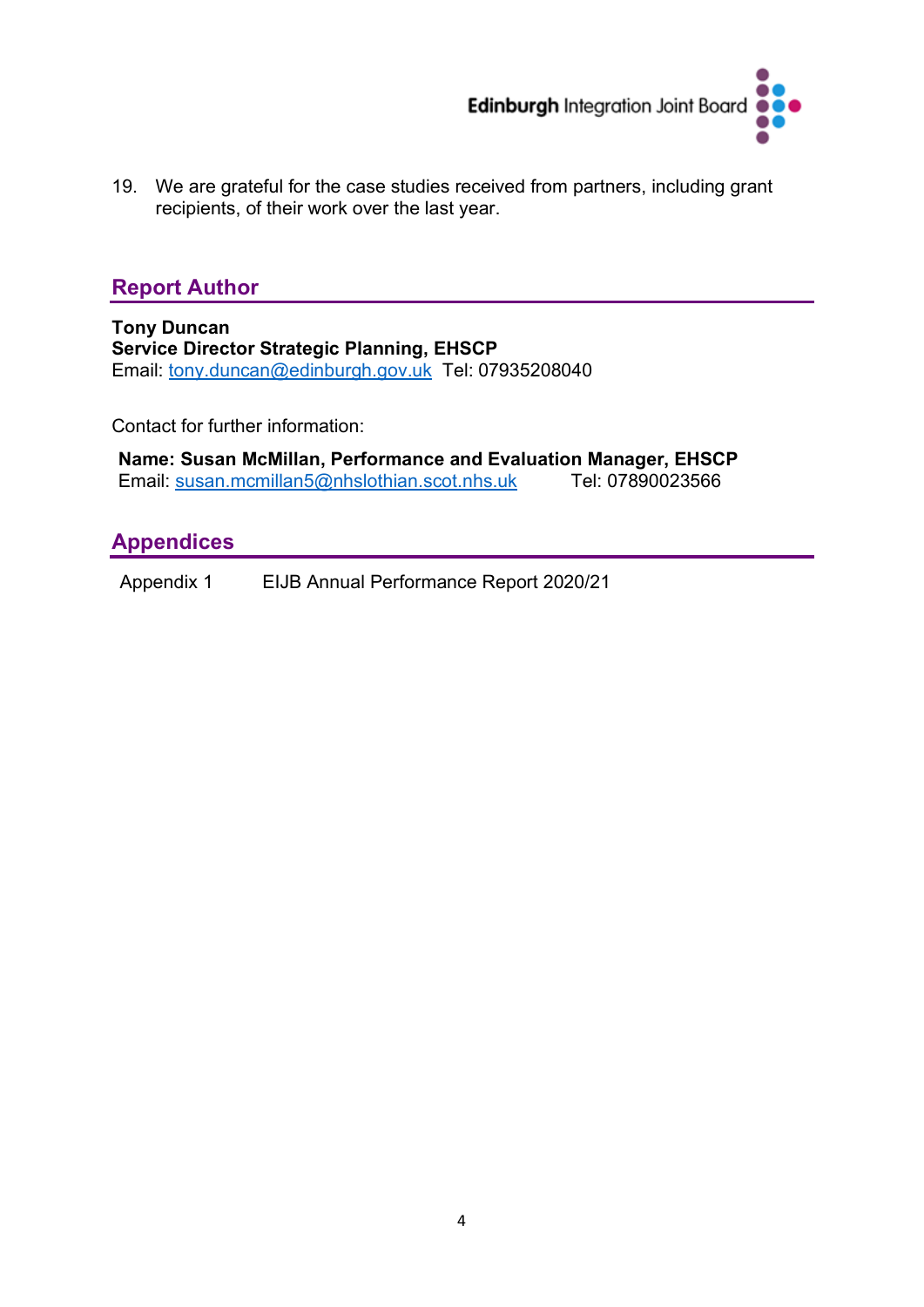## **Edinburgh Integration Joint Board**

## **Annual Performance Report 2020/21**

Note: This document is for drafting and approval purposes only, the final APR will be embedded on our website to ensure we meet accessibility requirements.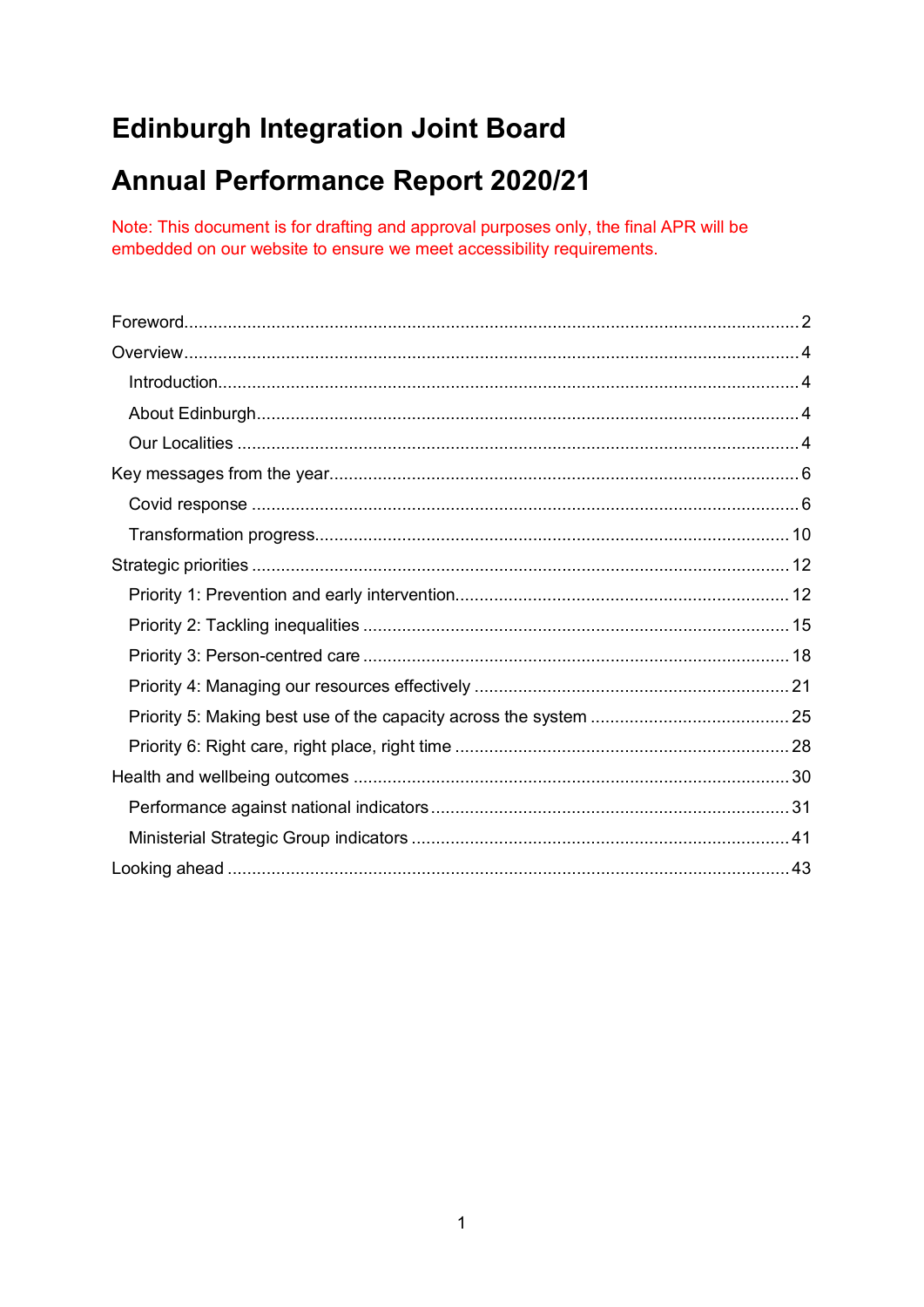## <span id="page-5-0"></span>**Foreword**

Our work over 2020/21 has been shaped by the response to the new coronavirus (covid-19) and resulting global pandemic. The services we deliver were significantly impacted by the restrictions put in place to control the spread of the virus.

Our frontline staff continued to deliver exceptional services to our most vulnerable citizens, including adjusting to service changes required due to physical distancing and increased infection control. We also developed new and adapted ways of working to allow quality support to continue to be provided while restrictions were in place. We made more use of telephone and online methods of connecting with people in need of support, from outbound wellbeing calls to online exercise classes.

It has been a difficult and challenging time. We thank our dedicated staff for their professionalism and fortitude and the many unpaid carers that provide vital care and support to the most vulnerable in our society.

In this Annual Performance Report for 2020/21, we outline our progress over the last year against our Strategic Plan 2019-22 and the ways that we responded to the pandemic across our services. As in previous years, we detail our performance against the six strategic priorities in our strategic plan and against the national health and wellbeing outcomes and associated indicators.

Despite the disruption this year, we continue to deliver on our transformation programme. This included redefining the Edinburgh offer, embracing the three conversations approach, and adopting the principle of home first. These pieces of work have become more crucial considering the impact the pandemic had on our services and the lives of individuals across Edinburgh.

We compare favourably to the Scottish average in 11 out of 19 of the national indicators and are closing in the gap in others. We have positive trends in the majority of the indicators we can compare across the life of the partnership. However, our performance against almost all the national indicators in 2020/21 has been affected by the covid-19 pandemic. While this makes it difficult to directly compare our performance against previous years, the changes seen in Edinburgh figures this year broadly reflect national trends.

The rate of emergency admissions and bed days dropped in Edinburgh in 2020, in line with the national drop in people attending hospital. Readmissions continued at a higher rate than the Scottish average and we are continuing work to better understand our performance in this area. The downward trend in the rate of days people over 75 spend in hospital when they are ready to be discharged continued. Between 2019/20 and 2020/21, this figure decreased by 51% in Edinburgh compared to a 37% decrease in the figure for Scotland. This likely builds on the success of our Home First model, which was accelerated during the pandemic.

During 2020/21 the Chair of the Edinburgh Integration Joint Board was held by Angus McCann, as appointed by NHS Lothian. On 27 June 2021, Councillor Ricky Henderson was appointed by the City of Edinburgh Council as our Chair for the next two years. We thank Angus for his work as Chair and look forward to continuing to work with him as our new Vice-Chair.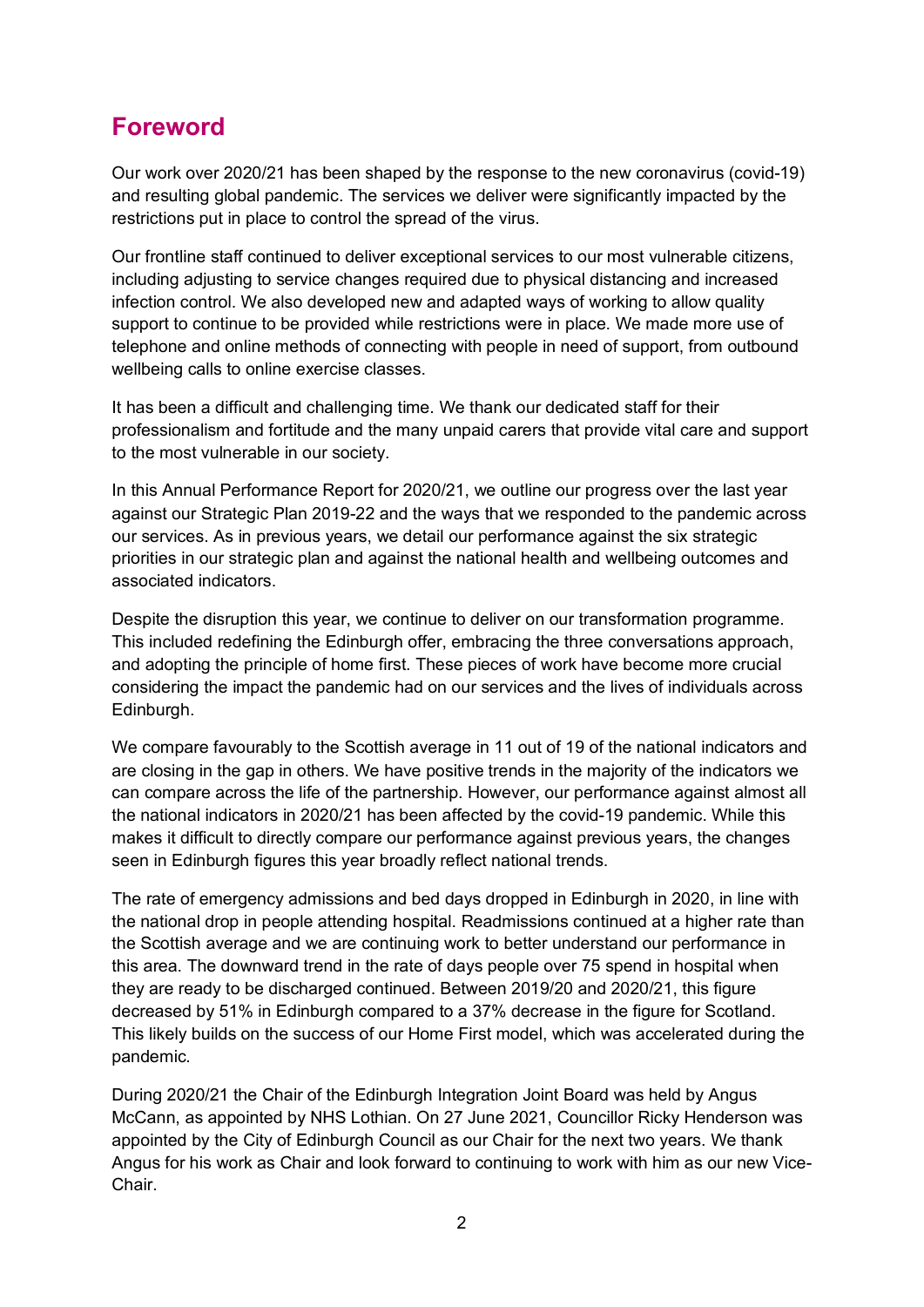Councillor Ricky Henderson, Chair **Judith Proctor, Chief Officer**<br>Edinburgh Integration Joint Board **Full Edinburgh Integration Joint Board** Edinburgh Integration Joint Board Edinburgh Integration Joint Board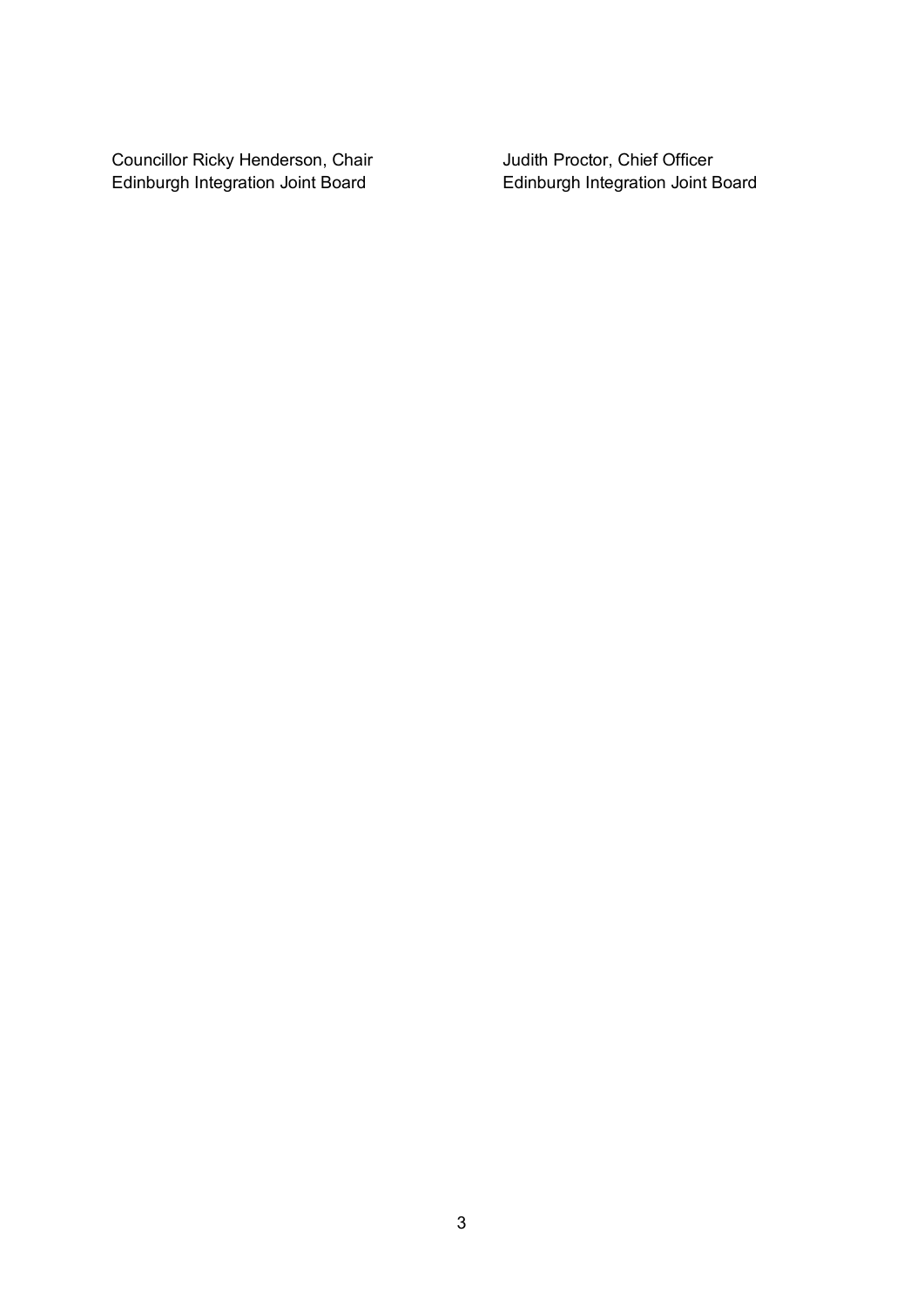## <span id="page-7-0"></span>**Overview**

### <span id="page-7-1"></span>**Introduction**

The Edinburgh Integration Joint Board (EIJB) was established in 2016 to bring together the planning and operational oversight for a range of NHS and Local Authority services. This was intended to improve overall health and wellbeing through the delivery of more efficient and effective health and social care services.

The Edinburgh Health and Social Care Partnership (EHSCP) is responsible for providing integrated services through the operational delivery of the EIJB's strategic plan. Its workforce is made up of staff employed by both the City of Edinburgh Council and NHS Lothian. Our Chief Officer is accountable to the Chief Executives of both the City of Edinburgh Council and NHS Lothian.

Our current Strategic Plan 2019-22 is available [online.](https://www.edinburghhsc.scot/wp-content/uploads/2020/01/Strategic-Plan-2019-2022-1.pdf) This performance report sets out our progress against the strategic priorities and transformation plans within the Strategic Plan. The content in this report covers the financial year April 2020 to March 2021 unless otherwise shown.

### <span id="page-7-2"></span>**About Edinburgh**

Edinburgh is one of the largest health and social care partnerships in Scotland, with a population of 527,620 as of June 2020. 79,979 residents were aged over 65, with this age group projected to increase the most over the coming years.

Edinburgh is also the wealthiest city in Scotland, with 74.6% of the working age population in employment. 38.1% of the economically inactive population within the city are students.

However, 15% of the population, and as many as a fifth of children, live in relative poverty. This poverty is spread throughout the city, with two thirds of those living in poverty not living in areas described as deprived. The majority of those in poverty are in employment.

Our recently updated [joint strategic needs assessment \(JSNA\)](https://www.edinburghhsc.scot/the-ijb/jsna/) provides more detail on the population and demographics of Edinburgh.

#### <span id="page-7-3"></span>**Our Localities**

We organise our community health and social care services in Edinburgh around four localities: South East, South West, North East and North West. The management of most community health and social care services is carried out in these localities, including assessment and care management, home care, day centres for older people and care homes in Edinburgh.

This allows us to plan and tailor services to the communities we are supporting. Each locality has a hub team that responds to new and urgent work and two cluster care management teams that arrange and review ongoing support. There is also a mental health and substance misuse team in each locality. We are in the process of developing locality operational plans that will support and implement our Strategic Plan.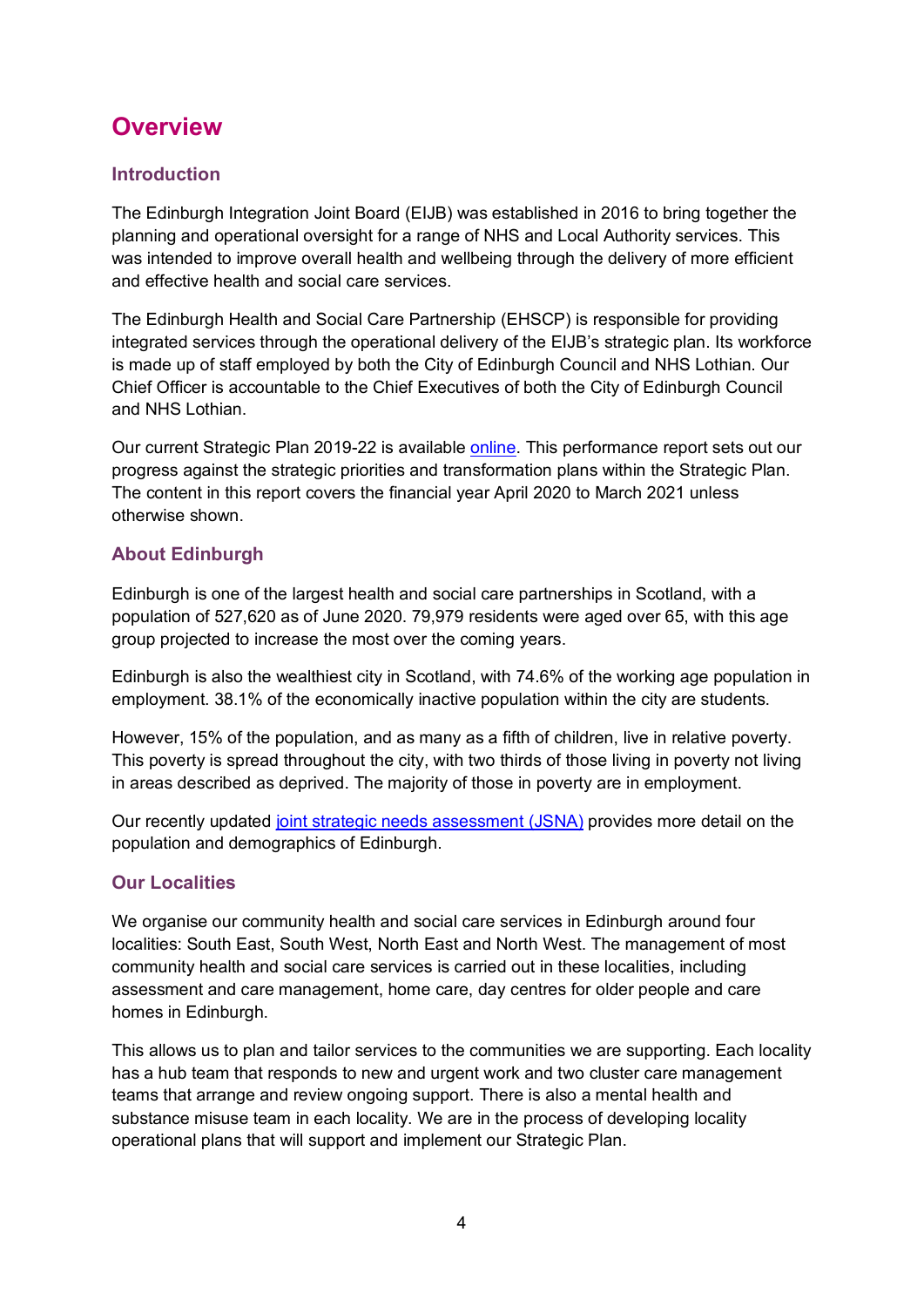There is a lot of variation across, and within, the four localities with areas of high and low deprivation found in each.

#### **North East**

- [1](#page-8-0)18,760 people live in the North East locality<sup>1</sup>
- 50.8% are female and 49.2% are male
- $\bullet$  15.2% are aged under 18, 71.4% are 18-64 and 13.5% are over 65
- 16.5% of the population reside within the 20% most deprived areas of Scotland<sup>1</sup>
- life expectancy at birth is 80.5 years for women and 76.1 for men<sup>[2](#page-8-1)</sup>
- 31,900 average home care hours per week between January and March 2020
- 1,464 receive home care service
- $\bullet$  18 GP practices<sup>[3](#page-8-2)</sup>

#### **North West**

- 149.417 people live in the North West locality<sup>1</sup>
- 51.8% are female and 48.2% are male
- $\bullet$  19.9% are aged under 18, 62.7% are 18-64 and 17.3% are over 65
- 9.0% of the population reside within the 20% most deprived areas of Scotland<sup>1</sup>
- life expectancy at birth is 83.6 years for women and 79.8 for men<sup>2</sup>
- 25,600 average home care hours per week between January and March 2020
- 1.378 receive home care service
- $\bullet$  18 GP practices<sup>3</sup>

#### **South East**

- 136,200 people live in the South East locality<sup>1</sup>
- 52.1% are female and 47.9% are male
- $\bullet$  13.8% are aged under 18, 72.3% are 18-64 and 13.9% are over 65
- 9.4% of the population reside within the 20% most deprived areas of Scotland<sup>1</sup>
- life expectancy at birth is 82.4 years for women and 78.3 for men<sup>2</sup>
- 25,100 average home care hours per week between January and March 2020
- 1,170 receive home care service
- $\bullet$  19 GP practices<sup>3</sup>

#### **South West**

- 120,553 people live in the South West locality<sup>1</sup>
- 49.8% are female and 50.2% are male
- $\bullet$  17.3% are aged under 18, 67.3% are 18-64 and 15.4% are over 65
- 12.6% of the population reside within the 20% most deprived areas of Scotland<sup>1</sup>
- life expectancy at birth is 83.3 years for women and 79.1 for men<sup>2</sup>
- 27,900 average home care hours per week between January and March 2020
- 1,251 receive home care service
- 16 GP practices<sup>3</sup>

<span id="page-8-0"></span><sup>&</sup>lt;sup>1</sup> [Edinburgh Joint Strategic Needs Assessment](https://www.edinburghhsc.scot/the-ijb/jsna/)

<span id="page-8-1"></span><sup>&</sup>lt;sup>2</sup> [The Scottish Public Health Observatory \(ScotPHO\)](https://scotland.shinyapps.io/ScotPHO_profiles_tool/)

<span id="page-8-2"></span><sup>&</sup>lt;sup>3</sup> [National Primary Care Clinicians Database \(NPCCD\), Public Health Scotland](https://www.isdscotland.org/Health-Topics/General-Practice/Workforce-and-Practice-Populations/_docs/Practice_ContactDetails_Apr2021.xlsx?12:12:21)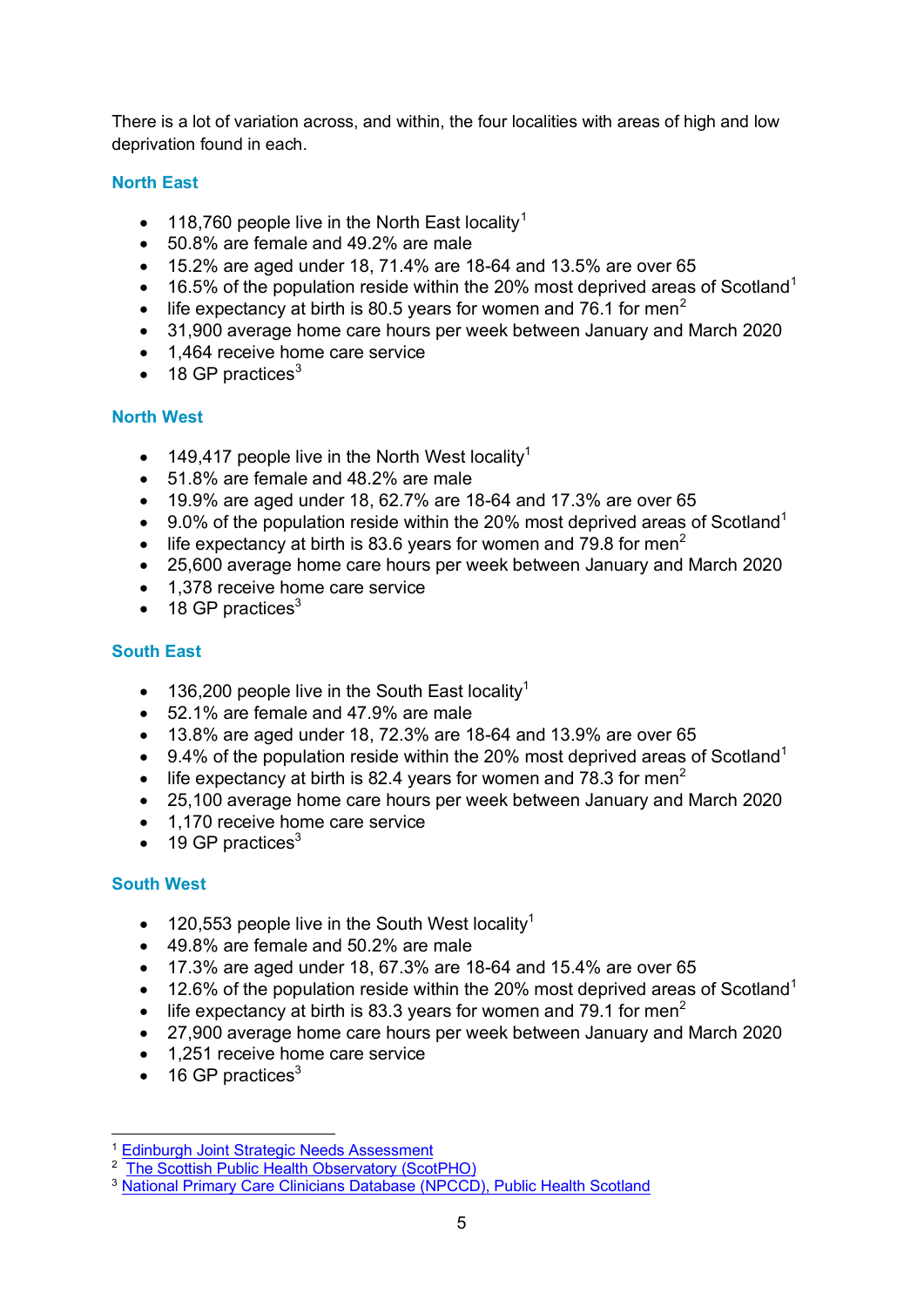## <span id="page-9-0"></span>**Key messages from the year**

#### <span id="page-9-1"></span>**Covid response**

As with all areas of society the coronavirus pandemic had a huge impact on our delivery of services. While we continued to deliver vital support to the most vulnerable, initial analysis highlights that the pandemic has exacerbated existing health and social inequalities<sup>[4](#page-9-2)</sup>.

Employment and social impacts from the pandemic adversely affected many of the people who use our services, including those with disabilities and their carers. Unpaid carers were particularly affected by the restrictions on the services that support their caring role, such as respite care. Early research also suggests that loneliness and anxiety may have risen during the pandemic but the impact on heath and wellbeing in Edinburgh is not yet clear<sup>[5](#page-9-3)</sup>.

The covid-19 pandemic is likely to continue to affect health and wellbeing and how we deliver our services for the immediate future. We continue to monitor and prepare for this longer-term impact by learning lessons from our experiences over 2020/21.

#### **Pausing and remobilising services**

As part of our covid-19 response, we developed a mobilisation plan setting out the actions we were taking to ensure the health and care system was prepared for the impact of the virus. To protect our staff and service users, we had to make the very difficult decision to pause some of our services, including day centres and respite care. Many other services, including community resources, were disrupted, offering reduced delivery or changing the way they deliver support. Care provision was also reduced during this time, with supported people prioritised so that care continued to be provided to the most vulnerable in our society. Incoming demand dropped for much of the year.

Our hospital-based services were also impacted by the pandemic. Wards where covid-19 was present were closed to new admissions and social distancing measures were introduced across other wards. This meant some beds had to be closed to allow enough circulation space, reducing the capacity available. As a result, there was a nationwide focus at the start of the pandemic on creating capacity in hospitals by ensuring only those that needed to be in a hospital setting occupied beds. We utilised temporary 'Safe Haven' beds and assessment of long-term needs at home (Discharge to Assess) to ensure fewer people were delayed in hospital and were able to move home, or if their needs required it, move to a care home.

Demand for hospital services decreased during the pandemic as hospitals shifted focus and the public were asked to adjust their behaviour to protect the NHS. This saw a notable drop in elective procedures and a reduced number of people attending accident and emergency. As services begin to increase capacity and reintroduce regular procedures, and as people return to their usual activities, we expect to see a rise in hospital attendances and ongoing treatment.

<span id="page-9-2"></span><sup>4</sup> Edinburgh [Joint Strategic Needs Assessment](https://www.edinburghhsc.scot/the-ijb/jsna/)

<span id="page-9-3"></span><sup>5</sup> [Personal well-being in the UK, quarterly -](https://www.ons.gov.uk/peoplepopulationandcommunity/wellbeing/bulletins/personalwellbeingintheukquarterly/april2011toseptember2020) Office for National Statistics (ons.gov.uk)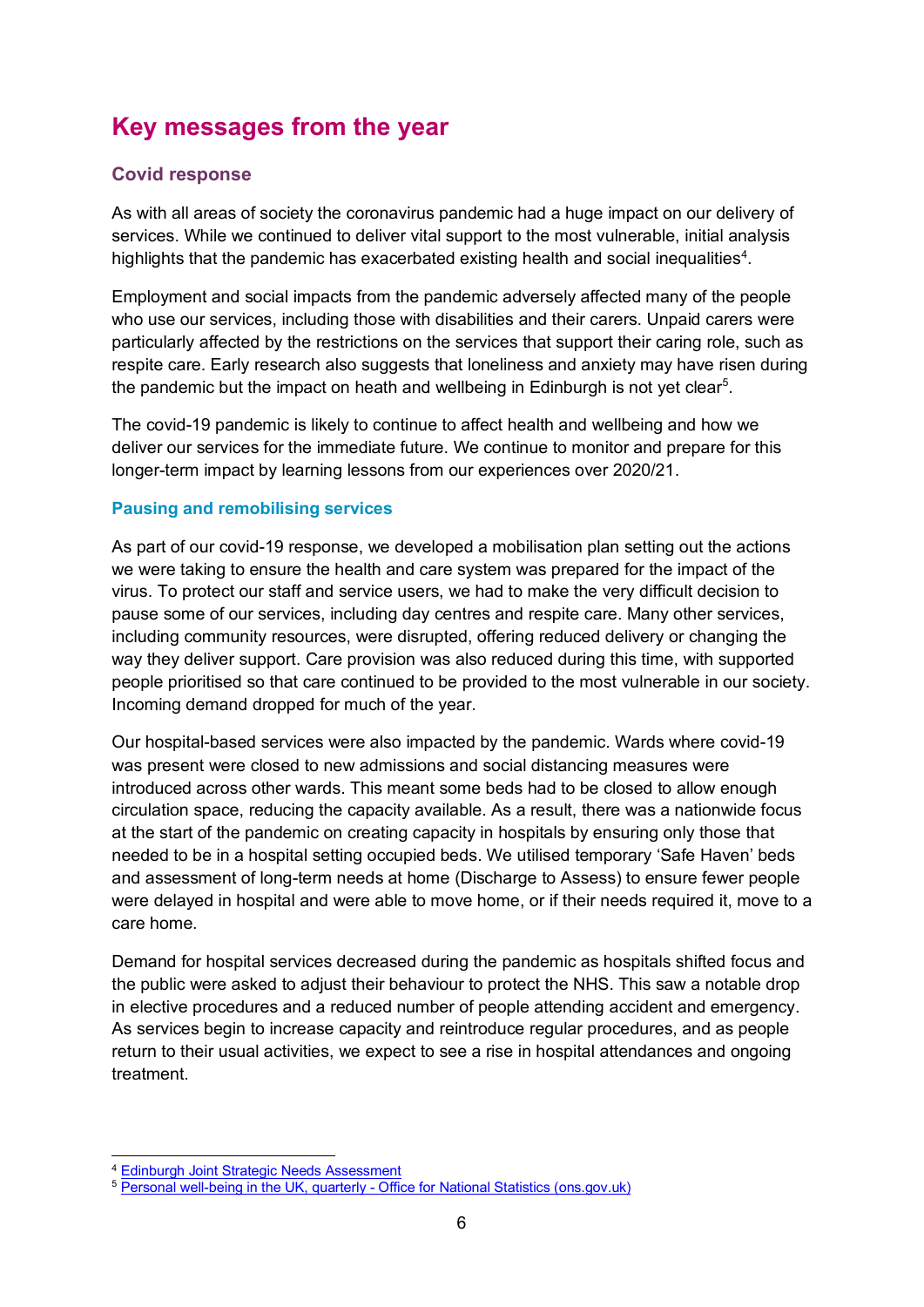In May 2020, we set up a Route Map Project Board to ensure we could implement the Scottish Government's Route Map through and out of the covid-19 Crisis across our services. This work was paused as restrictions returned later in 2020 but restarted in early 2021 to support the remobilisation of our services into 2021-22.

#### **Supporting continuing services**

Throughout the pandemic, our care homes, home care and reablement workforce and our external providers continued to deliver care and support to people across Edinburgh. These services faced significant challenges during the initial wave of covid-19, with high levels of staff absence due to covid-19 or self-isolation requirements, and periodic outbreaks of covid-19 within care homes.

Early in the pandemic we mobilised a Care Home Support team to provide ongoing support to the care homes for older adults in Edinburgh. The service was made up of staff from services which were temporarily halted due to the pandemic. In line with Scottish Government guidance, assurance visits took place in all care homes for older adults focusing on infection control measures, use of PPE, resident wellbeing and supporting staff with additional reporting and testing regimes. After the initial few months of forming this new service, staff were asked to return to their substantive posts as services opened back up. Recognising the value of this service as a consistent support to care homes, we recruited a team of 12 nurses at the end of 2020 to continue this valuable service.

In May 2020, the Scottish Government issued an update to the *National Clinical and Practice Guidance for Adult Care Homes in Scotland* in response to the Covid-19 pandemic. A multidisciplinary team, including our Chief Nurse, key clinical leads and the Chief Social Work Officer was put in place. This team provided assurance to the health board and Scottish Government that the care homes within our remit had the support they needed to provide the highest standards of care to residents.

The treatment of covid-19 also presented challenges to our teams as they sought to continue care in the community in the face of a rapidly spreading new virus. To support our community nursing teams to reduce the suffering for those requiring palliative care due to covid-19, clear guidance and resources were developed, including 'grab bags' and exceptional use guidelines for the administration of covid-19 medicine.

#### **Adapting our services – provision of PPE**

We host the Southeast Mobility and Rehabilitation Technology (SMART) team, which provides a range of rehabilitation technology services. To meet the demands of the pandemic, the team adapted their services and redeployed staff. Routine services were paused, with only urgent and essential repairs and maintenance undertaken.

Instead, the service shifted their attention to the creation and distribution of Personal Protective Equipment (PPE) and other support to frontline services. The SMART team managed a PPE advice line and PPE distribution for all our services, with 8.4 million items issued across the southeast of Scotland. The team also utilised their resources to manufacture over 34,000 face shields (visors), with 1,875 made on biggest day.

This incredible flexibility was representative of many of our teams during the pandemic.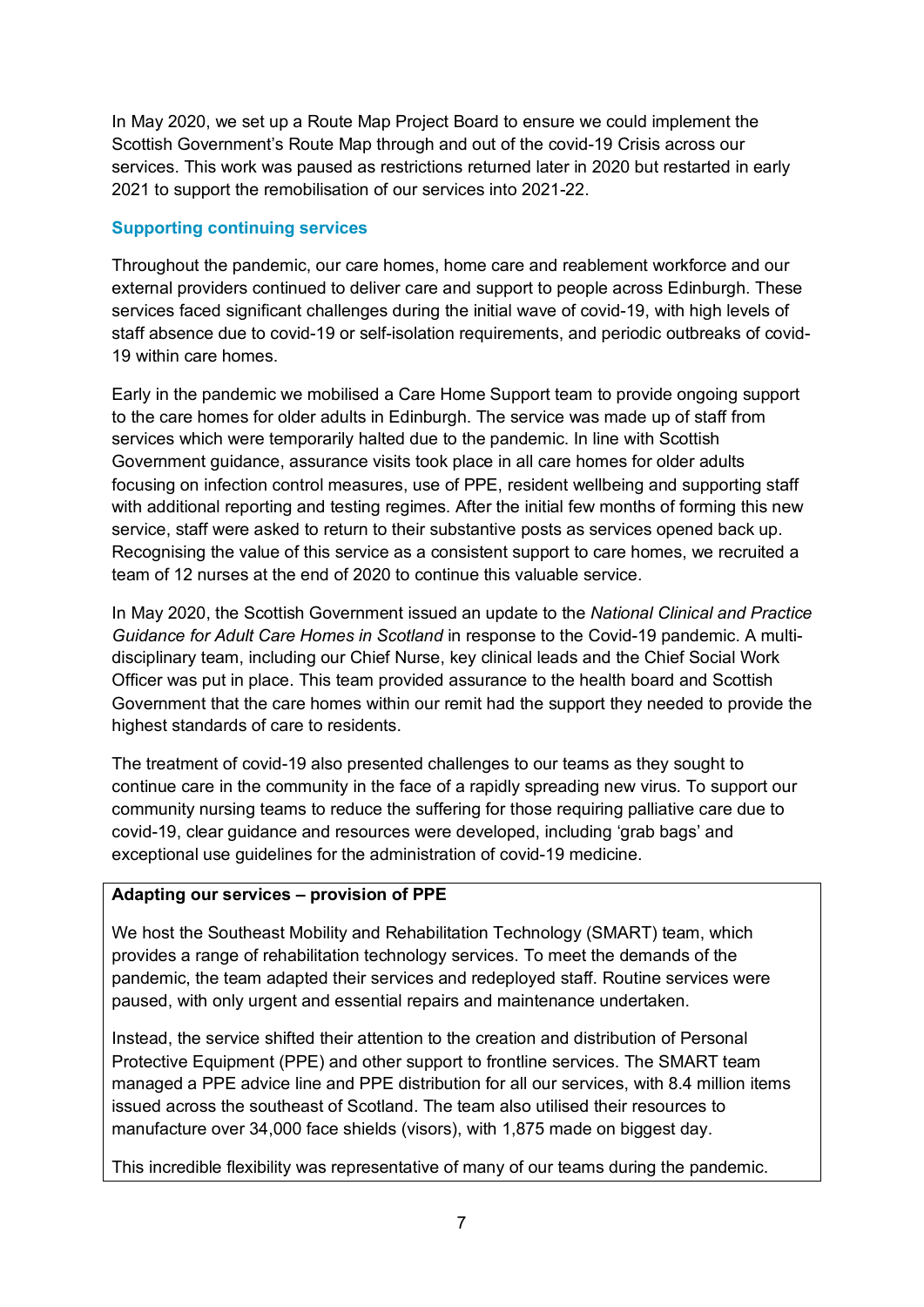#### <span id="page-11-0"></span>**Supporting the most vulnerable through the pandemic**

Throughout the pandemic front-line mental health and substance misuse services remained operational in the statutory and third sector. Face-to-face contact was kept at a minimum and PPE used as required. Special arrangements were made to drop off medicines, with telephone and digital contact used to assess and support people in recovery. A thriving Edinburgh recovery community put on a programme of digital events to support people and their families. As restrictions eased, walk and talk sessions were arranged and group work was resumed in line with the Scottish Government's Route Map.

Remarkable work was carried out with the homeless community during the early part of lockdown. People were accommodated in city centre hotels and this provided opportunities for better care, including access to health and psychosocial interventions. A significant number of people were started on substitute prescribing to reduce harmful drug use.

The work of the public protection committee continued, with adult protection case conferences being held through digital means.

#### **Innovative responses to the pandemic**

Throughout the year, we worked with partners to innovate and improve our collective services within the restrictions in place. Digital technology and the redeployment of staff allowed us all to work in new ways that provided greater flexibility to our service delivery.

As with many other organisations, we had to rapidly switch much of our work to digital channels last year. Where possible, our staff moved to working from home and many of our services moved to online delivery. This technology provided increased flexibility to both our service delivery and the people that use our services. We will work with our partners to consider where it is appropriate to continue these ways of working into the future.

#### **Wellbeing calls**

Over 46,000 outbound calls were made through the partnership's ATEC24 (Assistive Technology Enabled Care 24) service. These calls provided an opportunity to check on individuals' wellbeing, provide companionship and offer advice and support on coping with lockdown. Of those participating in a customer satisfaction survey, 96% felt the wellbeing phone calls during the pandemic had been helpful and enabled them to feel well-supported.

Wellbeing calls were also made to 457 people identified with dementia who were not receiving formal service involvement. These calls allowed a focus on wellbeing, including food/medication/shopping check, daily living activities, general wellbeing, and carer support, with advice and onward referrals provided as required.

#### **Supporting people to stay active (long term conditions programme)**

During the early stages of the Covid-19 pandemic, it was recognised that care home residents had reduced physical activity levels, leading to deconditioning and increased risk of falls. In response, a multi-disciplinary care home falls prevention support service was tested between May – October 2020 using the video-consulting platform ['Near Me'.](https://www.nearme.scot/) The aim was to support care home staff to reduce the risk of falls and increase physical activity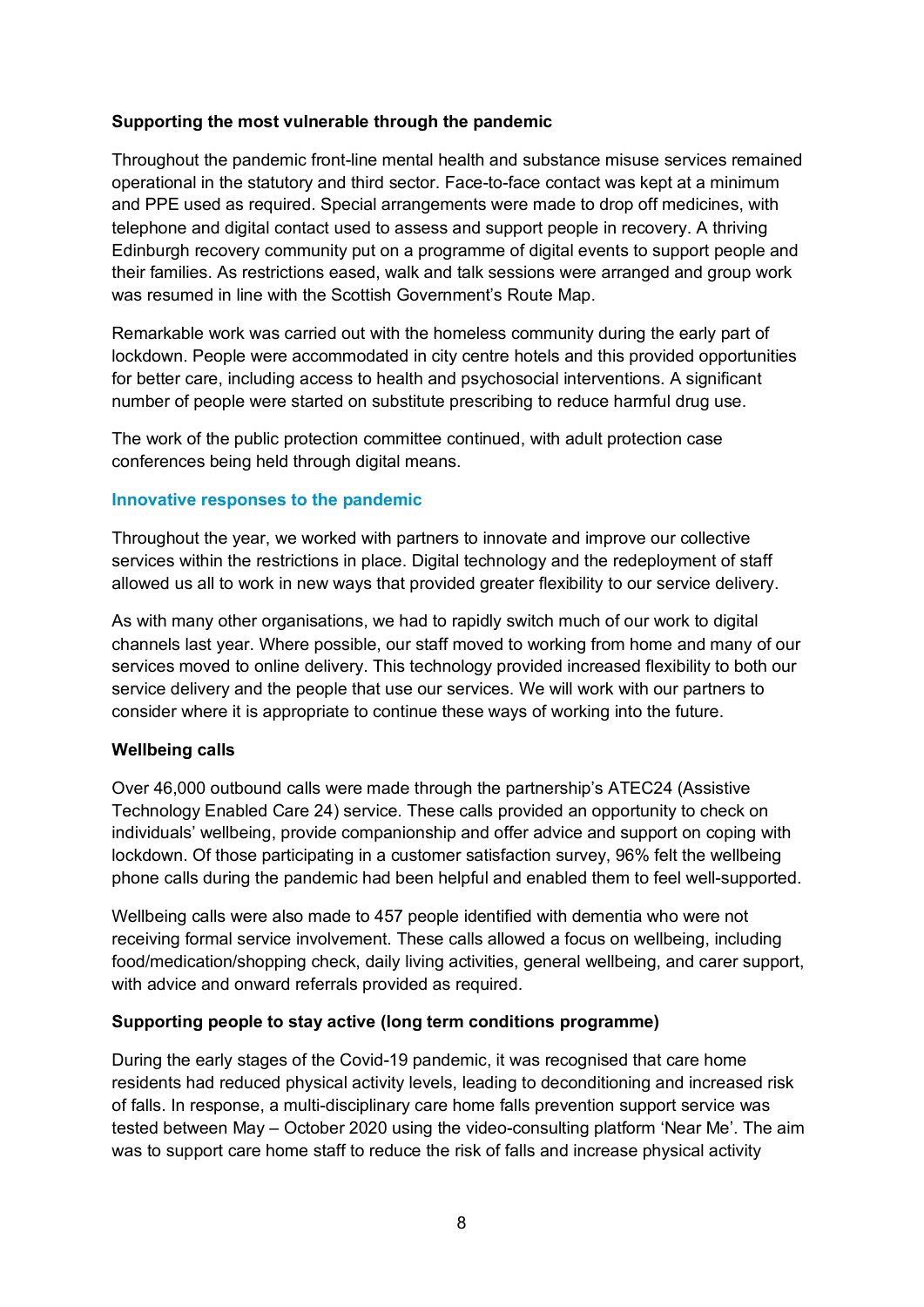during the pandemic. Nine care homes received support, resulting in a 61% reduction in reported falls.

We also continued to support people living with long term conditions, many of whom were shielding, through the *Fit for Health* physical activity programme, run in partnership with Edinburgh Leisure. While sports and leisure venues were closed, we used a pre-recorded *Fit for Health* class, coupled with motivational and wellbeing calls, to support people with long term conditions to stay active at home. The pre-recorded *Fit for Health* class was viewed over 4,000 times. A further two *Fit for Health* pre-recorded classes were made available to all participants in November 2020, with over 170 views in the first month. During December, we launched twice weekly live-streamed *Fit for Health* classes, which increased to three classes a week from January 2021. Live streaming allows for up to 24 people per week to access Fit for Health on a supported video platform where instructors provide live feedback to participants.

#### **Case study – Steady Steps**

Gwen and Arnold, both 91, were attending Steady Steps at the Craiglockhart Leisure Centre prior to lockdown in March 2020. Both were referred to Steady Steps by their physio after having serious falls around the home. During the pandemic, Gwen and Arnold continued their exercise through pre-recorded Steady Steps sessions initially, then live sessions over Zoom. They said:

*"We believe the online videos have played an important role in maintaining our mobility, strength, and balance, it gave us structure to our week during the long months of isolation. The fact that we knew [the Steady Steps instructor] beforehand and having that continuity of seeing a familiar face made the online class so enjoyable. It was like having an old friend in the living room with us."*

As a result of Steady Steps online support, Gwen and Arnold have continued to be active during lockdown. They are feeling physically and mentally stronger and the classes have provided an opportunity to socialise with others.

#### **Digital connections**

With many of our services, including older people's day services, having to pause in-person support during the pandemic, our providers have continued to support as many people as possible using digital means to connect with service users. This included the use of virtual groups, where individuals could continue to meet and enjoy activities together online, and online events like presentations on various subjects.

#### **Case Study – Online support from day service providers**

Prior to the pandemic, Michael<sup>[6](#page-12-0)</sup> was retired and providing care for his wife who was living with dementia and attending a day service once per week. At the start of lockdown, the day service provider offered a wellbeing call once a week, which Michael took as his wife was unable too. When the provider began offering virtual support groups, Michael signed himself

<span id="page-12-0"></span><sup>&</sup>lt;sup>6</sup> Name has been changed.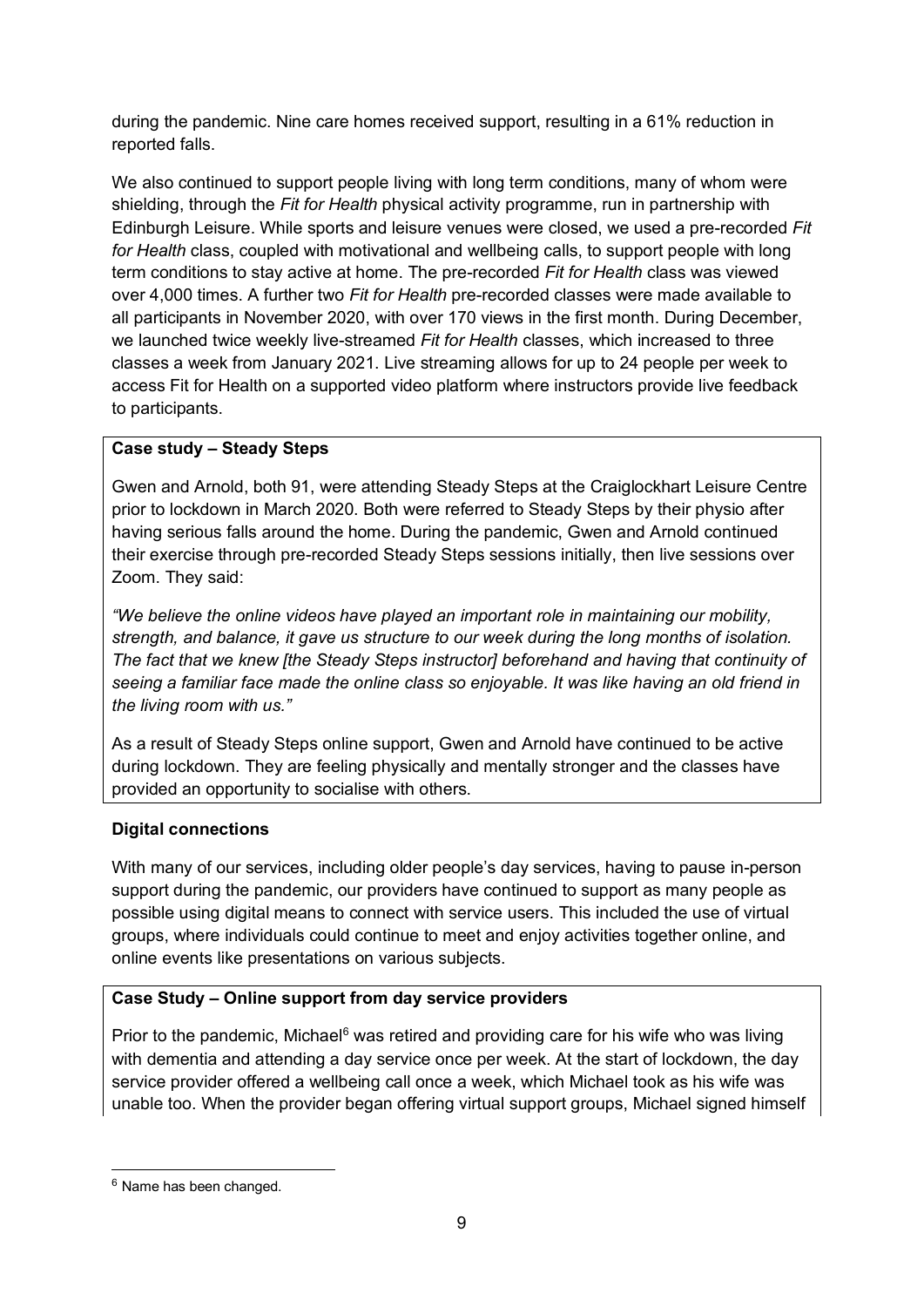and his wife up to three different groups. They both looked forward to the interaction with staff and other participants.

Unfortunately, Michael's wife went into hospital and subsequently passed away. As the family were quite far away, the provider encouraged Michael to continue using the groups for socialisation and to help minimise his isolation and loneliness.

Michael has since been working with the provider to form a carers group, as he had enjoyed connecting with the other carers in the groups so much. This has kept him busy and provided a place where he can continue to talk about his wife.

For those without digital access, support was available from many of the organisations that we fund through our grants programme. These organisations were quick to assist those that needed help in making the transition to the use of digital technology.

#### **Case Study - Golden Years digital inclusion service**

Danny<sup>[7](#page-13-1)</sup> is 66 years old. He recently moved into a new flat provided by City of Edinburgh Council. Before that, he lived in veterans housing but had lost contact with the residents of the veterans' home and was feeling increasingly isolated. Due to the restrictions caused by the covid-19 pandemic he was unable to meet his social worker and his only daughter lives abroad. Danny spends all his time alone at home, only occasionally going to the local shop, but is not confident doing this due to the covid-19 situation.

Danny was referred to Golden Years digital inclusion service by Family Housing Support. The service provided him with a Chromebook and training to support him to set up and use the device. Danny feels less isolated now, enjoying weekly meetings with both his daughter and social worker. He is also able to access online shopping, banking and healthcare services, connect with his friends online and further develop his hobbies despite the restrictions brought on by the pandemic.

ATEC24's Sheltered Housing Support Service have also recently purchased technological devices, tablets and keyboards for each of the Sheltered Housing schemes with community rooms, using community benefit funding from Utilita. These devices will enable citizens to interact with services online including ordering repeat prescriptions and attending medical appointments using the Near Me initiative. Building their confidence with these devices also allowed citizens to use social media, email or video calls as a means of maintaining connections with family or friends they are unable to see in person, reducing the negative impact of isolation from the pandemic restrictions.

#### <span id="page-13-0"></span>**Transformation progress**

Our transformation programme continued into 2020-21. After redeployment of resources due to the pandemic, the EIJB approved a rescheduled transformation programme in July 2020.

Our transformation programme is a wide-ranging and ambitious programme of change and innovation, aiming to deliver high-quality and sustainable health and social care services for our citizens. The programme has been structured around the Three Conversations model, with three main programmes of work aligned to conversation stages and a further element

<span id="page-13-1"></span><sup>7</sup> Name has been changed.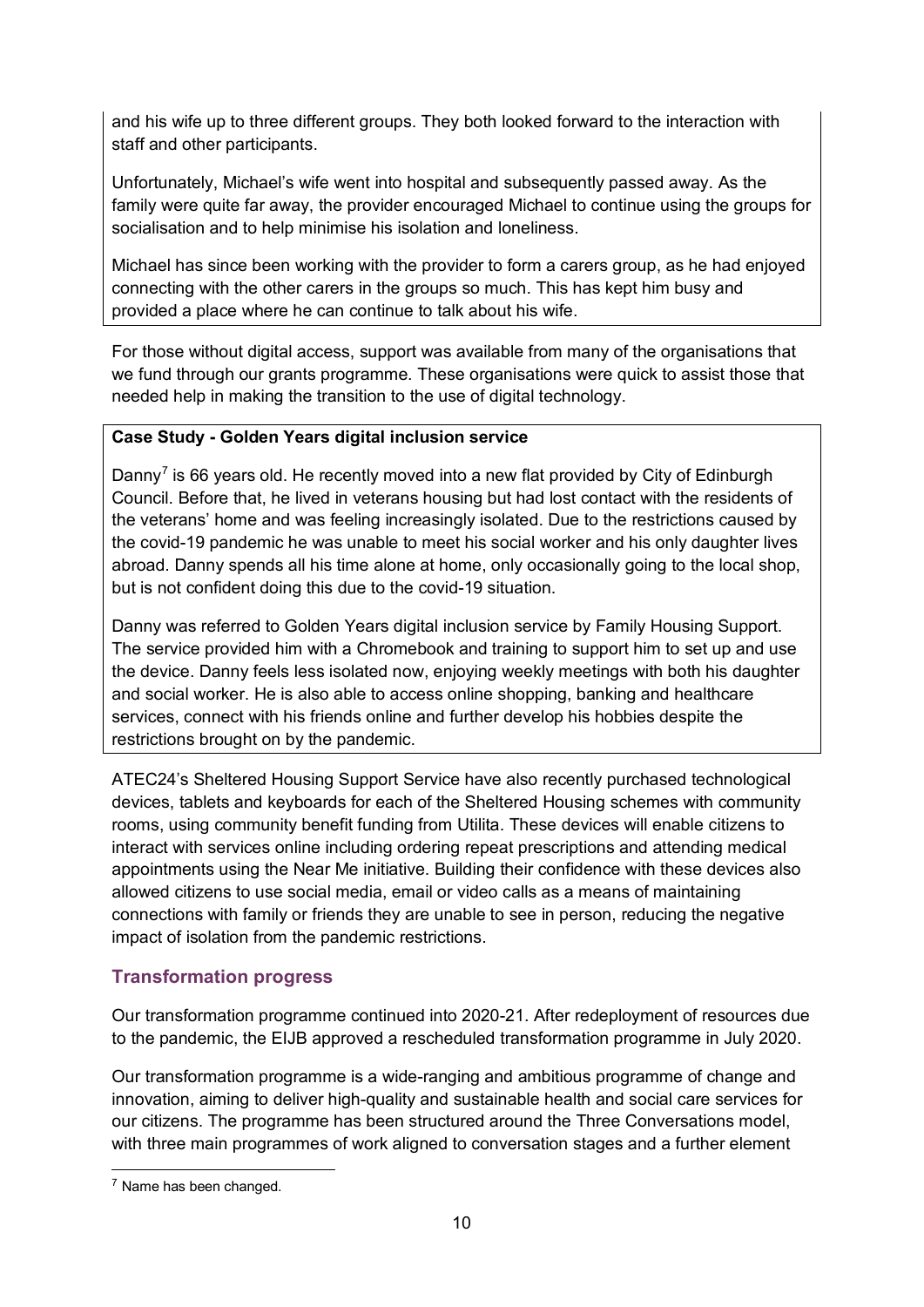delivering cross-cutting, enabling change. The programme is scheduled to run until March 2022.

The key projects within the transformation programme progressed in 2020-21 are discussed under the most relevant strategic priority:

- [Edinburgh Pact and community mobilisation](#page-15-2) Prevention and Early Intervention
- [Three conversations](#page-21-1) Person Centred Care
- [Bed-Based review](#page-24-1) Managing our resources effectively
- [Home Based Care](#page-29-0) Making the best use of the capacity across the system
- [Workforce Strategy](#page-28-1) Making the best use of the capacity across the system
- [Home First](#page-31-1) Right Care, Right Place, Right Time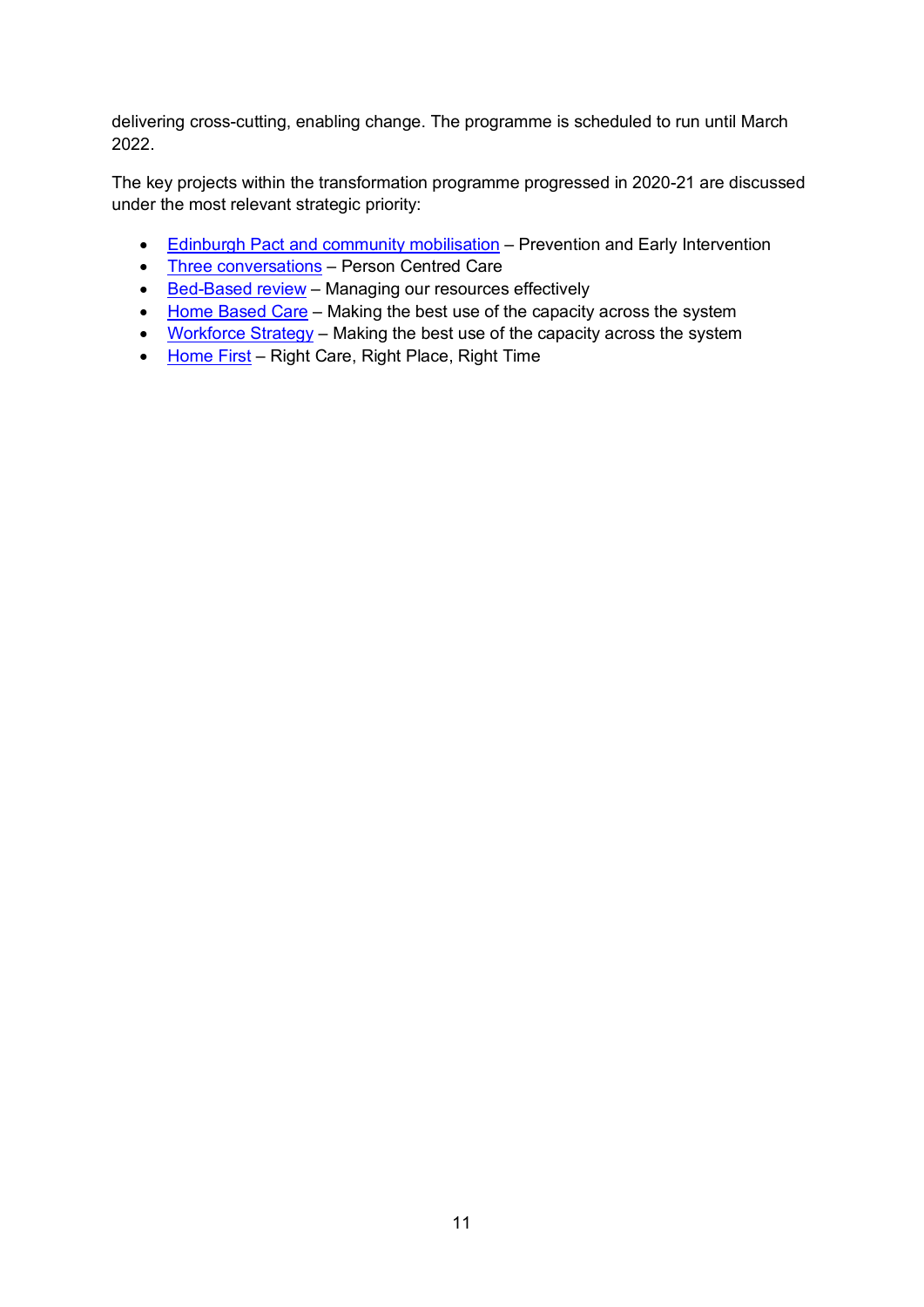## <span id="page-15-0"></span>**Strategic priorities**

### <span id="page-15-1"></span>**Priority 1: Prevention and early intervention**

Investing in prevention and early intervention services is a key part of our strategy. By identifying those people most at risk of poor outcomes and providing effective early support we can prevent problems occurring or minimise the impact on the individual's health and wellbeing.

#### <span id="page-15-2"></span>**Edinburgh Wellbeing Pact and Community Mobilisation**

The commitment to create an Edinburgh offer was one of the key elements of our Strategic Plan for 2019-2022. To achieve this, we have been developing the Edinburgh Wellbeing Pact - a reciprocal agreement between the Partnership and everyone who lives and works in Edinburgh, inviting citizens, staff and partners to contribute to realising a shared vision. We are working towards an ambition to create healthy communities, empowered by local services and organisations that support people to prevent crisis and manage their health and personal independence at home.

In 2020-21, we began a dialogue with citizens, staff from EHSCP and partner agencies, communities of interest, community planning partners, and interested stakeholders. Due to restrictions, all engagement activities took place online, including:

- 12 focus groups with 84 frontline staff and practitioners
- Public survey through our website with 356 responses
- 11 Community of Interest groups with 91 participants including black and minority ethnic communities, faith groups, and people with specific health conditions
- 8 voluntary sector forum meetings with 191 participants
- 23 in-depth interviews with city leaders from the third sector, public sector, elected members, Board members, academia and private sector
- 115 images submitted through "Picturing Health", a project inviting people to take photographs of what health and care meant to them

From all the conversations to date we identified 6 emerging themes: Shared Purpose; Relationships; Community Mobilisation; Agility; Radical Transformation; and Measuring and Evidencing Change. We want to build thriving communities in Edinburgh and embrace the opportunity to create a different type of relationship with residents, communities and organisations across the city.

We are now moving to enactment of the Wellbeing Pact through a 3-year community mobilisation and commissioning plan. The plan, which was approved by the EIJB in April 2021, will see the development of more collaborative, partnership approaches to supporting community sector organisations, including the roll-out of community-based approaches to commissioning to replace traditional grants programmes. To shape what community mobilisation can look like for Edinburgh, we held two collaboration events with a wide range of key stakeholders in January and March 2021, with further events planned in 2021-22.

#### **Long-term conditions programme**

Our long-term conditions programme provides support to health and social care teams to improve care for people living with long-term health conditions and those who are at risk of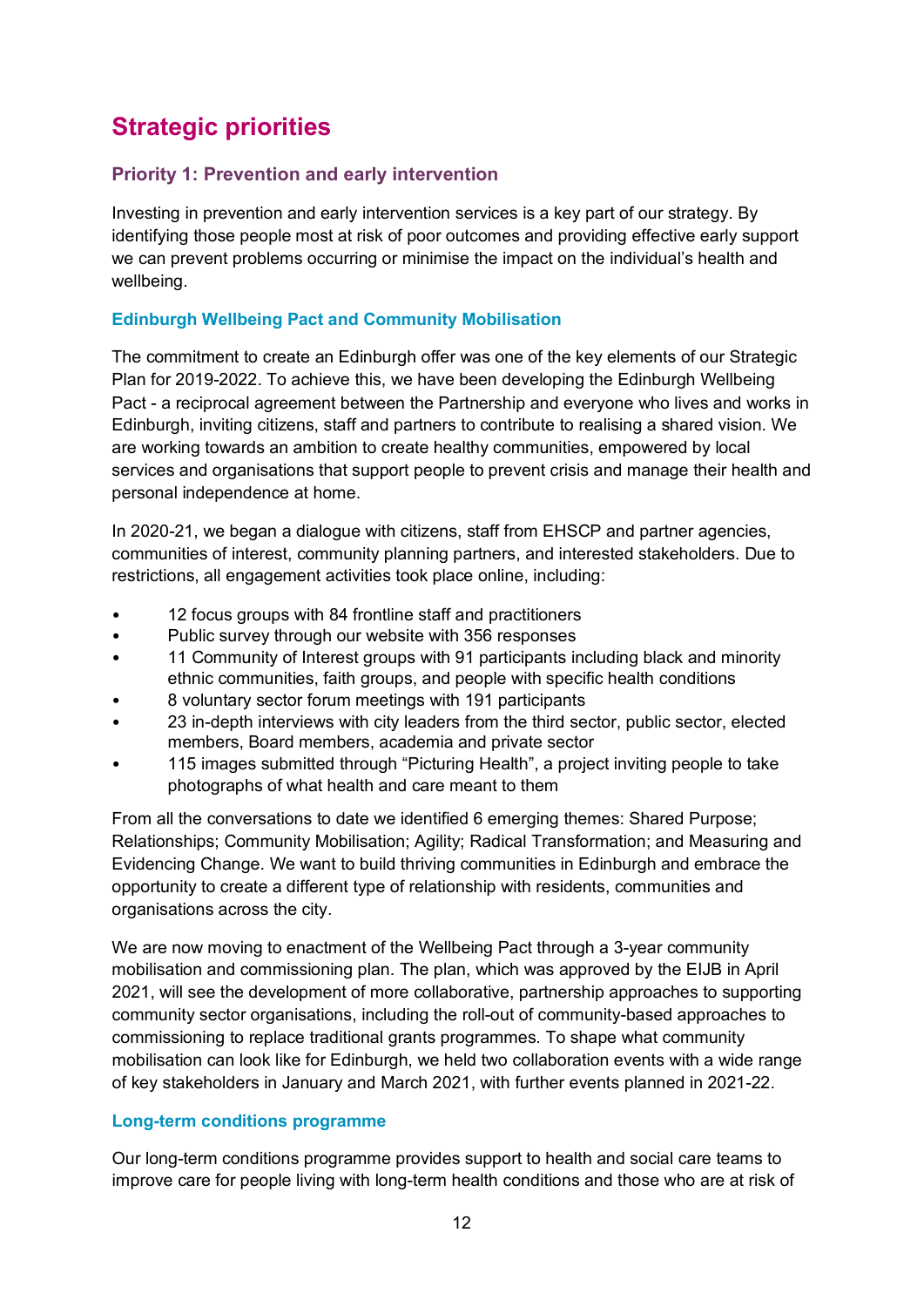falls. This year we created a new [Long Term Conditions Section](https://www.edinburghhsc.scot/longtermconditions/) on our website. As well as information for people living with long term conditions, it includes information for families and carers.

#### **Supporting people living with Chronic Obstructive Pulmonary Disease (COPD)**

Edinburgh's Community Respiratory Hub provides support to people living with Chronic Obstructive Pulmonary Disease (COPD) who are at high risk of hospital admission. During 2020, the Community Respiratory Team assessed 414 people, who were at immediate high risk of hospital admission because of an acute exacerbation of their COPD. Following assessment, the Community Respiratory Team supported 84% of these people to be safely cared for at home, avoiding hospital admission.

In place of our Pulmonary Rehabilitation classes we offered support for those already engaged, or with completed assessments, to use the myCOPD app. The myCOPD app supports people living with COPD to better manage their condition and improve their outcomes. Telephone coaching and group virtual classes were also offered.

#### **Supporting people at risk of falls**

By proactively providing support on how people can stay active and steady on their feet, we can either prevent falls happening or improve the way a fall is managed. Working in partnership with the British Red Cross, 250 'Staying Active' packs were distributed via community nurses and physiotherapists to people who were shielding and at risk of falls during Covid-19 pandemic and 600 Staying Active leaflets were distributed via the City of Edinburgh Council's shielding phone line.

#### **Anticipatory care planning**

[Anticipatory care planning](https://www.edinburghhsc.scot/longtermconditions/anticipatorycareplanning/) (ACP) is a person-centred, proactive, 'thinking ahead' approach, with health and care professionals working with individuals, carers and their families to make informed choices about their care and support. Key Information Summaries, which contain anticipatory care planning information such as care preferences taken securely from the GP electronic record, are shared with health professionals if people need urgent care.

During the pandemic, we focussed on supporting practitioners to have care planning conversations and create plans for people living with long term conditions who were most at risk of Covid-19. The number of Key Information Summaries for people living in Edinburgh has increased from 66,966 in March 2020 to 237,372 in March 2021 (254% increase).

To support the creation of Covid-19 relevant ACPs, all care homes for older people and GP practices in Edinburgh were provided with a Covid-19 revised edition of the *[7 steps to ACP](https://services.nhslothian.scot/CareHomes/SupportingResidentsNeeds/Services/Documents/Creating%20Covid-19%20relevant%20ACPs%20in%20Care%20Homes%207%20steps%20to%20ACP%20implementation%20Guidance%20v1.3.pdf)  [for care homes](https://services.nhslothian.scot/CareHomes/SupportingResidentsNeeds/Services/Documents/Creating%20Covid-19%20relevant%20ACPs%20in%20Care%20Homes%207%20steps%20to%20ACP%20implementation%20Guidance%20v1.3.pdf)*. We also continue to work with VOCAL and the Edinburgh Carer Support Team to support carers through care planning conversations.

#### **Self Management**

[Self management](https://www.edinburghhsc.scot/longtermconditions/self-management/) supports people living with long term conditions to be actively involved in their own health and wellbeing as the leading partner in their care. In partnership [with](https://www.lothiancil.org.uk/) [Lothian Centre for Inclusive Living,](https://www.lothiancil.org.uk/) we successfully tested and adopted a new Self Management Support Worker post during the pandemic. This role will help people with long term conditions develop self-management skills and connections with community support.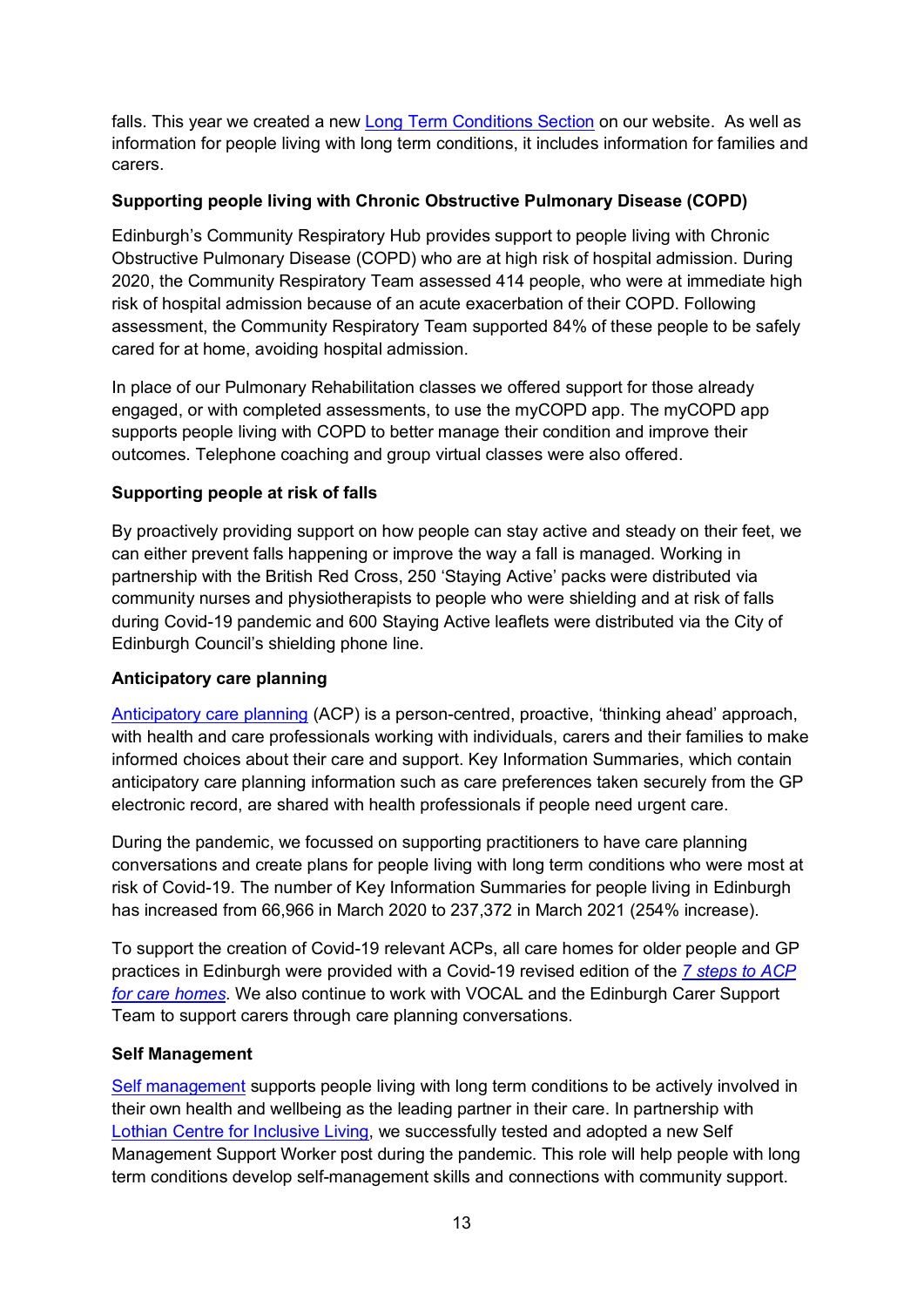We also launched the Edinburgh Self Management Network during Self Management week (28th September-2nd October 2020). This online network supports practitioners to share good practice, find out about services, activities and events, and innovate self-management approaches. This network has created a self-management toolkit, including the [Edinburgh](https://www.edinburghhsc.scot/wp-content/uploads/2021/03/Connect-Here-Directory-of-Community-Resources-10_03.pdf)  [Connect Here Directory of City Wide Community Resources,](https://www.edinburghhsc.scot/wp-content/uploads/2021/03/Connect-Here-Directory-of-Community-Resources-10_03.pdf) which contains over 2,000 community resources to help people live with their long term condition.

#### **Digital support**

We also accelerated the rollout of the telemonitoring programme to support diagnosis and self-care of hypertension and reduce the requirement for patients to attend health centres to have their blood pressure checked. People using this approach require one less consultation per annum on average, a 25% reduction in face to face contacts with a clinician. This was particularly important for patients who were shielding over the last year, many of whom have cardiovascular disease.

Between April 2020 and March 2021, 1,561 new patients have used the Florence Scale Up Blood Pressure programme in Edinburgh to remotely monitor their blood pressure and adhere to their shared management plan. In total, 4,014 patients in Edinburgh from across 60 GP practices use this programme.

#### **Prevention of harm**

We have a responsibility for adult protection and our Chief Officer sits on the multi-agency Chief Officers Group for Public Protection that is responsible for all areas of public protection across Edinburgh. This group is supported by the Adult Protection Committee.

The Adult Protection Committee meets bi-monthly to provide assurance and governance of the quality of Adult Support and Protection in Edinburgh. Its membership is drawn from agencies across the public and voluntary sector involved in Adult Protection. The committee considers routine reports to ensure the policies and processes in place keep adults in Edinburgh safe. It also considers what can be learnt and applied from case reviews.

Between April 2020 and March 2021, there were 1,868 adult protection contacts across the city. 43.5% of these referrals were made by Police Scotland, followed by City of Edinburgh Council (22.5%) and NHS Lothian (7.5%). Of the 1,868 referrals received during the year further action was taken in nine out of ten cases.

Just over a quarter of referrals (505) progressed to investigation in the period. Mental health was the most common client group for those whose case was being investigated, followed by infirmity due to old age. The cases that resulted in an investigation were principally due to physical harm (24.4%) and financial harm (20.2%). Of the 505 investigations, seven out of ten resulted in further action

There were also 641 adult protection case conferences in the year, of which just under a third were initial case conferences.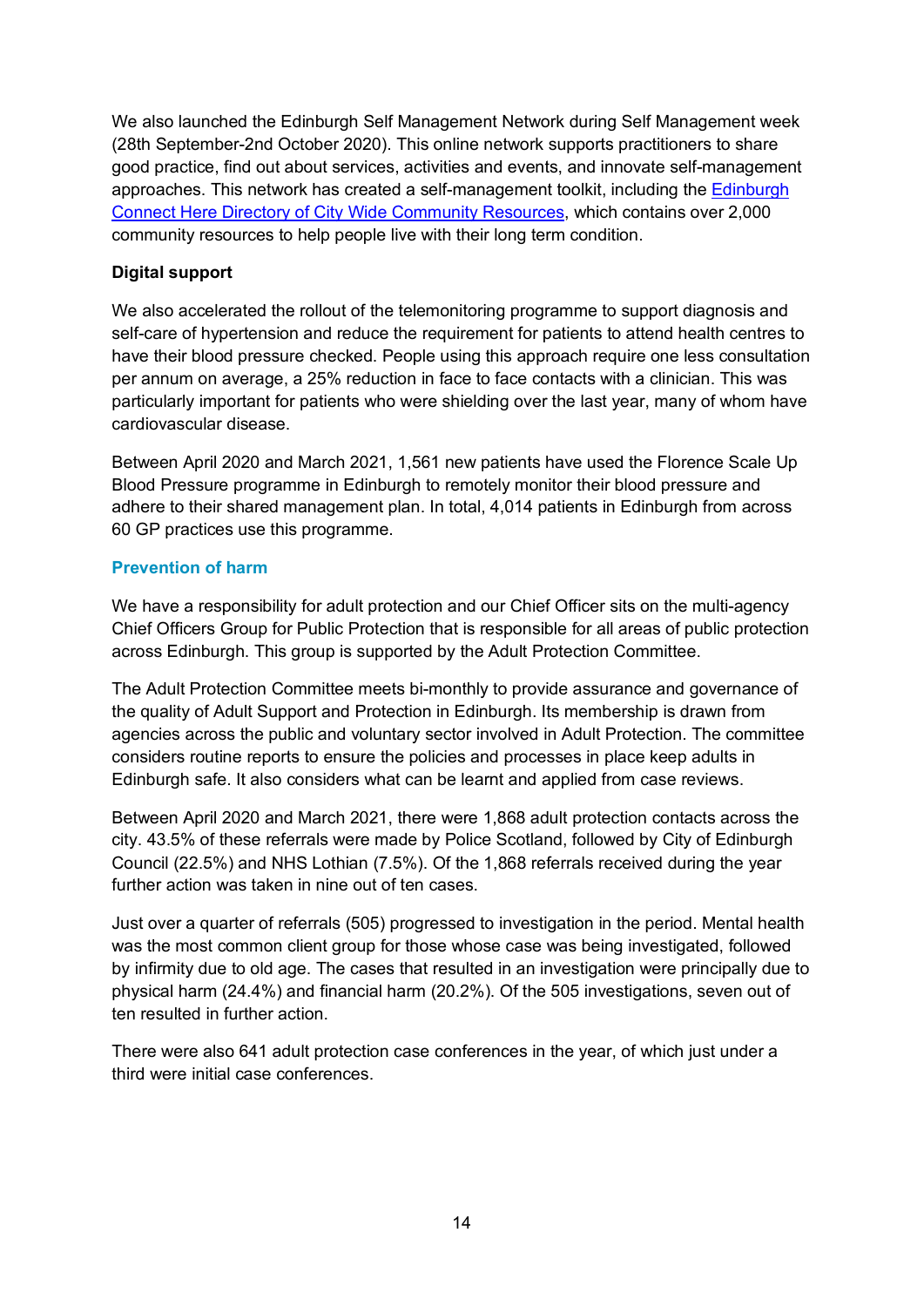#### <span id="page-18-0"></span>**Priority 2: Tackling inequalities**

We have a key role to play in addressing inequality, in particular the health inequalities that represent thousands of unnecessary premature deaths every year in Scotland. The fundamental causes of health inequalities are an unequal distribution of income, power and wealth which can lead to poverty and the marginalisation of individuals and groups. These fundamental causes also influence the distribution of wider social determinants of health, such as the availability of good-quality affordable housing, green space, work, education and learning opportunities, access to services and social and cultural opportunities. These also have strong links to mental and physical health.

#### **Edinburgh Poverty Commission**

We are a member of the Edinburgh Partnership, the body responsible for community planning in the city. In 2019 the Edinburgh Partnership and City of Edinburgh Council set up the Edinburgh Poverty Commission to explore the extent and nature of poverty in Edinburgh.

In May 2020 the Edinburgh Poverty Commission published an interim report on [Poverty and](https://edinburghpovertycommission.org.uk/wp-content/uploads/2020/05/20200519_EPC_Coronavirus_Report.pdf)  Coronavirus [in Edinburgh.](https://edinburghpovertycommission.org.uk/wp-content/uploads/2020/05/20200519_EPC_Coronavirus_Report.pdf) This was followed by a full report, [A Just Capital: Actions to End](https://edinburghpovertycommission.org.uk/wp-content/uploads/2020/09/20200930_EPC_FinalReport_AJustCapital.pdf)  [Poverty in Edinburgh,](https://edinburghpovertycommission.org.uk/wp-content/uploads/2020/09/20200930_EPC_FinalReport_AJustCapital.pdf) on 30 September 2020. A supplementary [data and evidence paper](https://edinburghpovertycommission.org.uk/wp-content/uploads/2020/09/20200930_Poverty_in_Edinburgh-Data_and_evidence.pdf) was also published.

These reports highlighted the extent of poverty across Edinburgh, with an estimated 77,600 people in poverty in Edinburgh in the year prior to the covid-19 outbreak (15% of the population compared with 19% for Scotland). Almost two thirds of people (65%) who are living in poverty do not live in the 20% most deprived datazones in Scotland, meaning poverty exists across Edinburgh.

#### **Grants programme**

Our grants programme aims to prevent poor health and wellbeing and reduce health inequalities by investing in projects that tackle the root causes of health inequalities and support those whose health is at greatest risk from inequality.

2020/21 was a difficult year for everyone, however the impact of covid-19 and the restrictions imposed have not been felt equally, with the most disadvantaged hit the hardest. The year saw a heightened reliance on digital technologies and the negative consequences of being digitally excluded were greater than ever. Funded organisations were quick to assist those that needed help in making the transition to the use of digital technology.

An annual Grant Monitoring and Evaluation Report is completed each year using monitoring returns from funded organisations. We have not yet finalised the comprehensive report for 2020/21, however returns demonstrate how grant funded organisations quickly adapted to the lockdown restrictions. Most recipients continued to provide their services, albeit in a different way, and some organisations quickly re-organised to provide emergency support. This included the delivery of food packages and assistance with shopping and prescriptions.

Many of the case studies contained in this report are from projects funded through our grant programme. These demonstrate how recipients have not only continued to improve the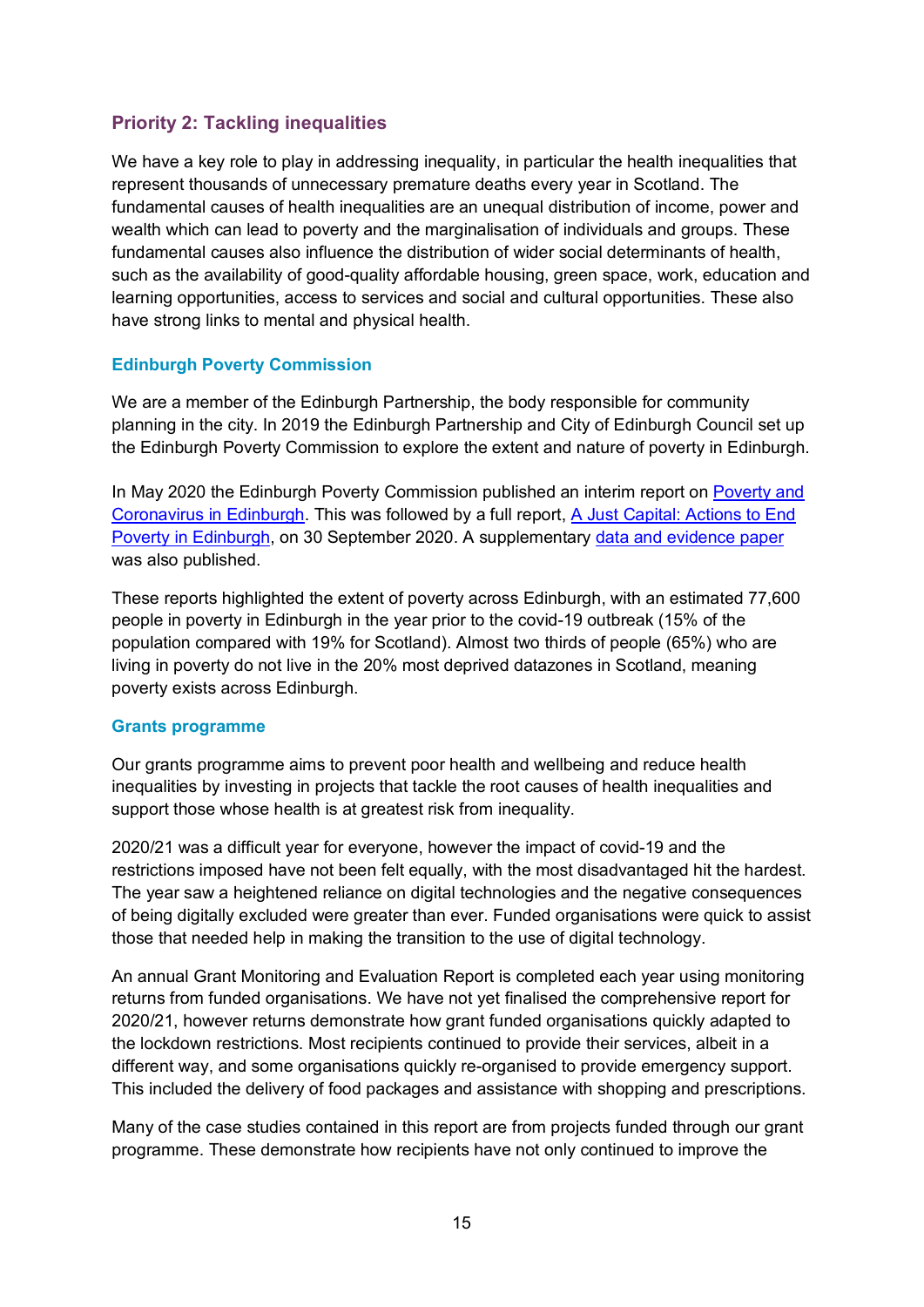health and well-being of individuals in-line with the seven priorities of the programme but have, in some cases, been lifelines for many vulnerable individuals during this difficult time.

#### **Case study – Cook Club**

Katrina<sup>[8](#page-19-0)</sup> is a mother of 5 children and has literacy issues, meaning she finds it hard to follow recipes or look for healthier options in the supermarket. She had very little experience of cooking from scratch. To help with weight management, her social worker referred her to the Cook Club, a project to support people to learn to cook homemade meals run by Edinburgh Community Food through the Edinburgh & Lothians Greenspace Trust Out & About healthy lifestyle programme. These sessions were run on Zoom throughout lockdown.

To enable her to participate fully in the sessions, Katrina was sent a pictorial, Easy Read version of the recipe. This resource shows step-by-step how to prepare the food with simple written instructions to familiarise the participant with key words. The online session was also run in such a way as to allow Katrina to cook the steps in a friendly and non-pressured environment.

In later weeks Katrina also encouraged two of her children to participate, demonstrating the positivity that Katrina was showing around her newfound abilities in the kitchen. At the evaluation at the end of the sessions Katrina said: *"Making food from scratch is easier that I though. It's good to learn new things and meet new people."*

#### **Mental health services**

Our mental health and wellbeing strategy, Thrive Edinburgh, sets out the links between underlying societal inequalities and mental health as well as our roadmap for improving the support on offer in Edinburgh to promote good mental health and wellbeing for all. Our strategy is built on four pillars: Change the Conversation, Change the Culture; Partner with Communities; Act Early; and Use data and evidence to drive change.

In October 2020, we launched the i-Thrive website to support a change in the conversation and culture and provide advice to those in need. This was supplemented by the Thrive News Bulletin and "Thrive on Thursday Dialogue" sessions to share information and explore emerging issues and opportunities. We also launched the Thrive Exchange Community of Practice in June 2020, consisting of 55 people with an active interest in research.

With our community partners, we held the first Thrive Fest online arts festival for Mental Health Awareness Day on 10 October 2020 and took the  $8<sup>th</sup>$  annual Out of Sight, Out of Mind artwork exhibition live and online. We have also developed an action plan to progress the Rights in Mind workstream and worked with Universities and Colleges to strengthen care pathways.

To support early intervention, we prototyped Thrive Welcome Teams, which integrate public and third sector teams in each of our localities. These received positive feedback from both staff and people using the teams and are now being rolled out more widely. The contracts for our newly commissioned Thrive Collective Services also commenced on 1 December 2020, with an annual value of £2.6m.

<span id="page-19-0"></span><sup>8</sup> Name has been changed.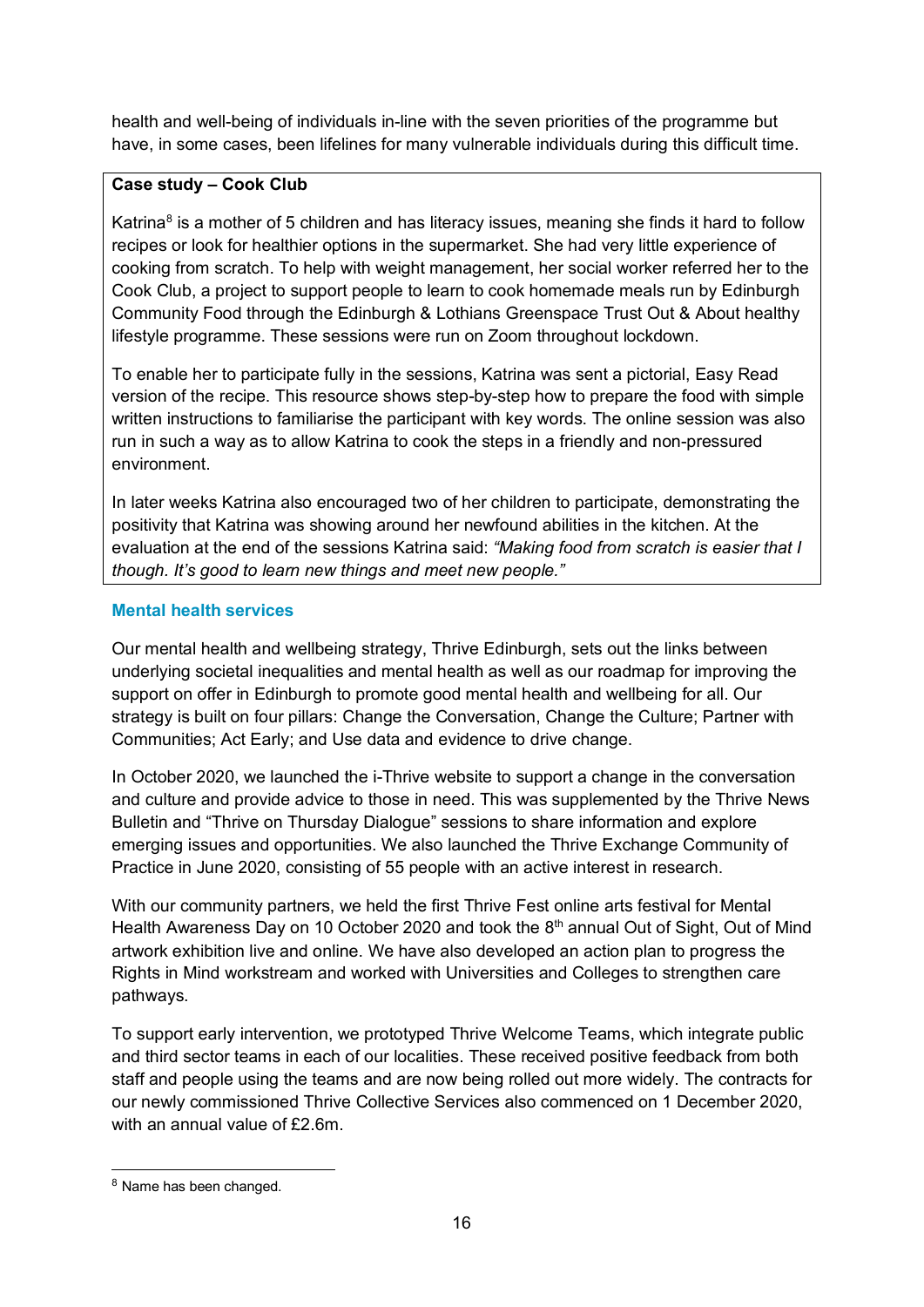#### **LGBT and dementia**

People from the LGBT community often face barriers to accessing good health and social care support and, even when they can access care, it sometimes fails to meet their specific needs. With our support, Scottish Care created [Proud to Care: LGBT and Dementia,](https://scottishcare.org/proud-to-care-lgbt-and-dementia/) a good practice guide for health and social care workers and accompanying self-audit tool. This resource aims to support health and social care workers to better work with people with dementia receiving support, who also identify as being part of the LGBT community.

While the planned launch of this tool was cancelled due to covid-19, the Edinburgh Dementia Training Partnership sent out electronic copies to all care homes and care at home services and funded hard copies for all these services.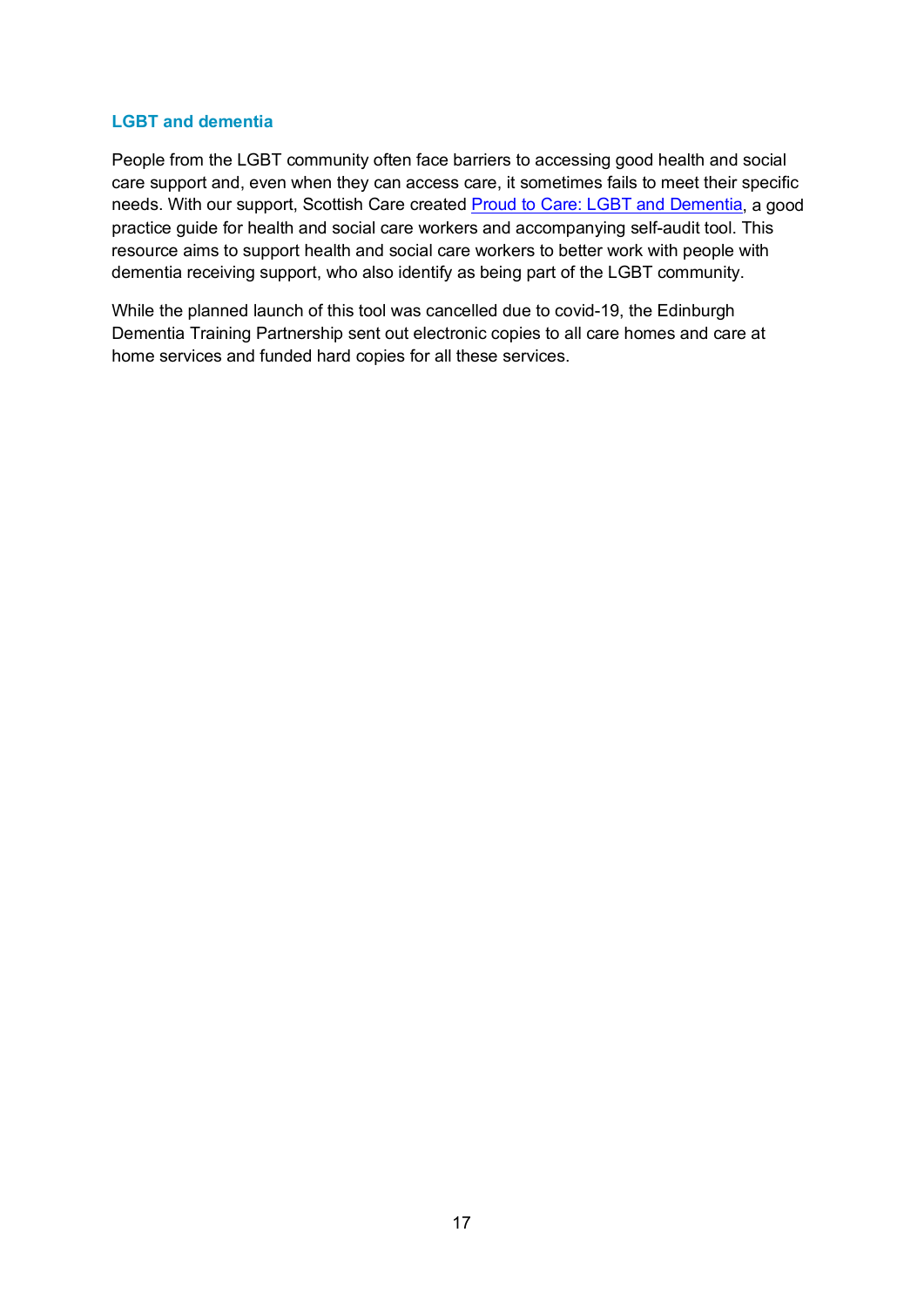#### <span id="page-21-0"></span>**Priority 3: Person-centred care**

Being person-centred is about focusing care on the needs of the person rather than the needs of the service and working with people to develop appropriate solutions, instead of making decisions for them. Key to this is working with people using health and social care services as equal partners in planning, developing and monitoring care to make sure it meets their needs and achieves positive outcomes.

#### <span id="page-21-1"></span>**Three Conversations**

We continue to roll out the Three Conversations model as a strategic and cultural framework to working with the people who approach us for support. This approach aims to achieve improved outcomes for people and families, working in a more preventative and personal way. Three Conversations is based on the principle that we should focus on what matters to people, working collaboratively with them as the experts in their own lives. It recognises the power of connecting people to the strengths and assets of community networks, and the necessity to work dynamically with people in crisis. Staff are encouraged to think creatively about how to support people to deliver improved outcomes.

This approach is allowing us to respond to new requests for support very quickly, with the average time to speak to a worker reduced to 2.5 days between December 2020 and February 2021 compared with an average of 37.3 days for those working in the traditional assessment model. As we no longer start with a presumption that paid for support is the only or best response, we are better able to connect people to wider support meaning fewer people require paid for or formal long-term services.

The impact of covid-19 in early 2020 caused a period of uncertainty and slowed progress as we adjusted to pandemic restrictions and staff were redeployed to care homes or other teams to help with the crisis situation. However, the innovation sites rose to the challenge of providing services within the lockdown situation and in 2020-21 we successfully set up a further five new innovation sites and expanded one existing site. Innovation sites have reported that the Three Conversations approach provided an excellent foundation for how they are supporting people through the crisis, and many have utilised digital innovations to remain connected.

#### <span id="page-21-2"></span>**Care Inspectorate Reviews**

We deliver 34 registered adult care services that are subject to inspection by the Care Inspectorate. Due to the impact of the covid-19 pandemic, the Care Inspectorate suspended inspections of all adult care services other than care homes for older adults. The Care Inspectorate developed a new assessment question to meet the duties placed on the Care Inspectorate by the Coronavirus (Scotland) (No. 2) Act and subsequent guidance that they must evaluate infection prevention and control and staffing. 

Inspection results are graded on a scale from 1 'unsatisfactory' (urgent remedial action required) to 6 'excellent' (outstanding or sector leading), with the grades 3 and 4 being assessed as 'adequate' and 'good' respectively.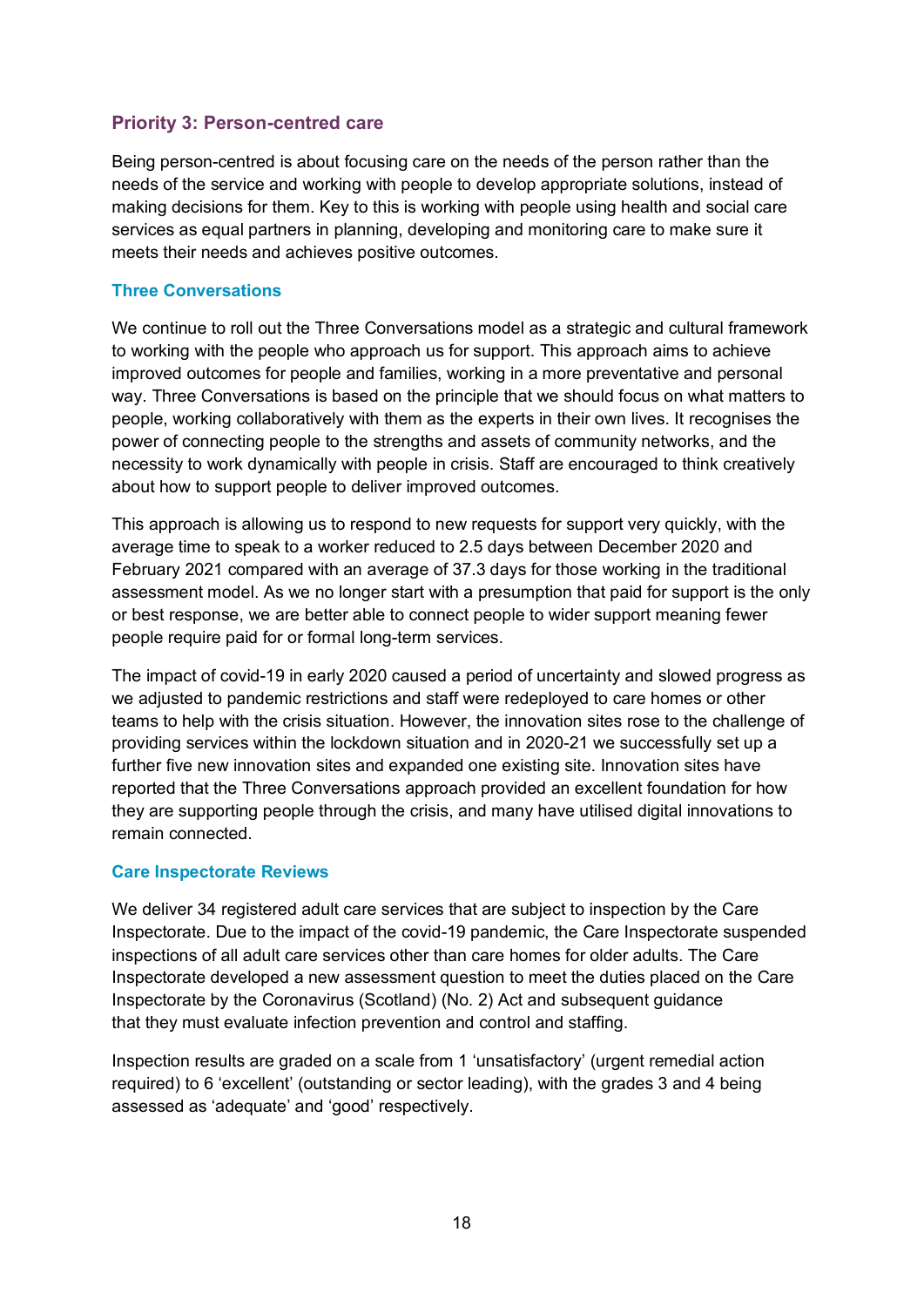During 2020/21, 7 covid-focused inspections of our care homes for older adults took place, with grade evaluations summarised below. Our other adult care services were not inspected in 2020/21.

| <b>Service Name</b>  | Date of<br>Inspection | How good is<br>our care and<br>support during<br>the covid-19<br>pandemic? | <b>Requirements</b><br>(covid) | Areas for<br>improvement<br>(covid) |
|----------------------|-----------------------|----------------------------------------------------------------------------|--------------------------------|-------------------------------------|
| Cherry Oak Care Home | 06-Oct-20             |                                                                            |                                | 3                                   |
| Ferrylee             | 17-Feb-21             | 4                                                                          |                                |                                     |
| Inch View            | 11-May-21             |                                                                            |                                |                                     |
| Jewel House          | 28-Sep-20             |                                                                            |                                |                                     |
| Marionville Court    | 13-Jan-21             |                                                                            |                                | 2                                   |
| <b>Royston Court</b> | 28-Jul-20             | 2                                                                          | 3                              | 5                                   |
| <b>Royston Court</b> | 16-Dec-20             |                                                                            | 2                              |                                     |

During 2020/21, one non-covid inspection took place in [Royston Court.](https://www.careinspectorate.com/berengCareservices/html/reports/getPdfBlob.php?id=308799) As described in the section below, this care home was the focus of improvement work this year.

| <b>Service Name</b>  | Date of<br><b>Inspection</b> | <b>How well</b><br>do we<br>support<br>peoples'<br>wellbeing? | How good<br>is our<br>leadership? | How good<br>is our staff $ $<br>team? | How good<br>is our<br>setting? | <b>How well</b><br>is care<br>and<br>support<br>planned? |
|----------------------|------------------------------|---------------------------------------------------------------|-----------------------------------|---------------------------------------|--------------------------------|----------------------------------------------------------|
|                      |                              |                                                               |                                   | Not                                   | <b>Not</b>                     |                                                          |
| <b>Royston Court</b> | 09-Mar-21                    | 3                                                             | ◠                                 | assessed                              | assessed                       | 3                                                        |

#### **Quality Improvement and Assurance in Care Homes**

A Care Home Transformation Group, chaired by our Chief Nurse, was established in June 2020 to oversee a programme of transformation and improvement across care homes.

In 2020/21 improvement work focused on Royston Court Care Home, a 60 bedded purposebuilt Local Authority Care Home in North West Edinburgh providing care for frail elderly and people with a dementia. This care home had several outstanding requirements and areas of improvement from previous inspections, which the Care Inspectorate condensed into 7 requirements and 7 areas for improvement in September 2020.

Our quality team worked with the care home to implement the Quality Management System approach to improvements. This included understanding the challenges and issues, getting to know the residents and their needs, and reviewing current processes, systems, documentation and reporting. The team also measured quality of care against the health and social care standards to identify areas for improvement. All staff groups were engaged in the plans for improvement and encouraged to develop and act upon change ideas.

An unannounced inspection in December 2020 showed an overall marked improvement across all areas with an indication that improvement is moving in the right direction, with grades expected to be higher at future inspections and if there is evidence of sustained improvement. Since the inspection in December there was another unannounced inspection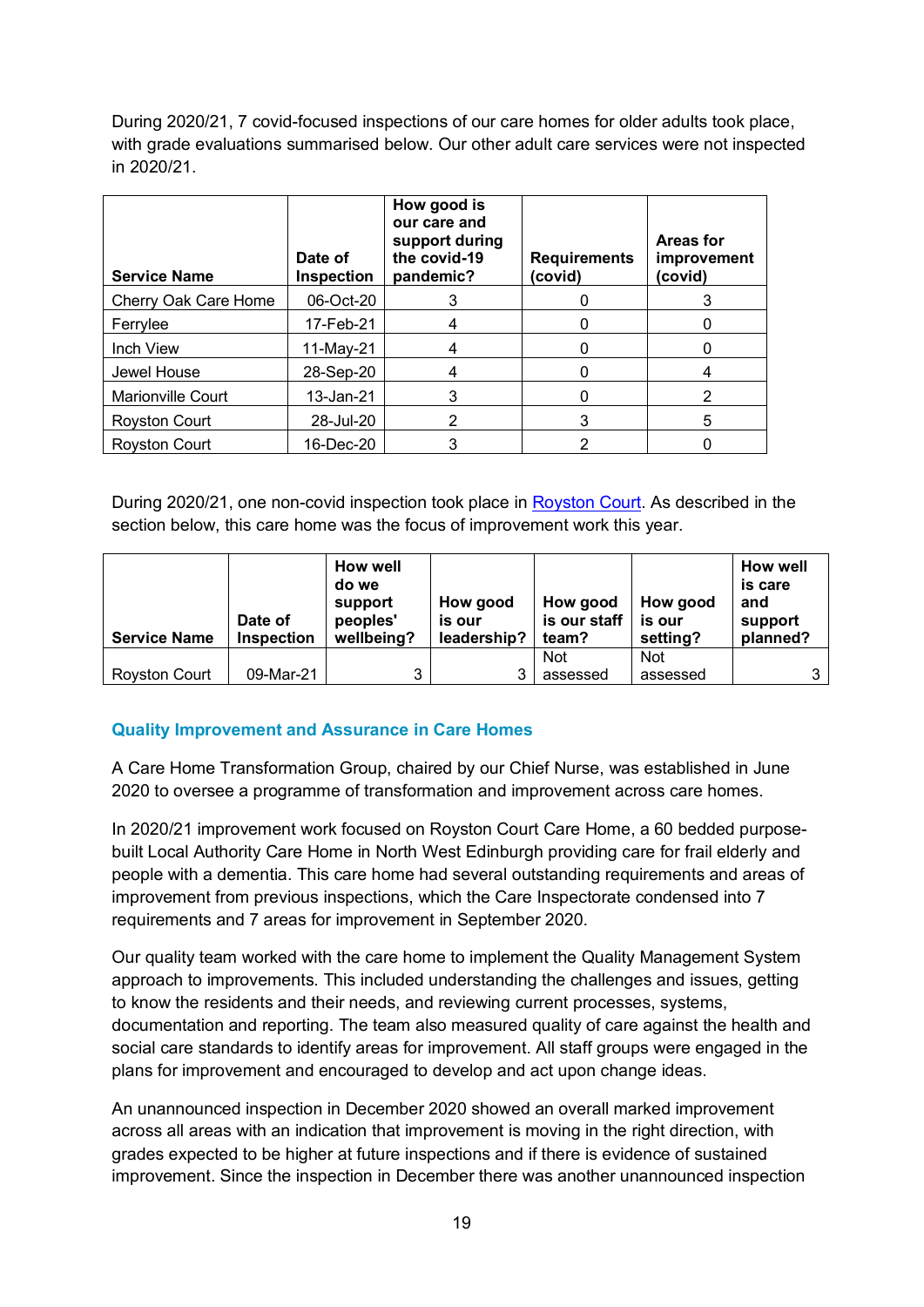in March 2021. Across these inspections all seven requirements and 5 of the areas for improvement were met. Further progress has been made around the requirements and areas for improvement and a sustainability plan has been developed to ensure the progress made will be maintained and built on.

#### **Older People's Services Joint Inspection**

During 2020/21, we continued to engage with the Care Inspectorate and Healthcare Improvement Scotland (HIS) (known as the Joint Inspectors) on how we are improving our Older People's Service following the Older People's Services Joint Inspection (May 2017) and Progress review (June 2018). The remaining actions on our revised improvement plan, agreed in May 2019, are largely being delivered through our transformation programme. In particular, the Three Conversations, Bed Based Review, Home Based Care, Home First and Workforce Strategy projects outlined in this report will allow us to robustly respond to the recommendations of the Joint Inspection and ensure we continue to provide quality services for older people. A formal response from the Joint Inspectors on our improvement activity is expected in August 2021.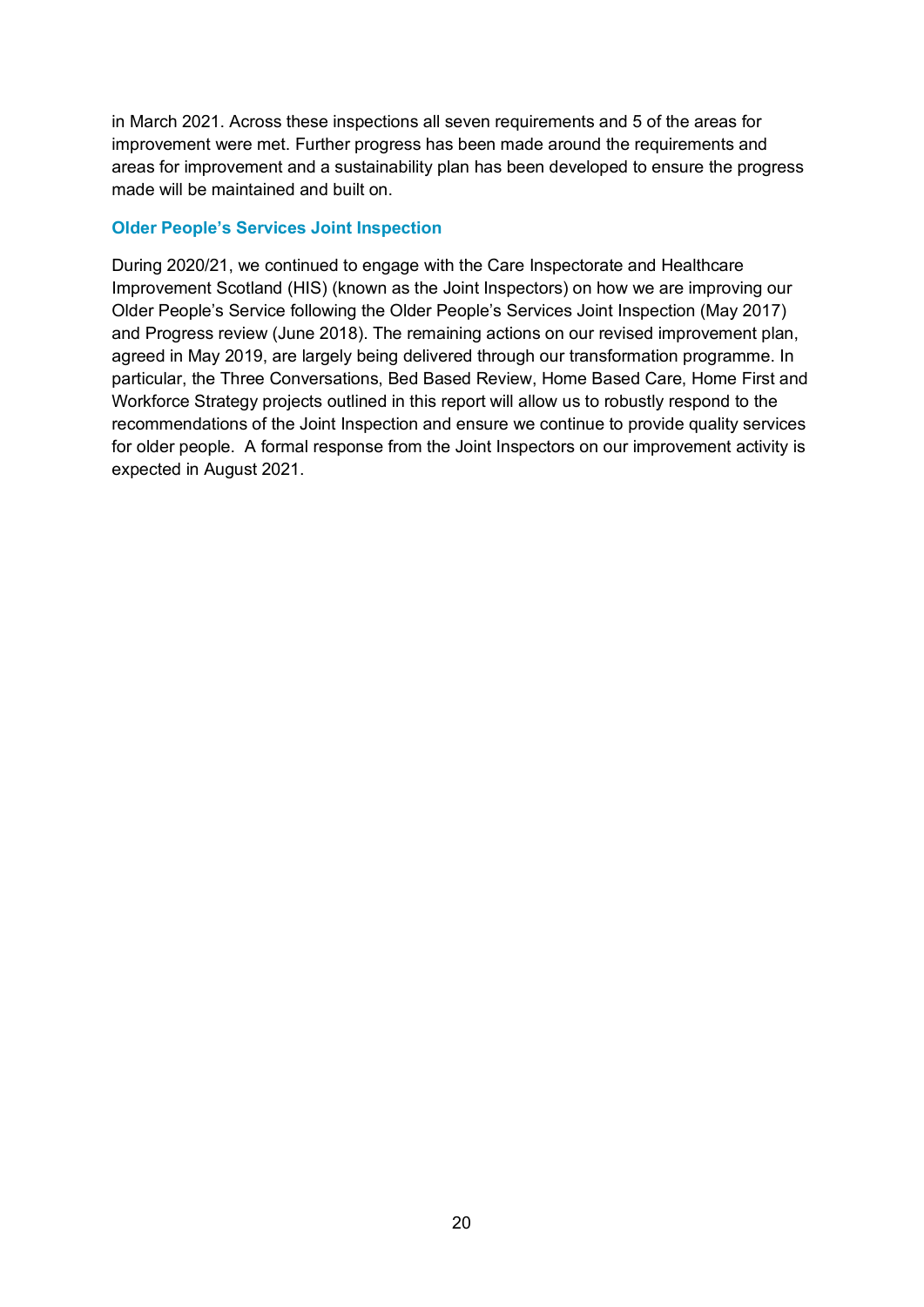#### <span id="page-24-0"></span>**Priority 4: Managing our resources effectively**

In a climate of increasing need for services and continuing pressures on budgets, it is vital that we make best use of its available resources.

#### <span id="page-24-2"></span>**Financial management and performance**

<span id="page-24-1"></span>Financial information is a key element of our governance framework with financial performance for all delegated services reported at each of our IJB meetings. Budget monitoring of delegated functions is carried out by the finance teams in the City of Edinburgh Council and NHS Lothian, reflecting the EIJB's role as a strategic planning body which does not directly deliver services, employ staff or hold cash. However, the IJB maintains oversight of the in-year budget position as this highlights any issues that need to be accounted for when planning the future delivery of health and social care services.

Each year we produce a financial plan which sets out how we ensure our limited resources are targeted to support delivery of our strategic plan. For 2020/21 our financial plan (which can be found [here\)](https://democracy.edinburgh.gov.uk/documents/s24795/Item%207.3%20-%202020-21%20Financial%20Plan.pdf) was agreed by the IJB in July 2020. Regular updates on financial performance were provided to the Performance and Delivery Committee as well as to the EIJB itself. Included in these reports were details of the financial impact of the pandemic and progress with the savings and recovery programme.

| <b>Service</b>                                    | 20/21<br>budget | 20/21<br>actual | <b>Variance</b> |
|---------------------------------------------------|-----------------|-----------------|-----------------|
|                                                   | £m              | £m              | £m              |
| <b>NHS DELIVERED SERVICES</b>                     |                 |                 |                 |
| Community services                                | 126             | 127             | (1)             |
| General medical services (GMS)                    | 90              | 90              | (0)             |
| Prescribing                                       | 79              | 79              | (0)             |
| Reimbursement of independent contractors          | 63              | 63              | $\Omega$        |
| Services hosted by other partnerships/NHS Lothian | 107             | 106             | 1               |
| Hospital 'set aside' services                     | 101             | 101             | (0)             |
| Other                                             | 33              | 31              | $\overline{2}$  |
| <b>Subtotal NHS</b>                               | 599             | 598             | 1               |
| CITY OF EDINBURGH DELIVERED SERVICES              |                 |                 |                 |
| <b>External purchasing</b>                        | 157             | 165             | (8)             |
| Care at home                                      | 30              | 28              | 1               |
| Day services                                      | 16              | 14              | $\overline{2}$  |
| <b>Residential care</b>                           | 22              | 20              | $\overline{2}$  |
| Social work assessment and care management        | 15              | 15              | 1               |
| Other                                             | 11              | 10              | $\overline{2}$  |
| <b>Subtotal Council</b>                           | 252             | 252             | $\bf{0}$        |
|                                                   |                 |                 |                 |
| <b>Net position</b>                               | 850             | 849             | 1               |

You will find a comparison of costs against the budget for the year summarised in the table below: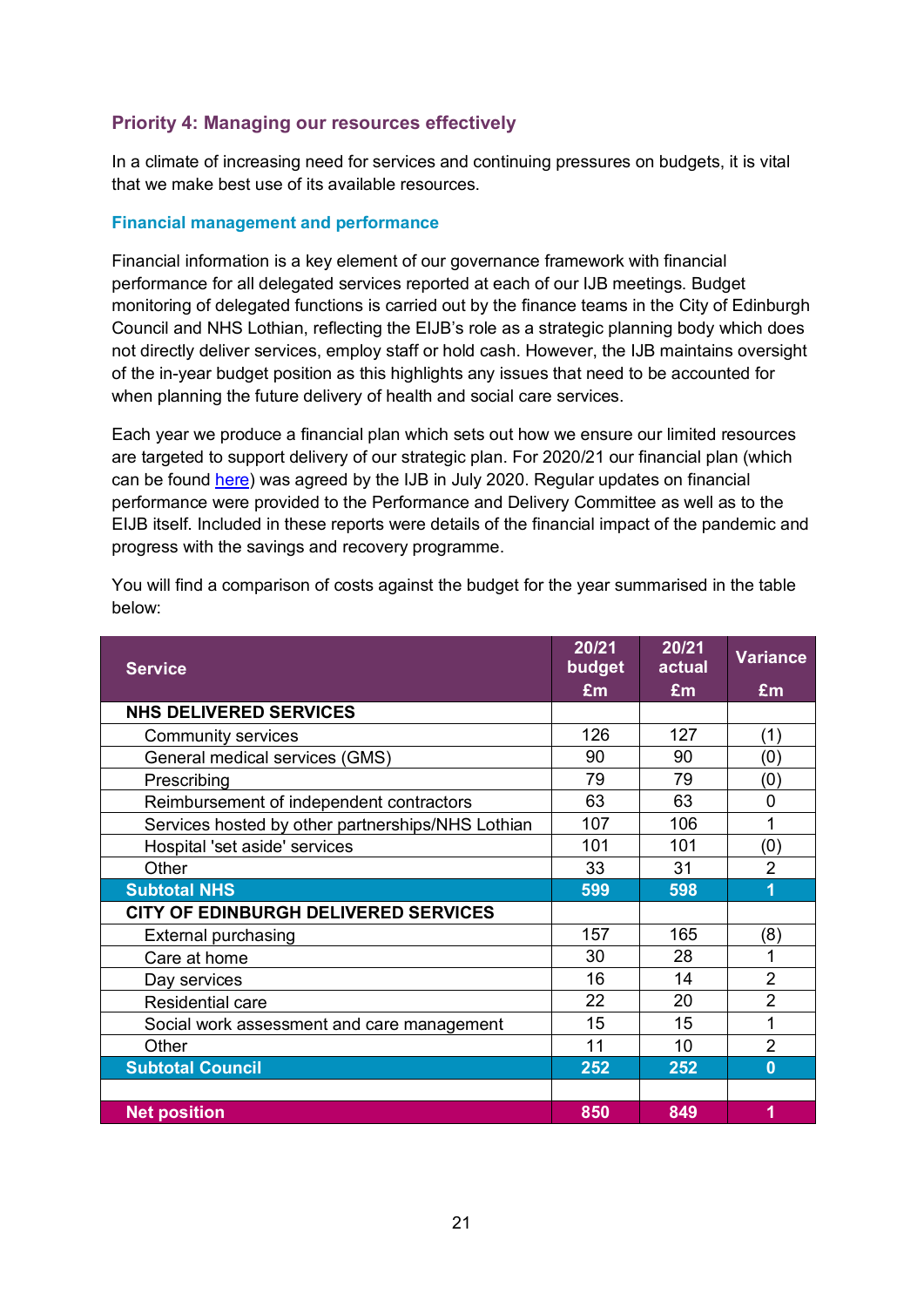Whilst there is no doubt that we will continue to face significant financial pressures, we saw our previous improvements in financial planning and performance sustained during 2020/21 as we delivered a surplus of  $£1m$  against the budget for the year. These funds have been transferred to our reserves and will be carried forward to 2021/22 for prioritisation by the IJB.

Interpreting the financial results during a pandemic is not straightforward but it is evident from the table above that we continue to experience pressure in our purchasing budget. In the main this can be attributed to spot purchasing, predominantly care at home/care and support, residential services and direct payments. We saw growth in the purchasing budget during 2020/21 but this was largely in line with assumptions. The variance therefore relates to slippage in delivery of savings as the workforce was focused on continuity of service during the pandemic. Accordingly, the in-year savings target attributed to purchasing has been recognised in the 2021/22 financial plan and the savings target rolled over to 2021/22.

The chart below shows a comparison of costs in key areas for the last 3 financial years. The increases in certain categories from last year reflect the areas of additional spend to support the response to the pandemic.



The pandemic clearly had an impact on our finances, and this was closely monitored during the year. We incurred net additional costs of £40m as a direct result of the pandemic. The main categories of associated expenditure being:

- sustainability payments made to support providers during the pandemic;
- purchase of additional capacity;
- additional staffing and reimbursement of independent contractors;
- increased prescribing costs, and;
- slippage in the delivery of the savings and recovery programme.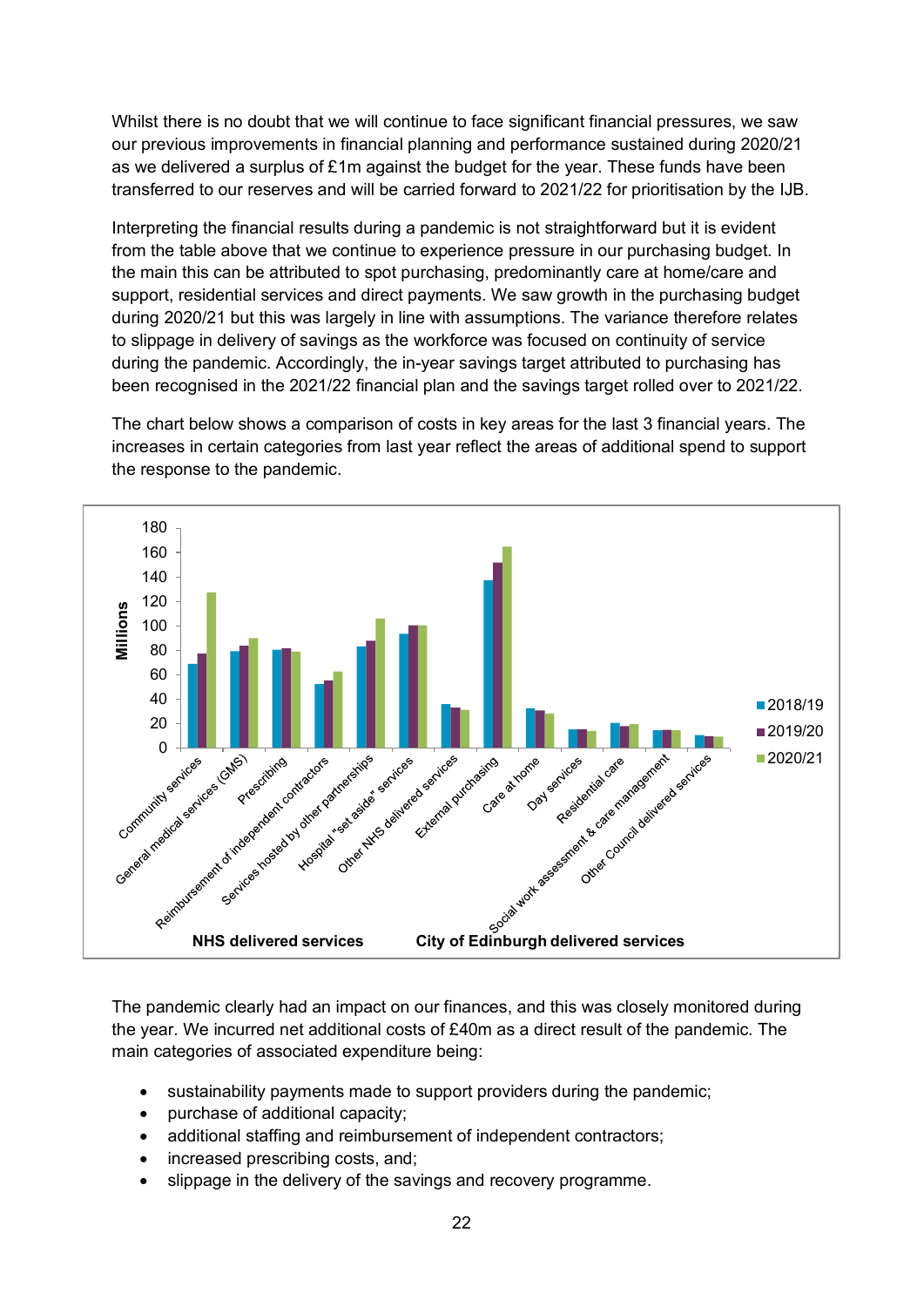In line with their commitment, these costs were met in full by the Scottish Government and are summarised below:

|                                                     | £m   |
|-----------------------------------------------------|------|
| Additional costs - Council services                 |      |
| Additional staffing                                 | 2.0  |
| Additional capacity                                 | 3.3  |
| Equipment & sundries                                | 1.5  |
| Loss of income                                      | 2.2  |
| Personal protective equipment                       | 1.0  |
| Social care provider sustainability payments        | 16.0 |
| Underachievement of savings (net of offsets)        | 2.9  |
| <b>Subtotal Council costs</b>                       | 29.0 |
| <b>Additional costs - NHS services</b>              |      |
| Additional Family Health Services (FHS) prescribing | 2.5  |
| Additional payments to FHS contractors              | 1.9  |
| Additional set aside costs                          | 4.0  |
| Hospices - loss of income                           | 0.8  |
| Staff bonus payment                                 | 2.3  |
| <b>Subtotal NHS costs</b>                           | 11.5 |
| <b>Grand total additional costs</b>                 | 40.4 |

Although many of the delegated services are delivered directly in localities, a significant proportion are run on a city-wide basis. Showing how the associated costs are incurred within each locality requires a degree of estimation and assumption. This exercise shows that the cost of services is relatively consistent across the four localities, as shown in the diagram below.



#### **Bed-based review**

The bed-based care project within our Transformation Programme is continuing the redesign of our bed base across the city, taking into consideration demand and capacity to ensure provision of sustainable bed-based services. The project has 8 workstreams relating to bed types, covering both medically led beds in hospital settings and beds located in the community led by social care staff.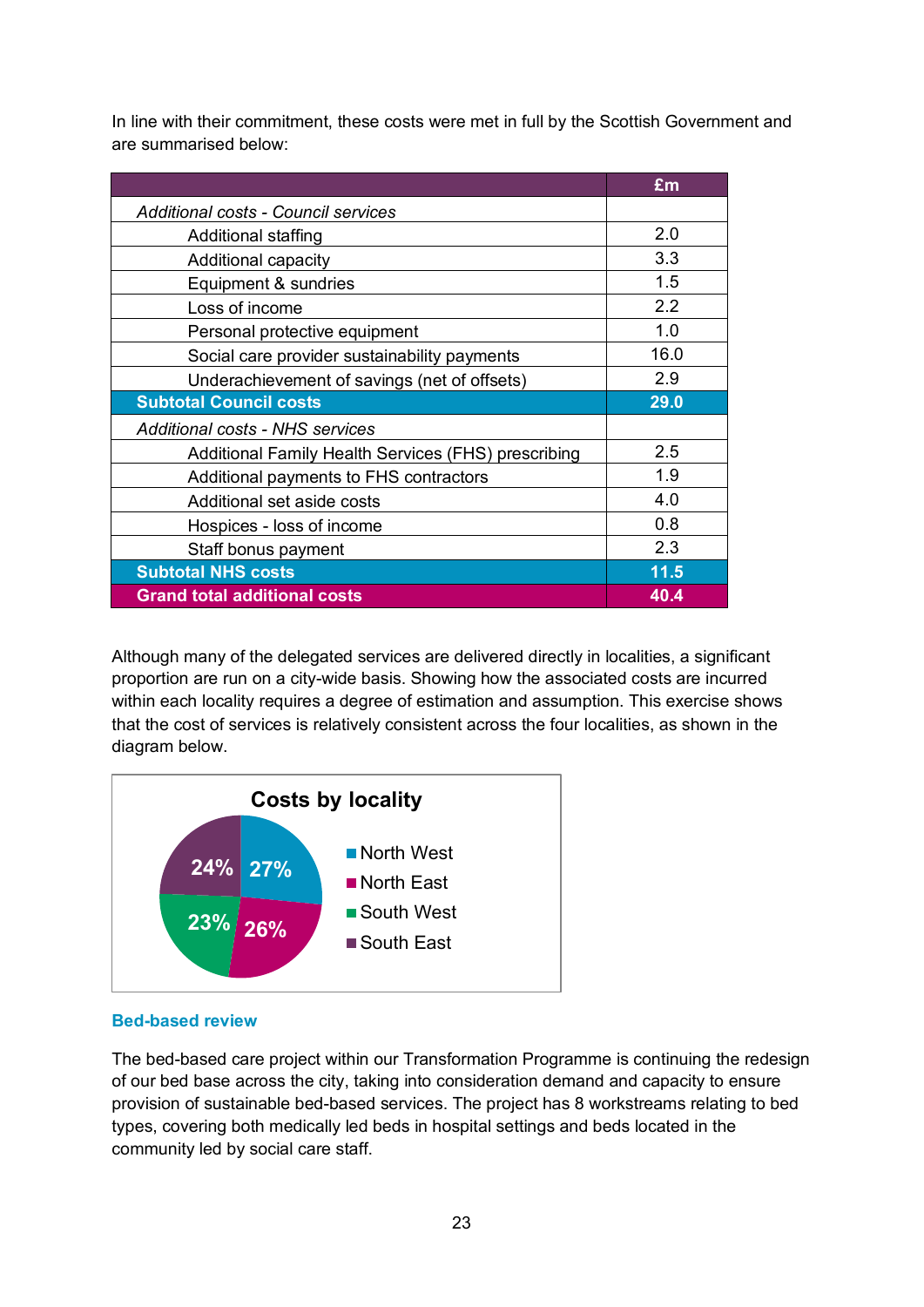Due to the size, scale and complexity of the project, a phased approach to project activities has been agreed. Phase one contains four workstreams (Intermediate care; Hospital Based Complex Clinical Care; Care Homes and Specialist Inpatient Rehabilitation), with a further four workstreams forming phase two (Respite; Palliative and end of life care; Mental Health and Supported Accommodation). No changes within our bed base can be made in isolation as they will affect different bed types across our estate and will have wider system implications, such as increased demand for Home Care and Reablement. The phasing took into consideration the impact changes would have on other service areas, the buildings and estate the services were located in, and the people cared for in the bed types.

As with much of our other work, the project was paused for a time during 2020 due to resource redeployment to support the pandemic response but was reinstated in June 2020. Further work was undertaken to gather data and evidence and a research phase was completed to understand other bed base models, demographics and population projections, and areas of good practice. Visioning workshops based on bed type were held with key stakeholders and service leads from each of the work streams. The outputs from the workshops were collated and key learning extracted to inform the bed-based strategy.

Phase one of the bed-based strategy will go to the EIJB for approval in 2021/22. Work will also commence on redesign options for phase two workstreams.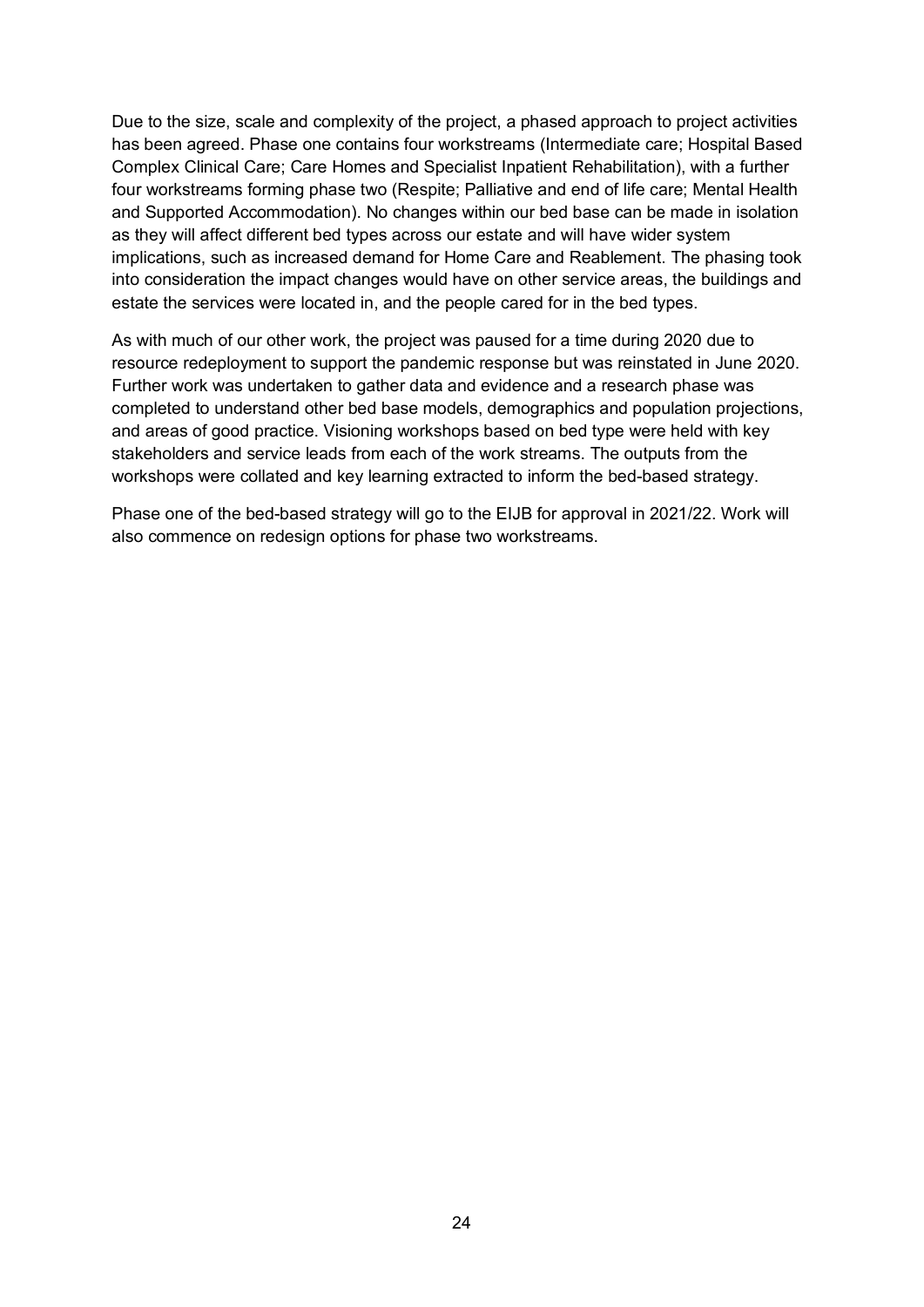#### <span id="page-28-0"></span>**Priority 5: Making best use of the capacity across the system**

It is important to ensure that capacity within the system is utilised in a balanced and progressive way to deliver the best outcomes for the people of Edinburgh. We continue to work with our partners in the third and independent sectors to ensure that the services we offer can meet increasing needs and demands within the continuing challenging financial climate.

#### <span id="page-28-1"></span>**Our people**

Our people are our most valuable partners and the past year has proven this more than ever. The pandemic has been tough on everyone, and our people were incredibly committed to supporting the people of Edinburgh through this crisis. Many staff were temporarily redeployed to support our response to covid-19, with our 2020 iMatter pulse survey showing that 78% of respondents had experienced a change either in their job role or the environment they work in during the pandemic. This included staff who were redeployed to support continuing services, for example, staff from day care centres that had to close due to the restrictions worked alongside existing teams to enhance support in our residential units and home care service.

Through our transformation programme, we have been developing our inaugural workforce strategy, to help us ensure that we have a skilled and capable workforce that can deliver our vision of 'a caring, healthier and safer Edinburgh'. It will set out our vision and priorities for the workforce and a pathway for where we need to be. The strategy focuses on both our own workforce across the City of Edinburgh Council and NHS Lothian as well as the implications for those we work with such as the third and independent sectors, volunteers and the role of carers. At the end of 2020-21 we began engagement with staff on the proposed strategy.

While the pandemic caused some delay in this project, it has also been a catalyst for positive change, expediting changes to how and where we work as well as how we engage, network and communicate.

#### **Once a nurse, always a nurse - A journey back to District Nursing**

Sue works within our organisational development team but was asked to return to clinical practice for two months during the pandemic to support our district nursing team. It had been 18 years since Sue worked fully in district nursing, though she had picked up the odd shift to support the team over that time. Sue recently wrote about the experience of returning to the frontline:

*"I have to say it was the most valuable and grounding experience, and I feel privileged to have had the opportunity. The extraordinary care, which is provided by community teams 24 hours a day, seven days a week, is truly inspiring. Being alongside caring and compassionate staff at all levels, feeling welcomed, safe and supported, enabled me to transition quickly back into a role I had loved, albeit such a long time since I had held a caseload in the community.*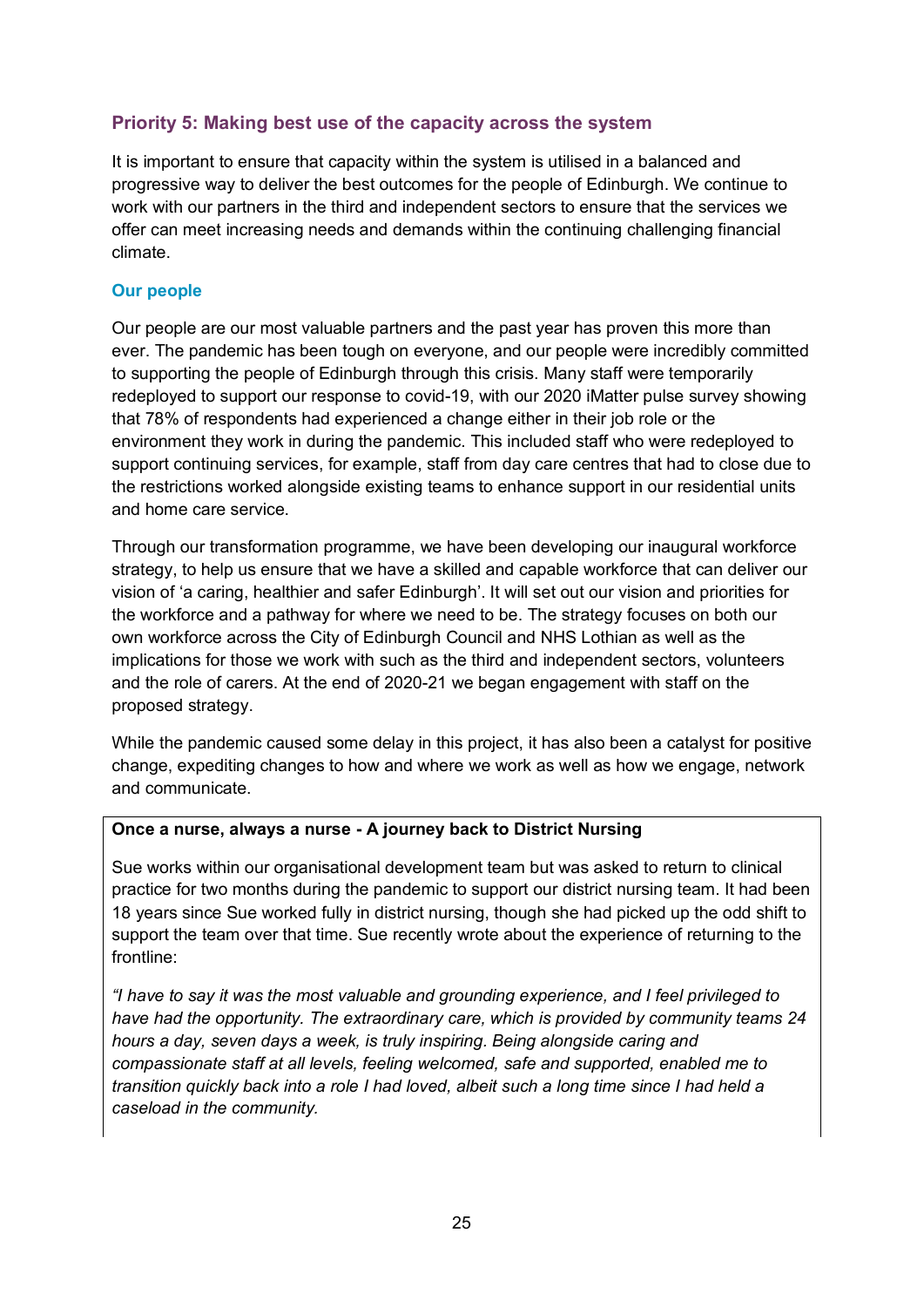*I knew my capabilities and limitations, so with the support of the DN Team Lead and the community nursing team, we agreed what was realistic and achievable in terms of competencies and clinical skills in a two-month period, ensuring patient safety at all times."*

#### <span id="page-29-0"></span>**One Edinburgh approach to home-based care**

The Market Shaping project within our Transformation Programme will look to transform Edinburgh's approach to supporting people in their own homes, recognising that choice and control for supported people cannot happen unless there is a sustainable market of providers and services to choose from. It will support the development of a market facilitation strategy and plan taking into consideration our approach to commissioning care at home services, our internal Home Care and Reablement provision, and further development of the One Edinburgh concept. A One Edinburgh Charter will set our expectations and values and ensure that all providers we work with are committed to offering equitable care and support, fair working practices and have common values in line with our own.

In line with the recommendations within the Independent Review of Adult Social Care, we are moving away from the traditional commissioning approach. Alongside work on the One Edinburgh Charter, the project team have been collaborating with providers to co-produce the new over 65s care at home contract. While the covid-19 pandemic meant that collaboration with providers had to pause to allow them to focus on delivering care to existing service users, this work has accelerated from August 2020 onwards. The new contract is expected to be in place by October 2022, with an emphasis on moving away from time and task models of care provision to focus on better outcomes for the people we support.

This project is also supporting the development of a market facilitation strategy and plan to ensure there is a sustainable market of providers and services for supported people to choose from.

#### **Pharmacotherapy evolution**

Pharmacotherapy is one of the main constituents of the Primary Care Improvement Plan and is expected to invest around £3.5 million each year over the 4-year implementation period (April 2018 – April 2022).

As with many other services, at the beginning of the 2020/21 financial year there was huge disruption to the established pattern of prescribing demand. This was likely linked to changing patterns of patient interaction and demand due to behaviour changes at the start of the pandemic. It is too early at this stage to say whether these changes in behaviour will be sustained. We also saw a strengthening of the role of the community pharmacy during the pandemic, as people stayed local and avoided hospital visits alongside the extension of the Pharmacy First service to allow all patients in Scotland access to treatment for minor ailments at a community pharmacy.

Despite this disruption, we continued to successfully implement many aspects of the Primary Care Improvement Plan linked to pharmacotherapy. New staff continued to be successfully inducted with around 20 new pharmacists and pharmacy technicians deployed and supported. Several new ways of working were explored such as providing pharmacotherapy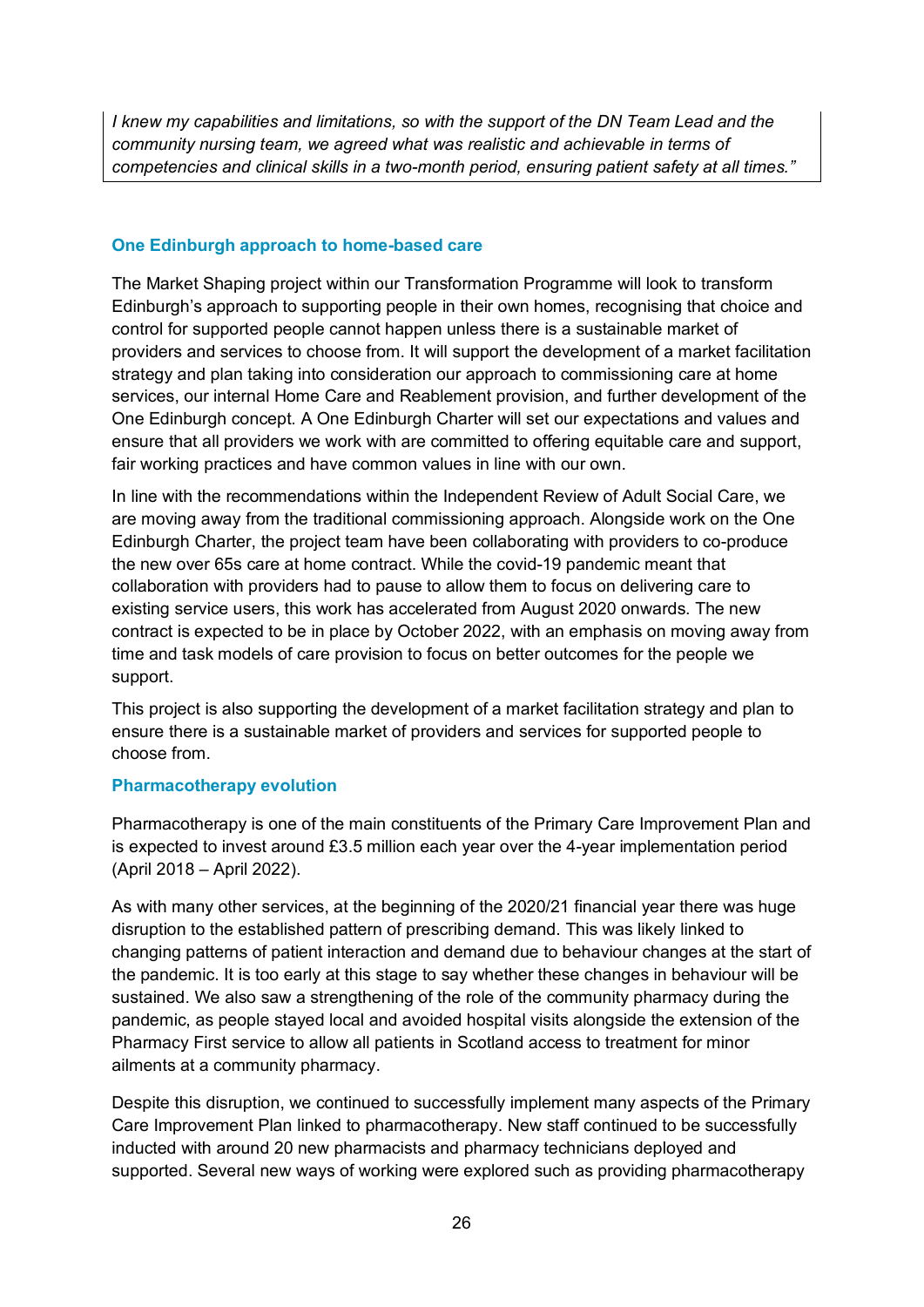services remotely and a move towards utilising serial prescribing. This created additional capacity within the system and will be further explored, along with other innovations.

We also met our financial targets with around £2.1 million delivered against an adjusted target of £1.9 million.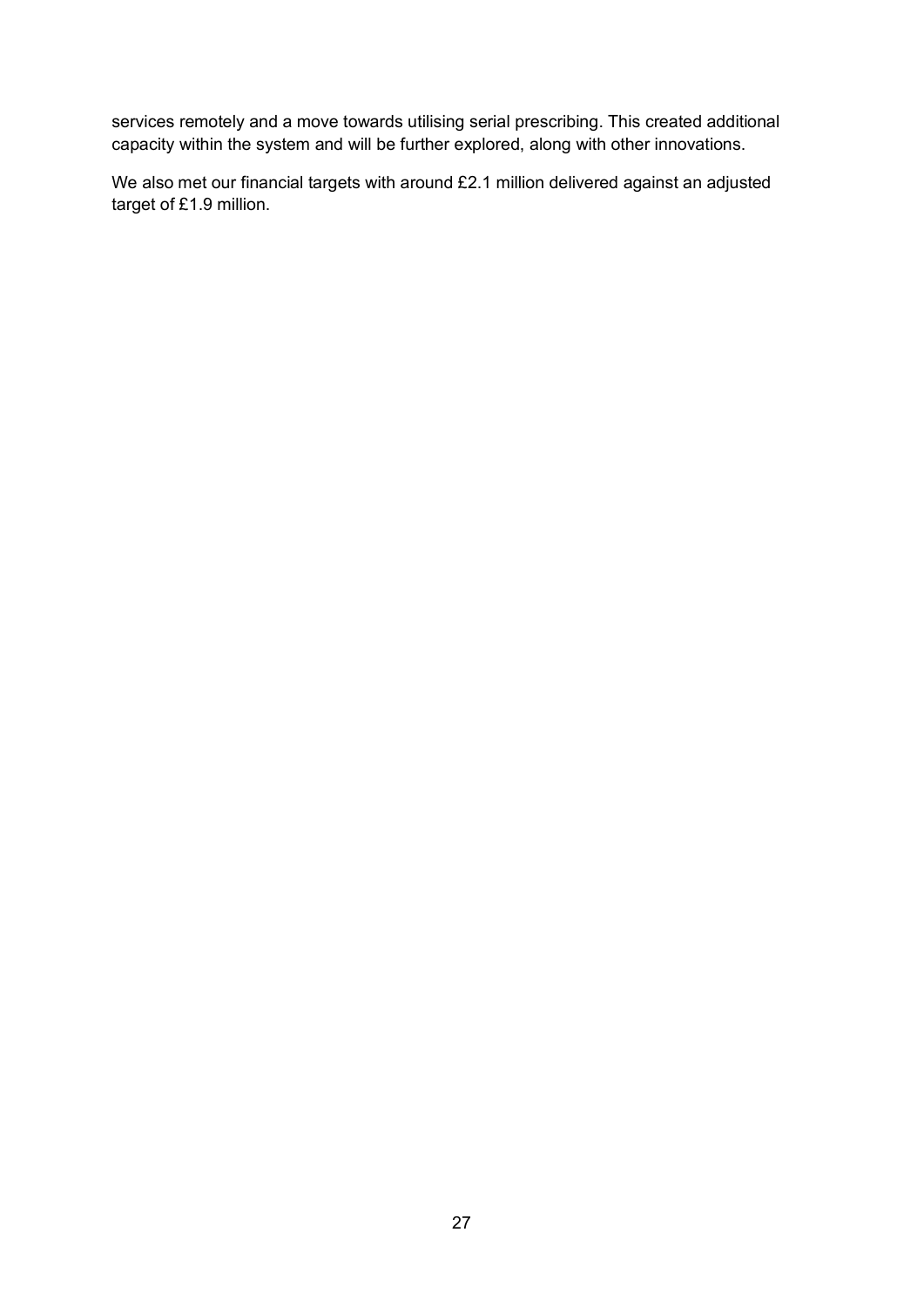#### <span id="page-31-0"></span>**Priority 6: Right care, right place, right time**

As part of making sure people receive the right care in the right place at the right time, we want to ensure people are supported to live as independently as possible. We are committed to ensuring people are supported at home and within their communities whenever possible and are admitted to and stay in hospital only when clinically necessary. Central to our thinking is working towards the provision of care tailored to the individual, in a place which best provides this care and as close as possible to when it is required.

#### <span id="page-31-1"></span>**Home First**

The Home First project is helping to avoid the need for hospital admissions and supporting people to get home as quickly as possible once it is safe for them to do so. We aim to embed the Home First ethos, with a dedicated staff team, into business as usual by March 2022.

Between April and August 2020, the Home First teams were dedicated to supporting the covid-19 response by helping people out of hospital and back home when it was safe to do so. This resulted in historically low delayed discharges. Since then we have supported the introduction of Home First navigators in both the Royal Infirmary of Edinburgh and the Western General Hospital to support earlier discharge planning and work with Home First teams in the community. From April 2020 the Home First team has been screening all referrals to intermediate care to ensure the patient is on the right pathway to have their care needs met, with a Home First co-ordinator successfully piloted within these intermediate care facilities to support this work.

The Home First team also supported the national drive to redesign urgent care initiated by the Scottish Government, with new pathways implemented in January 2021. Approximately 20% of all people who present to the front door of acute services could have their assessment, care and treatment elsewhere. The redesign of urgent care has implemented a single point of contact via NHS24 to triage patients and redirect them to the most appropriate service to meet their care needs. We have implemented an urgent therapy and social care pathway to support urgent referrals relating to social care. This pathway has been live from January 2021 and will be evaluated iteratively to ensure its success.

#### <span id="page-31-2"></span>**Supporting carers**

Carers are a vital partner in supporting the most vulnerable people in society and were significantly affected by the restrictions put in place during the pandemic, with limited access to many of the services they rely upon, including respite care. Carer Centres continued to offer emotional support, information and practical advice to carers, including connecting carers with a service that's right for them. The Edinburgh Carers Strategic Partnership Group continues to work together to implement the Edinburgh Joint Carers' Strategy 2019-22 and ensure support is in place to mitigate the impact of the pandemic on carers.

During 2020/21 we also undertook a comprehensive commissioning exercise to establish new carer support contracts, which commenced on January 2021. These have been designed to expand supports that were already valued and deliver against the six key priority areas in the Edinburgh Joint Carer's Strategy 2019-22: Identifying Carers; Information and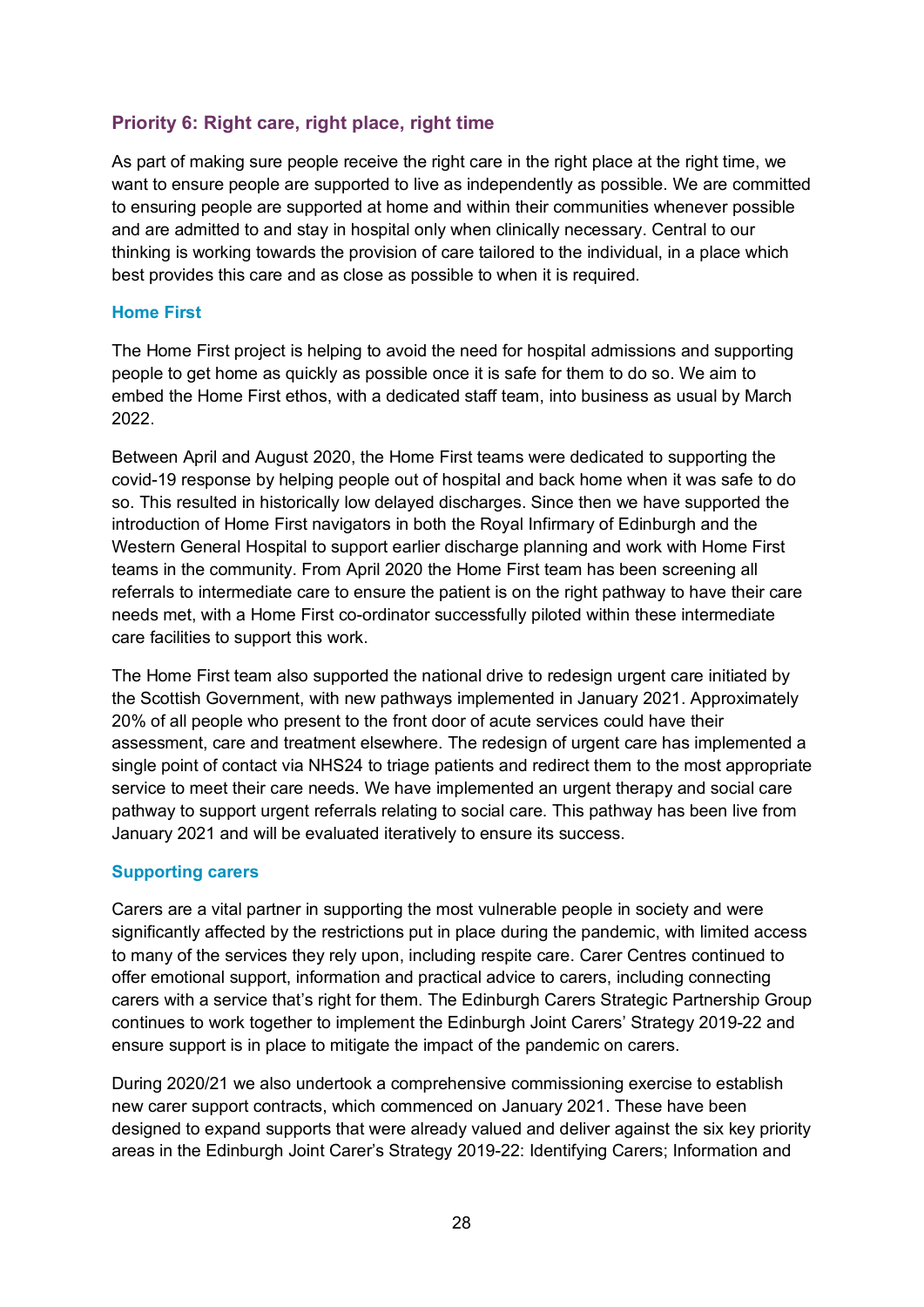Advice; Carer Health and Wellbeing; Short Breaks; Young Carers; and Personalising Support for Carers. They include additional supports for carers to have a break from caring.

Contracts were awarded to four lead providers, with a value of £17,373,169 over 8 years. Through encouraging providers to consider a collegiate approach, the contract award has supported the development of a Carewell Partnership, with a lead provider and four other providers, to deliver carer health and wellbeing support.

#### **Assistive Technology Enabled Care**

Our Assistive Technology Enabled Care (ATEC 24) service uses technology to help people live safely in their homes for as long as possible. This is a hosted service which operates on a Lothian-wide basis. The importance of this service has been highlighted during the pandemic when it has been more difficult to physically visit those in need of support.

In 2020/21, 1,200 new telecare installations were completed. Our telecare service responded to 550,000 alarm calls, with 11,500 emergency intervention visits.

We also established a 'click and collect' service for equipment to supplement our existing delivery service, with over 116,000 essential items provided across Edinburgh, Midlothian and East Lothian in 2020. An estimated 66,000 of these were provided to Edinburgh residents.

#### **Sensory impairment community-based services**

In 2020-21 we commissioned a new suite of sensory impairment community-based services. This included commissioning of specialist deaf social work services, deaf equipment service, eye clinic support service, rehabilitation and mobility service for people with sight loss, and administration and management of the Certificate of Vision Impairment register. Delivery of social work for people with vision impairment was brought inhouse to our locality teams, supported by interactive visual impairment awareness training delivered to 150 locality staff.

Contracts for deaf services were awarded to local provider Deaf Action commencing October 2020 to run for 3-5 years. The existing sight loss services were extended by 6 months to take account of covid-19, with new sight loss services commencing in April 2021 with our new community partners, also for 3-5 years. Sight Scotland (formerly Royal Blind) won the contract to deliver both rehabilitation and mobility training for people with a vision impairment, and the management of the Certificate of Vision Impairment database on behalf of the City of Edinburgh Council, while Visibility Scotland will deliver the Patient Support Service at the Princess Alexandra Eye Pavilion. Both organisations have great commitment to working in partnership with us and each other to deliver high-quality and seamless services to the person with sight loss.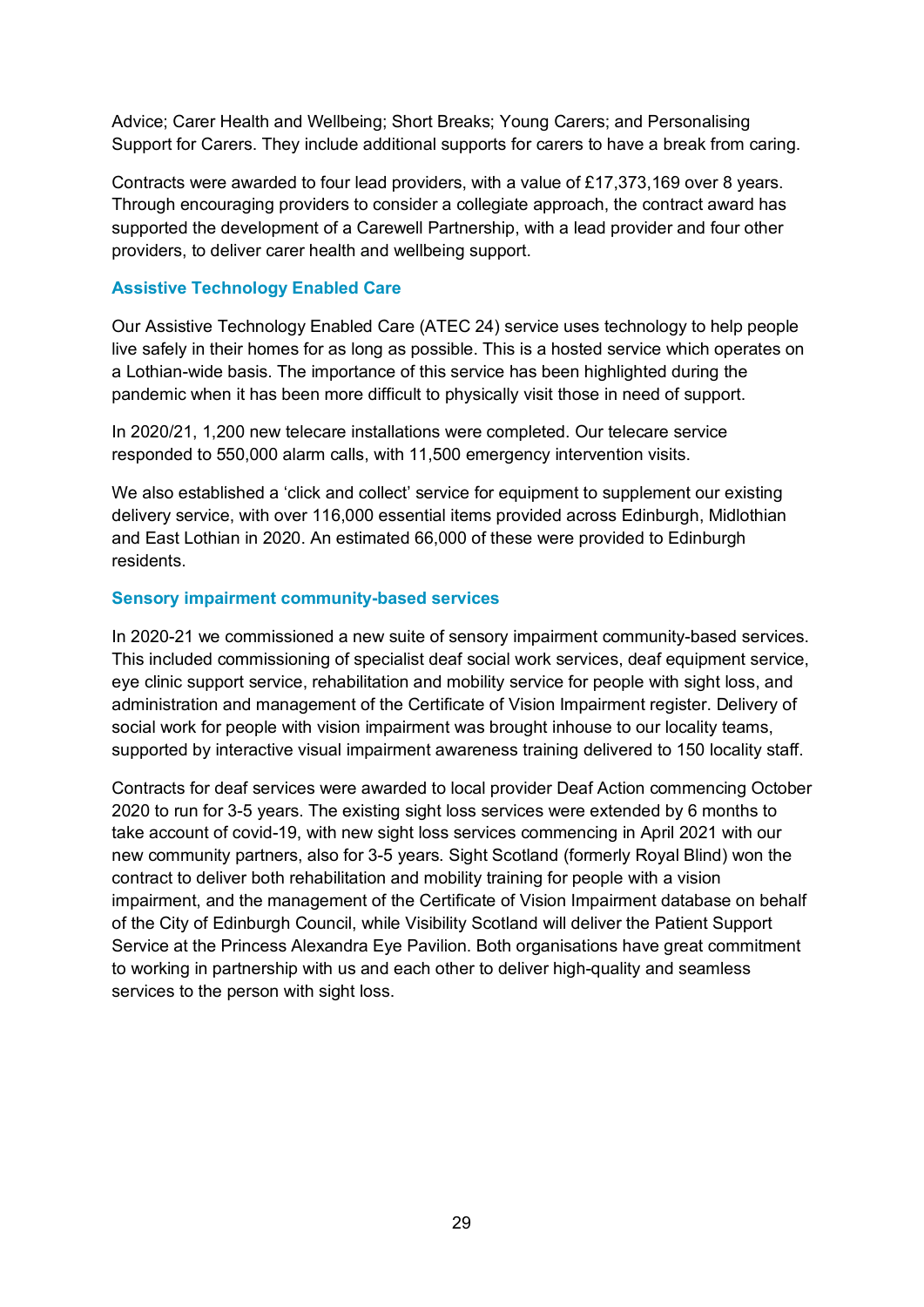## <span id="page-33-0"></span>**Health and wellbeing outcomes**

There are nine national health and wellbeing outcomes which have been set by the Scottish Government. Each Integration Joint Board (IJB) uses these outcomes to set their local priorities.

The table below shows how the strategic priorities form our Strategic Plan contribute to these national outcomes.

| <b>Strategic</b><br>priority                                  | National outcomes this priority contributes to                                                                                                                                                                                                                                                                                                                   | <b>Associated</b><br>national indicators                                                                               |
|---------------------------------------------------------------|------------------------------------------------------------------------------------------------------------------------------------------------------------------------------------------------------------------------------------------------------------------------------------------------------------------------------------------------------------------|------------------------------------------------------------------------------------------------------------------------|
| Prevention<br>and early<br>intervention                       | Outcome 1: People are able to look after and<br>improve their own health and wellbeing and live in<br>good health for longer                                                                                                                                                                                                                                     | <b>Indicator 1</b><br><b>Indicator 7</b>                                                                               |
|                                                               | Outcome 4: Health & social care services are<br>centred on helping to maintain or improve the quality<br>of life of people who use those services                                                                                                                                                                                                                | <b>Indicator 12</b><br><b>Indicator 16</b>                                                                             |
| Tackling<br>inequalities                                      | Outcome 5: Health & social care services contribute<br>to reducing health inequalities                                                                                                                                                                                                                                                                           | <b>Indicator 11</b>                                                                                                    |
| Person-<br>centred care                                       | Outcome 3: People who use health & social care<br>services have positive experiences of those<br>services, and have their dignity respected<br>Outcome 7: People who use health and social care<br>services are safe from harm                                                                                                                                   | <b>Indicator 3</b><br><b>Indicator 4</b><br>Indicator 5<br><b>Indicator 9</b><br><b>Indicator 17</b>                   |
| Managing our<br>resources<br>effectively                      | Outcome 9: Resources are used effectively and<br>efficiently in the provision of health and social care<br>services                                                                                                                                                                                                                                              | <b>Indicator 14</b><br><b>Indicator 20</b>                                                                             |
| Making best<br>use of the<br>capacity<br>across the<br>system | Outcome 8: People who work in health & social care<br>services feel engaged with the work they do and are<br>supported to continuously improve information,<br>support, care and treatment they provide                                                                                                                                                          | Indicator 6                                                                                                            |
| Right care,<br>right place,<br>right time                     | Outcome 2: People are able to live, as far as<br>reasonably practicable, independently and at home<br>or in a homely setting in their community<br>Outcome 6: People who provide unpaid care are<br>supported to look after their own health and<br>wellbeing, including to reduce any negative impact of<br>their caring role on their own health and wellbeing | <b>Indicator 2</b><br><b>Indicator 8</b><br><b>Indicator 13</b><br>Indicator 15<br><b>Indicator 18</b><br>Indicator 19 |

Underpinning the nine wellbeing outcomes sits a core suite of integration indicators, which all HSCPs report their performance against. These national indicators have been developed from national data sources to ensure consistency in measurement. There are 23 indicators but four of them (indicators 10, 21, 22 and 23) have not yet been finalised for reporting.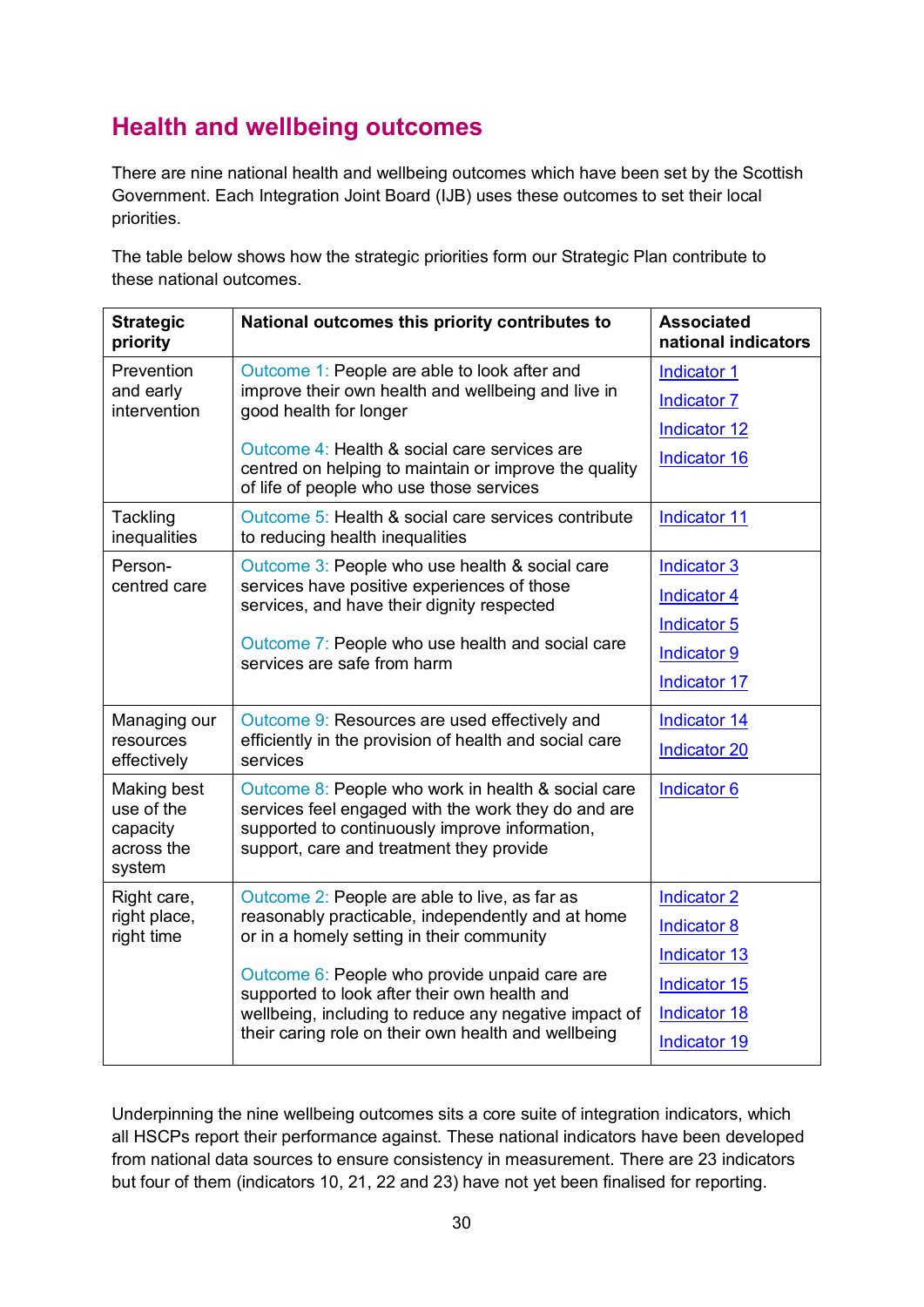National indicators (NI) 1 to 9 are based on the Scottish Health and Care Experience Survey (HACE) commissioned by the Scottish Government. The primary source of data for national indicators 11 to 20 are Scottish Morbidity Records (SMRs) which are nationally collected discharge-based hospital records.

Calendar year 2020 is used for some of the indicators as a proxy for 2020/21 due to the national data for 2020/21 being incomplete. We have done this following guidance from Public Health Scotland and to improve consistency between our report and those for other Health and Social Care Partnerships. Please note that figures presented will not take into account the full impact of covid-19 during 2020/21.

#### <span id="page-34-0"></span>**Performance against national indicators**

#### <span id="page-34-1"></span>**Health and Care Experience Survey indicators**

National indicators (NI) 1 to 9 are based on the Scottish Health and Care Experience Survey (HACE) commissioned by the Scottish Government. This survey is sent randomly to around 5% of the Scottish population every two years.

The most recent survey results for inclusion in this report are from the 2019/20 survey. In 2019/20 the survey was sent to 46,099 people in Edinburgh with 11,415 responses which shows a response rate of 25%. The response rate across Scotland was also 26%. The methodology was changed in 2019/20 therefore, following advice from PHS, we have provided the results from previous surveys but have not made direct comparisons.

Edinburgh is above the Scottish average for 2019/20 in six of the nine HACE survey indicators, as shown in the table below.

| <b>National Indicator (NI)</b>                                                                                                          | 2019/20*<br>Edinburgh | 2019/20*<br><b>Scotland</b> | 2015/16* | 2015/16* | 2017/18*<br>Edinburgh Scotland Edinburgh Scotland | 2017/18* |
|-----------------------------------------------------------------------------------------------------------------------------------------|-----------------------|-----------------------------|----------|----------|---------------------------------------------------|----------|
| NI-1: Percentage of adults able to look after<br>their health very well or quite well                                                   | 93.8%                 | 92.9%                       | 96.1%    | 95.0%    | 93.6%                                             | 93.0%    |
| NI-2: Percentage of adults supported at<br>home who agree that they are supported to<br>live as independently as possible               | 77.6%                 | 80.8%                       | 80.8%    | 83.0%    | 78.6%                                             | 81.0%    |
| NI-3: Percentage of adults supported at<br>home who agree that they had a say in how<br>their help, care or support was provided        | 76.7%                 | 75.4%                       | 77.4%    | 79.0%    | 73.8%                                             | 76.0%    |
| NI-4: Percentage of adults supported at<br>home who agreed that their health and social<br>care services seemed to be well co-ordinated | 72.6%                 | 73.5%                       | 71.4%    | 75.0%    | 66.7%                                             | 74.0%    |
| NI-5: Total percentage of adults receiving<br>any care or support who rated it as excellent<br>or good                                  | 82.2%                 | 80.2%                       | 78.1%    | 81.0%    | 80.4%                                             | 80.0%    |
| NI-6: Percentage of people with a positive<br>experience of the care provided by their GP<br>practice                                   | 82.5%                 | 78.7%                       | 86.9%    | 85.0%    | 84.2%                                             | 83.0%    |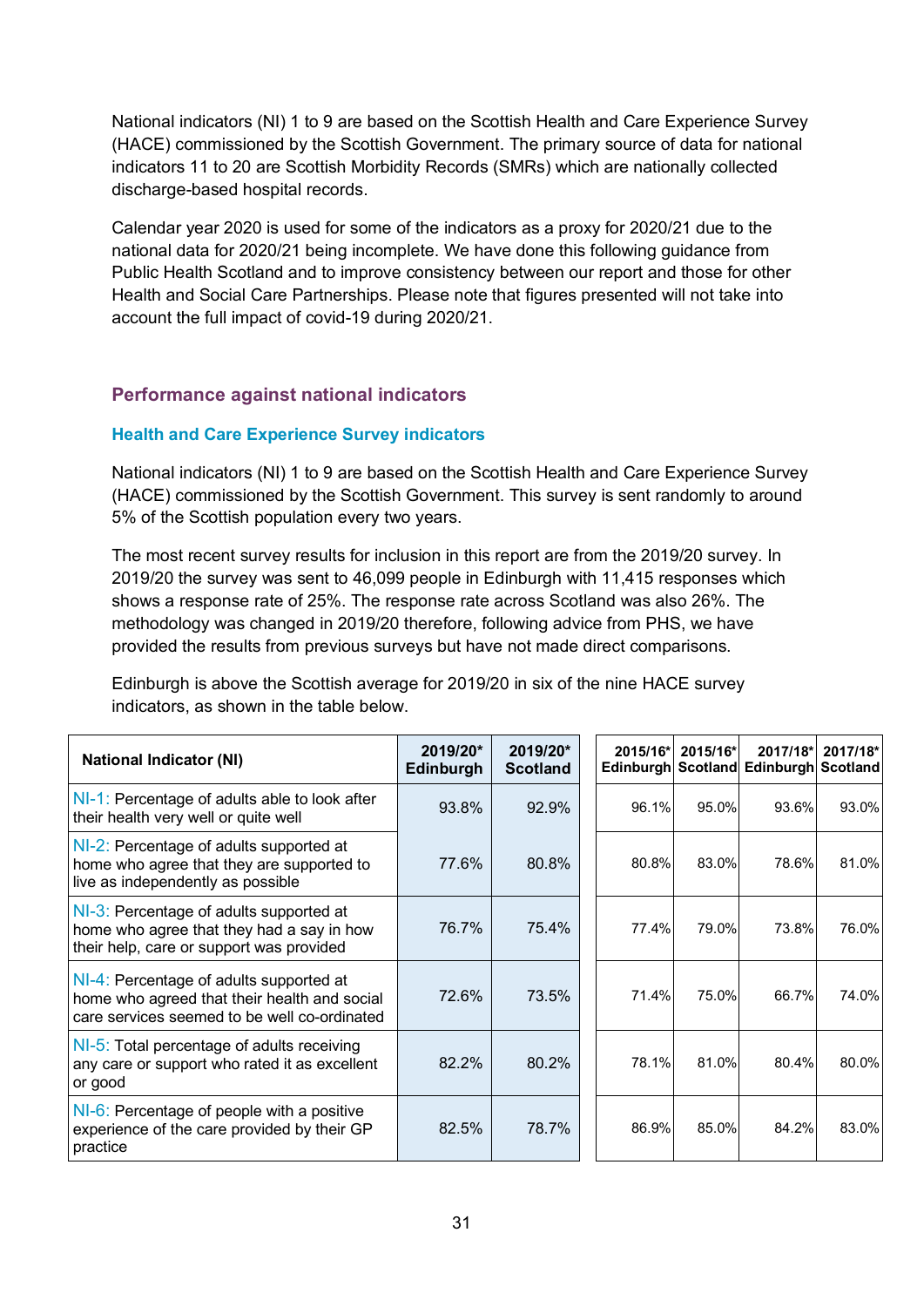| NI-7: Percentage of adults supported at<br>home who agree that their services and<br>support had an impact on improving or<br>maintaining their quality of life | 83.2% | 80.0% | 82.6% | 83.0% | 78.9% | 80.0% |
|-----------------------------------------------------------------------------------------------------------------------------------------------------------------|-------|-------|-------|-------|-------|-------|
| NI-8: Total combined % carers who feel<br>supported to continue in their caring role                                                                            | 33.0% | 34.3% | 36.6% | 40.0% | 34.8% | 37.0% |
| NI-9: Percentage of adults supported at<br>home who agreed they felt safe                                                                                       | 86.5% | 82.8% | 81.8% | 83.0% | 77.5% | 83.0% |

\*Figures for 2019/20 are not directly comparable due to changes in methodology Source: Scottish Government HACE surveys

The areas where we are just below the Scottish average are:

- Adults supported at home agree that they are supported to live as independently as possible
- Adults supported at home agreed that their health and social care services seemed to be well co-ordinated
- Carers feel supported to continue in their caring role

We continue to focus on improvement in each of these areas. Our Home First project, described [here,](#page-31-1) seeks to increase the provision of care and support in the community so people can continue to live as independently as possible. The project is also looking at pathways through the health and social care services to ensure that these are provided in way that is well coordinated between services and makes sense for the individuals experiencing those services.

The Three Conversations approach, currently being rolled out as shown [here,](#page-21-1) focuses on working differently to achieve improved outcomes for people and families. This includes collaborating with the people who are referred to our services to focus on what matters to them and help them make connections or build relationships in order to go on with their life independently. Our Three Conversations approach also seeks to improve coordination between services by ensuring a holistic approach is taken to the needs of individual to connect them with the different services, both internally and in the community, that will best support their needs.

We have also put in place new contracts to support the implementation of our Joint Carers' Strategy, as described [here.](#page-31-2) These will focus on increasing support for the health and wellbeing of carers as well as the provision of robust advice and information. As with many areas across Scotland, we still have work to do to identify all those in caring roles in Edinburgh and ensure they receive the support they need.

#### <span id="page-35-0"></span>Indicator 11: Premature mortality rate

The impact of the pandemic can sadly be seen in this indicator. After declining for years, the premature mortality rate rose sharply in Edinburgh in 2020. This increase was also seen across Scotland. Edinburgh continues to have a lower premature mortality rate than the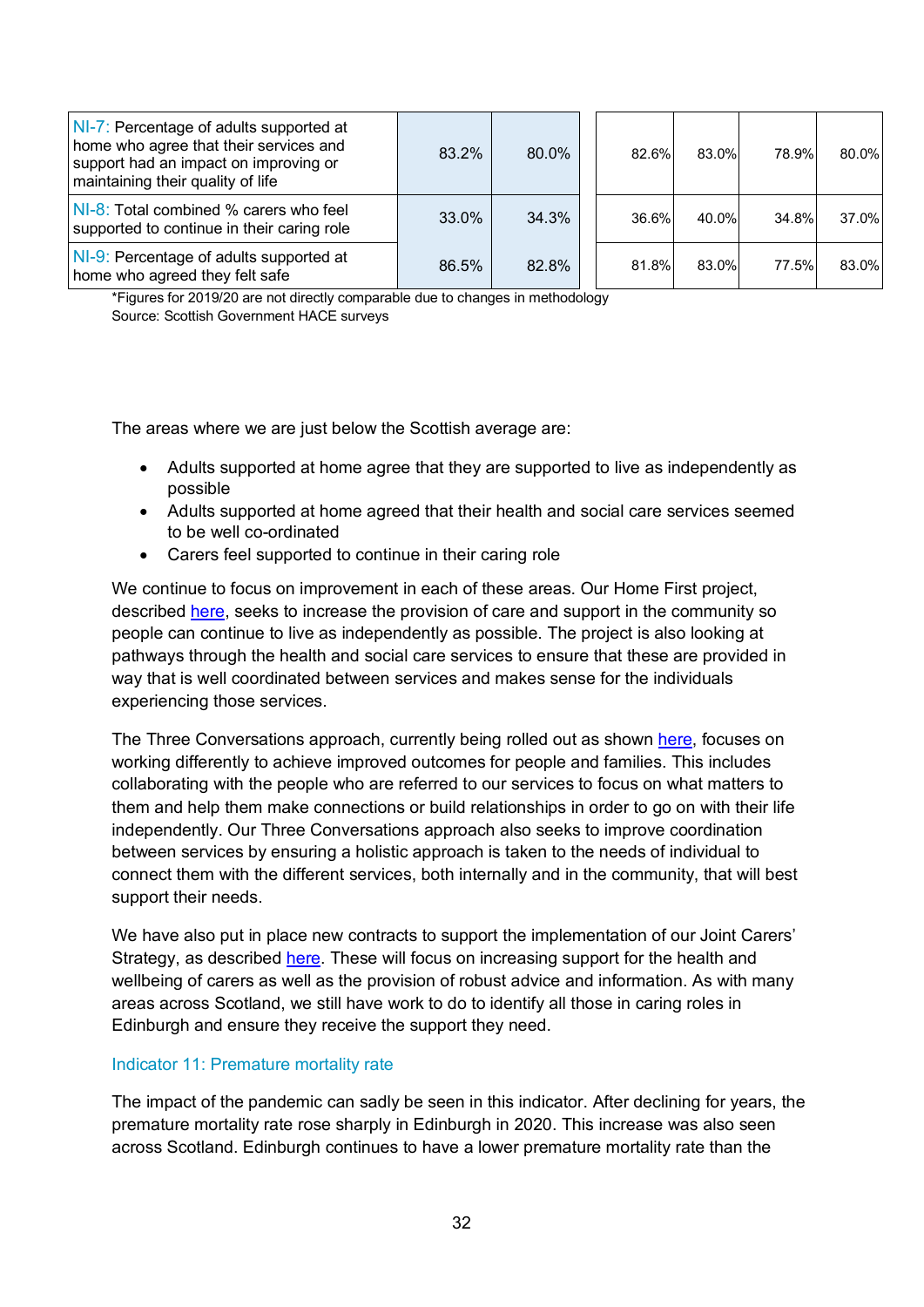Scottish average, and in 2020 Edinburgh is ranked 15 out of the 31 health and social care partnerships in Scotland.

Our Edinburgh Wellbeing Pact and community mobilisation approach will support continued improvement in this indicator, as [described earlier.](#page-15-2) The Pact is underpinned by a shared common purpose: to achieve and maximise the wellbeing of all our citizens. It sets out a reciprocal agreement with the people of Edinburgh to create healthy communities, empowered by local services and organisations that support people to prevent crisis and manage their health and personal independence at home, working together to put wellbeing first.



|           | 2015 | 2016 | 2017 | 2018 | 2019 | 2020 |
|-----------|------|------|------|------|------|------|
| Edinburgh | 406  | 399  | 380  | 386  | 360  | 405  |
| Scotland  | 441  | 440  | 425  | 432  | 426  | 457  |

Source: Public Health Scotland

#### <span id="page-36-0"></span>Indicator 12: Rate of emergency admissions for adults

We continue to have a much lower rate for emergency admissions than the Scottish average. The Edinburgh rate is the second lowest in Scotland, following Aberdeenshire.

The rate increased in 2019/20 due to a service change at A&E at the Royal Infirmary Edinburgh that artificially increased the number of emergency admissions. This change will continue to affect the emergency admission rate in 2020, however this has also been influenced by changes in behaviour due to the pandemic, with fewer people attending hospital A&E departments. The drop in emergency admissions in 2020 was much lower in Edinburgh than in Scotland, likely reflecting the lower number of emergency admissions to begin with. Due to the disruption over the last year, we can't accurately assess the ongoing trend in this indicator.

While we cannot yet know whether this behaviour change will be sustained, our Home First project, described [here,](#page-31-1) continues to look for ways to treat patients at home or in the community where appropriate, including through a redesign of unscheduled care pathways.

The differences in the rate between our localities reflects the different demographics of these localities, shown [here.](#page-7-3)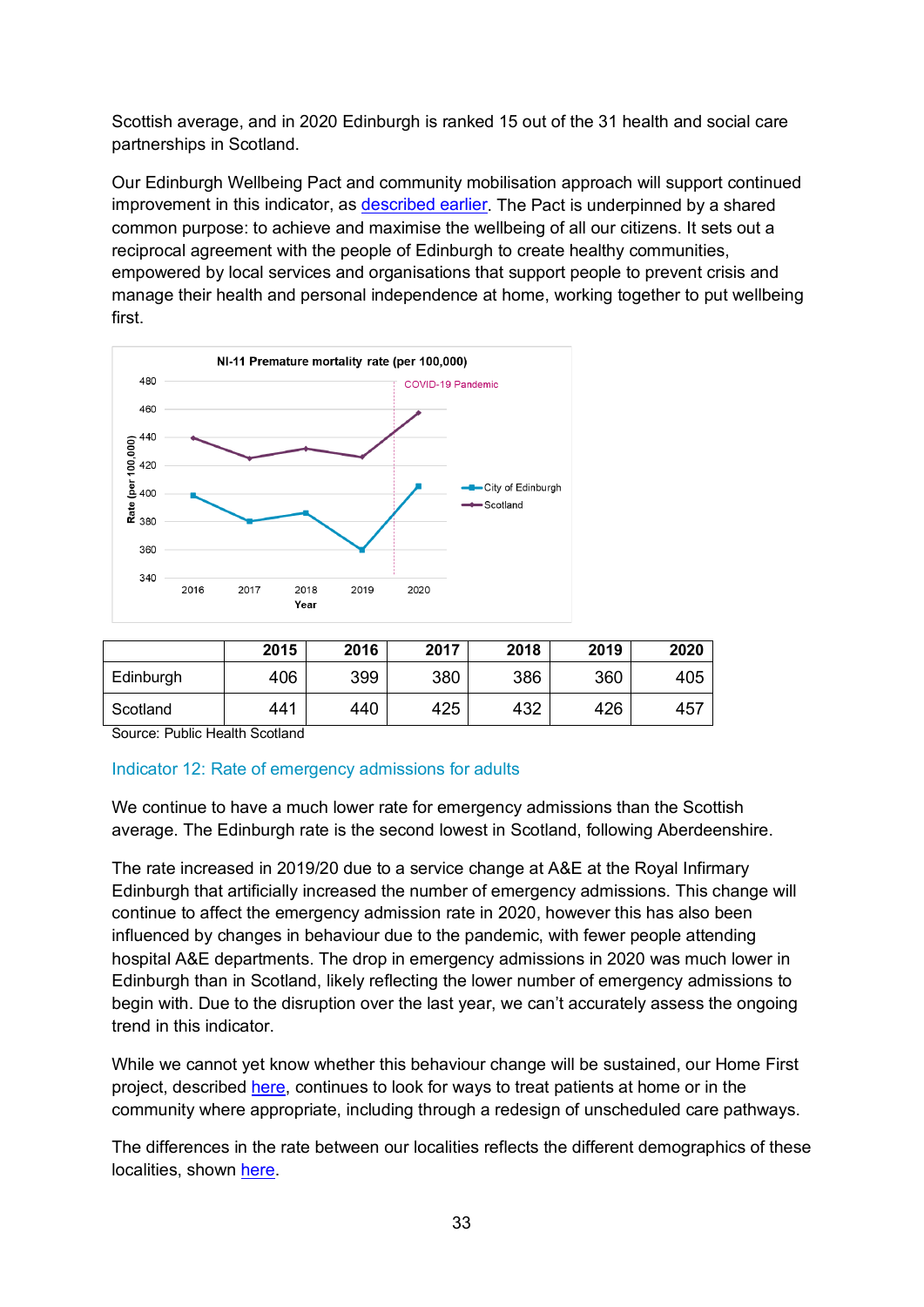

|                       | 2016/17 | 2017/18 | 2018/19 | 2019/20 | 2020*  |
|-----------------------|---------|---------|---------|---------|--------|
| Edinburgh             | 8,512   | 8,670   | 8,564   | 9,481   | 8,711  |
| Scotland              | 12,229  | 12,210  | 12,279  | 12,522  | 11,100 |
| <b>Our localities</b> |         |         |         |         |        |
| North East            | 8,852   | 9,042   | 9,128   | 10,210  | 9,391  |
| North West            | 9,360   | 9,471   | 8,961   | 9,974   | 9,267  |
| South East            | 7,480   | 7,502   | 7,306   | 7,998   | 7,303  |
| South West            | 8,402   | 8,750   | 9,059   | 9,959   | 9,071  |

#### <span id="page-37-0"></span>Indicator 13: Rate of emergency bed days for adults

Like the rate of emergency admissions, the rate of emergency bed days has been consistently below the Scottish average over the last five years. We are the eighth best performing partnership on this indicator.

This indicator has also been affected by the impact of the pandemic and fewer people attending our hospital for emergency treatment. We are therefore unable to accurately compare to previous years, as we are unable to identify how much of the continuing drop in emergency bed days is due to the pandemic.

As with the rate of emergency admissions, the rate of emergency bed days varies across our localities depending on demographics outlined [here.](#page-7-3)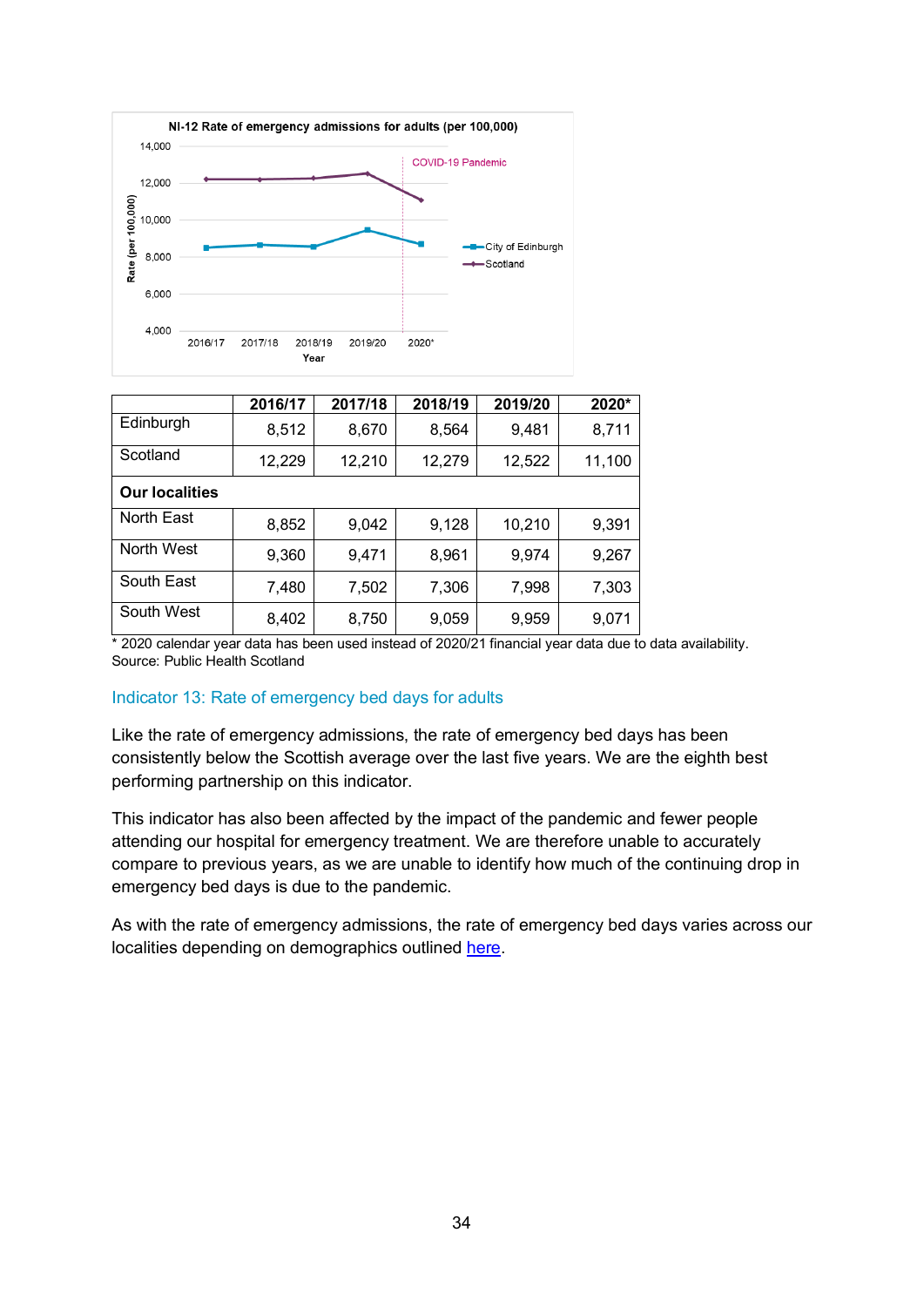

|                       | 2016/17 | 2017/18 | 2018/19 | 2019/20 | 2020*   |  |
|-----------------------|---------|---------|---------|---------|---------|--|
| Edinburgh             | 120,090 | 114,035 | 112,425 | 104,646 | 91,920  |  |
| Scotland              | 125,948 | 122,388 | 120,155 | 118,288 | 101,852 |  |
| <b>Our localities</b> |         |         |         |         |         |  |
| North East            | 113,830 | 103,505 | 106,451 | 98,567  | 87,934  |  |
| North West            | 129,659 | 120,854 | 114,742 | 105,552 | 90,960  |  |
| South East            | 133,043 | 127,709 | 120,753 | 110,399 | 101,998 |  |
| South West            | 98,478  | 99,542  | 105,390 | 102,810 | 84,613  |  |

#### <span id="page-38-0"></span>Indicator 14: Readmissions to hospital within 28 days of discharge

Edinburgh has been consistently above the Scottish average on this indicator and ranks in the lowest 20% of partnerships. Work is ongoing to better understand the reasons behind this high rate of readmissions and look at how we can target improvements in this area.

This indicator was also affected by the pandemic, with a sharp increase in both Edinburgh and Scotland between 2019/20 and 2020. The increase in rate in Edinburgh is roughly the same as the increase in Scotland. This is likely partially due to the lower number of people in hospital over 2020, meaning that those in hospital have more complex issues and are therefore more likely to have recurring issues that result in the need to be readmitted. Again, we can't accurately compare this indicator to previous years due to the impact of the pandemic on these figures.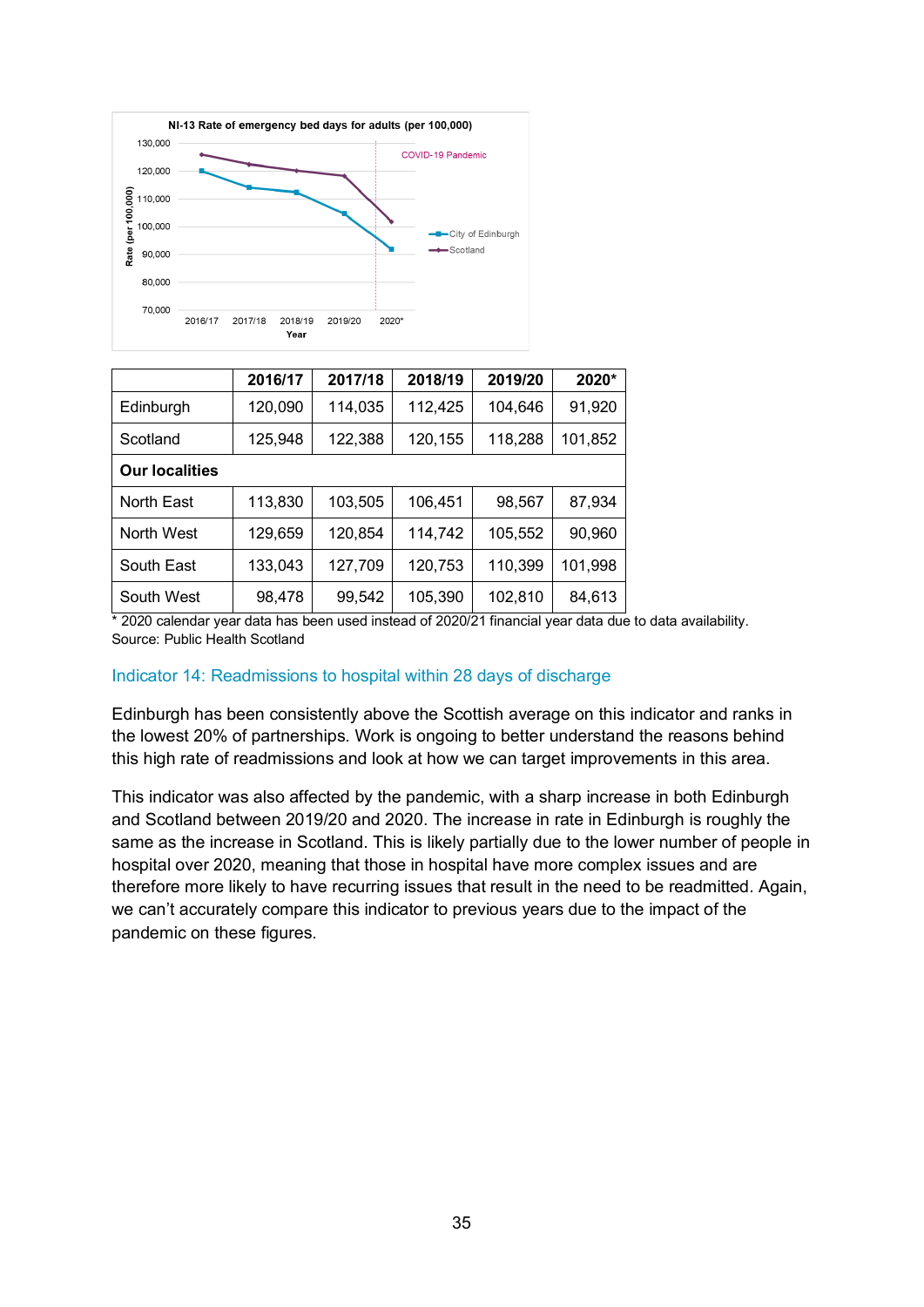

|                       | 2016/17 | 2017/18 | 2018/19 | 2019/20 | 2020* |
|-----------------------|---------|---------|---------|---------|-------|
| Edinburgh             | 110     | 112     | 112     | 119     | 130   |
| Scotland              | 101     | 103     | 103     | 105     | 114   |
| <b>Our localities</b> |         |         |         |         |       |
| North East            | 113     | 110     | 119     | 124     | 131   |
| North West            | 104     | 106     | 104     | 112     | 130   |
| South East            | 116     | 116     | 109     | 119     | 122   |
| South West            | 107     | 117     | 119     | 124     | 135   |

#### <span id="page-39-0"></span>Indicator 15: Proportion of last 6 months of life spent at home or in community setting

Edinburgh has a lower rate than the Scottish average on this indicator but while we have one of the lowest rates in Scotland, the difference with the national average is small. Over the last five years, we have made progress to close this gap and improve our performance in this space. As this measure is based on how much time people spent in hospital during the last six months of their life, the lower numbers in hospital in 2020 will have affected the trend.

Our [Home First](#page-31-1) project is continuing to focus on supporting people at home or in a community setting where appropriate, including through our Hospital at Home service. Our [bed based strategy](#page-24-1) is also looking to ensure we have the right mix of beds across hospital and community setting to support a shift in the balance of care to the community.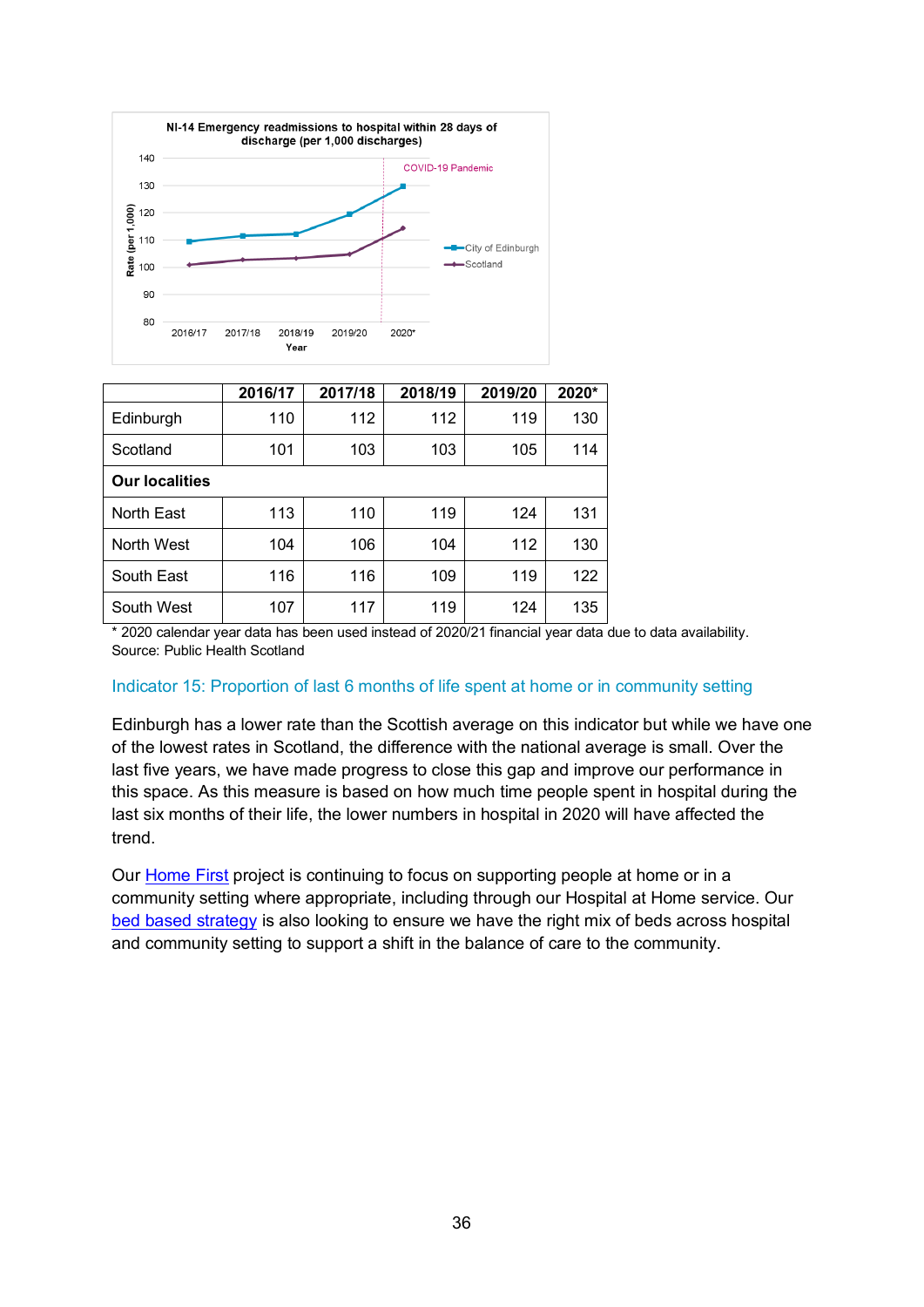

|                       | 2016/17 | 2017/18 | 2018/19 | 2019/20 | 2020* |
|-----------------------|---------|---------|---------|---------|-------|
| Edinburgh             | 85%     | 86%     | 85%     | 87%     | 88%   |
| Scotland              | 87%     | 88%     | 88%     | 88%     | 90%   |
| <b>Our localities</b> |         |         |         |         |       |
| North East            | 85%     | 85%     | 85%     | 87%     | 88%   |
| North West            | 82%     | 84%     | 83%     | 85%     | 86%   |
| South East            | 86%     | 87%     | 87%     | 88%     | 90%   |
| South West            | 87%     | 86%     | 86%     | 87%     | 89%   |

#### <span id="page-40-0"></span>Indicator 16: Falls rate per 1,000 population in over 65s

The falls rate in Edinburgh is higher than the national average and in 2020 we have the third highest rate out of all the health and social care partnerships. However, in 2018/19 we had the 12<sup>th</sup> lowest rate out of the 31 partnerships. This rate is based on the number admitted to hospital following a fall, rather than all falls in the community.

The rate increased sharply from 2019/20 and was accompanied by a drop in the average length of stay following admission. It is likely this is linked to the service change at A&E at the Royal Infirmary Edinburgh that artificially inflated emergency admission numbers.

The restriction in activities associated with the pandemic may also have influenced this figure in 2020. Many people could have lost fitness or muscle tone following the inability for them to continue their normal activities, particularly those who were shielding. This increases the risk of falls and may have offset the reducing numbers attending hospital last year.

The staying active activities described [here,](#page-11-0) run through our long term conditions programme and funded through our grants programme, continue to support our vulnerable population and those with long term conditions to stay active and reduce the likelihood of falls.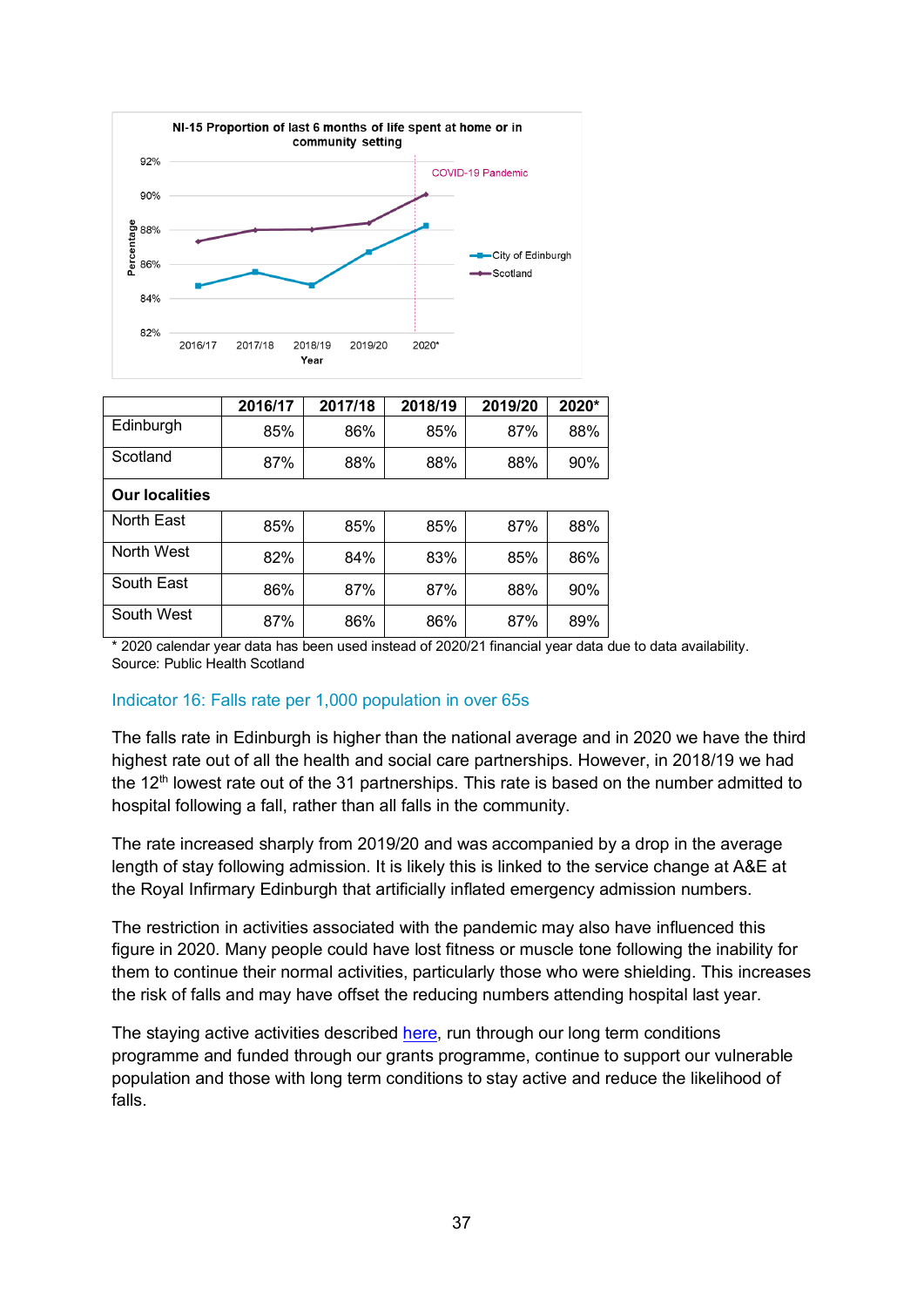

|                       | 2016/17 | 2017/18 | 2018/19 | 2019/20 | 2020* |
|-----------------------|---------|---------|---------|---------|-------|
| Edinburgh             | 21.7    | 23.4    | 21.9    | 26.8    | 26.7  |
| Scotland              | 21.4    | 22.2    | 22.5    | 22.8    | 21.7  |
| <b>Our localities</b> |         |         |         |         |       |
| North East            | 22.0    | 25.0    | 23.0    | 30.0    | 29.2  |
| North West            | 22.0    | 24.0    | 22.0    | 27.0    | 27.8  |
| South East            | 24.0    | 23.0    | 22.0    | 28.0    | 26.4  |
| South West            | 19.0    | 21.0    | 21.0    | 23.0    | 23.1  |

#### <span id="page-41-0"></span>Indicator 17: Proportion of care services graded 'good' (4) or better in Care Inspectorate inspections

Indicator 17 has also been affected by the pandemic, as the Care Inspectorate altered the way they ran inspections and their areas of focus during the inspections.

Advice from directors of Public Health in Scotland was that inspection visits would present a real risk of introducing and spreading covid-19 in Scotland's care homes. With agreement from Scottish Government, the Care Inspectorate therefore restricted their presence in services unless necessary. This approach resulted in most services not being graded as normal and instead retaining the grades they had last received.

Instead the Care Inspectorate intensified oversight using a range of remote and virtual approaches to ensure services were supported and operating well throughout the pandemic. The Care Inspectorate also developed a new question to allow them to focus inspections on how services were responding to pandemic, particularly in relation to increased infection prevention and control requirements.

The data for NI-17 comes from the Care Inspectorate and covers all registered services in Edinburgh, not just those that we run. The figure covers the latest inspection result for each registered service, even if the inspection took place before the referenced financial year.

In 2020/21, 84% of care services in Edinburgh had a grade of 'good' (4) or better, compared to 83% in Scotland, meaning we are above the Scottish average. We rank  $20<sup>th</sup>$  out of 31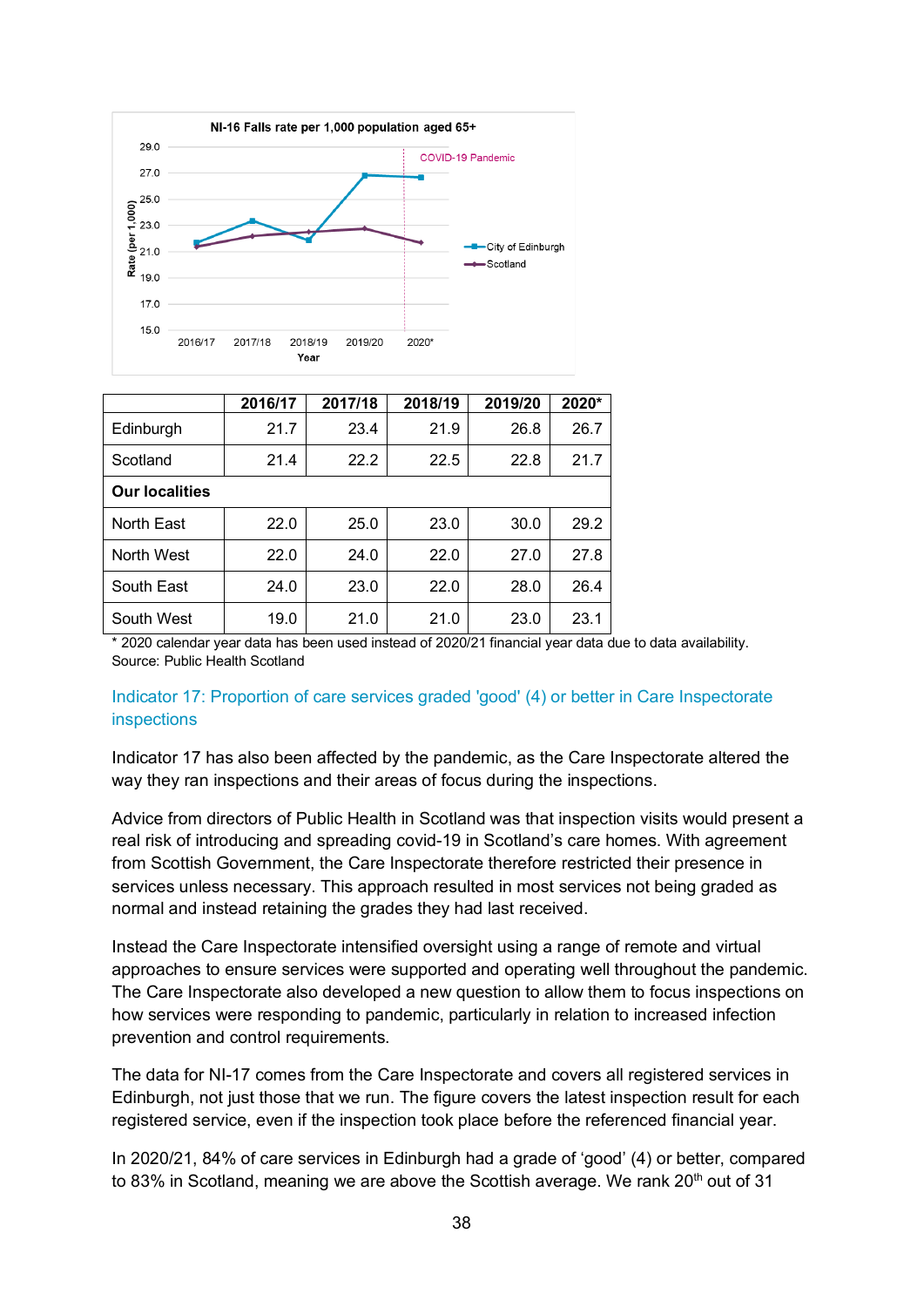partnerships on this indicator. A summary of the Care Inspectorate reviews of our services during financial year 2020/21 and the work we have done to improve services in our care homes is shown [here.](#page-21-2)



|           | 2016/17 | 2017/18 | 2018/19 | 2019/20 | 2020/21 |
|-----------|---------|---------|---------|---------|---------|
| Edinburgh | 84%     | 88%     | 84%     | 82%     | 84%     |
| Scotland  | 84%     | 85%     | 82%     | 82%     | 83%     |

Source: Care Inspectorate

#### <span id="page-42-0"></span>Indicator 18: Percentage of adults with intensive needs receiving care at home

There has been a slight drop in the percentage of adults with intensive needs receiving care at home (those receiving personal care or direct payments for personal care) in 2020 from 61.4% to 59%. We remain below the national average and are ranked  $24<sup>th</sup>$  out of 31 partnerships. In 2020 this indicator has likely been affected by the need to prioritise our support to the most vulnerable during the pandemic.

We continue to work to shift the balance of care from hospital settings to the community, including through our [bed-based](#page-24-1) review and [Home First](#page-31-1) approach.



|           | 2016  | 2017  | 2018  | 2019  | 2020  |
|-----------|-------|-------|-------|-------|-------|
| Edinburgh | 62.4% | 61.6% | 61.8% | 61.4% | 59.0% |
| Scotland  | 61.6% | 60.7% | 62.1% | 63.1% | 62.9% |

Source: Public Health Scotland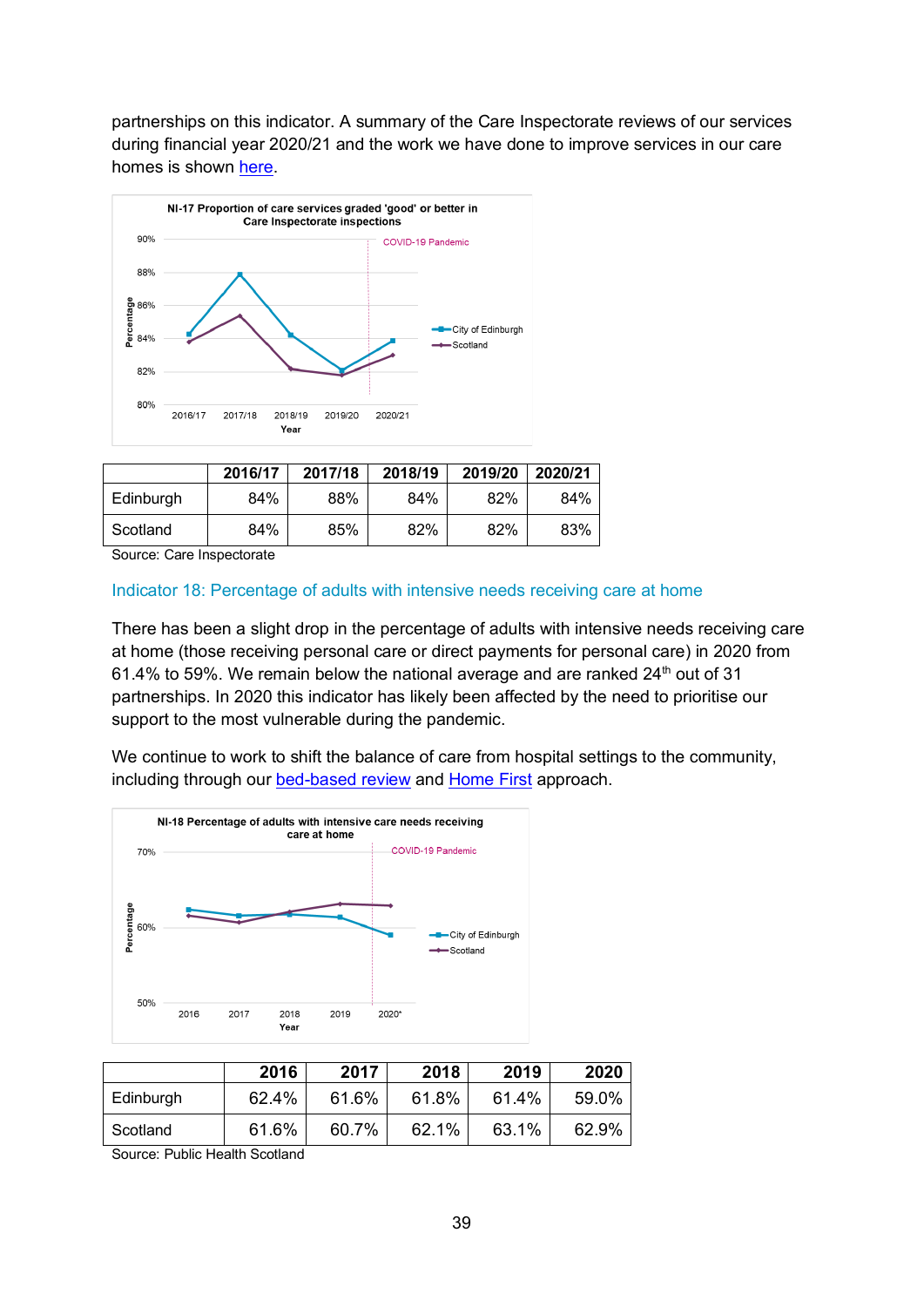#### <span id="page-43-1"></span>Indicator 19: Number of days people aged 75+ spend in hospital when they are ready to be discharged

The rate of bed days lost due to delayed discharged for those over 75 has decreased sharply in 2020/21 for both Edinburgh and Scotland. The figure for Edinburgh was 579 compared to 488 in Scotland. This is a decrease in Edinburgh from 1,175 days in 2019/20.

The 2020/21 figures will be affected by the pandemic both due to the lower number of people being admitted to hospital and the focus on this area to free up beds to increase hospital capacity. However, between 2019/20 and 2020/21, this figure decreased by 51% in Edinburgh compared to a 37% decrease in the figure for Scotland. We remain higher than the national level, but the gap has closed over the last few years. In 2020/21 we were ranked  $22<sup>nd</sup>$  out of 31 partnerships, an improvement from our ranking of  $27<sup>th</sup>$  in 2019/20.

We continue to work to reduce the levels of delayed discharges in Edinburgh, however these are likely to increase again as our services remobilise and pressures on capacity increases following the removal of restrictions. Our bed-based strategy will implement changes that support increased capacity in intermediate care and nursing homes and a smoother pathway for referrals to additional bed-based care. Ongoing work through the Home First project on implementing a Planned Date of Discharge will also support more proactive discharge planning.



|           | 2016/17 | 2017/18 | 2018/19 | 2019/20 | 2020/21 |
|-----------|---------|---------|---------|---------|---------|
| Edinburgh | 1,395   | 1.502   | 1,621   | 1.175   | 579     |
| Scotland  | 841     | 762,    | 793     | 774     | 488     |

Source: Public Health Scotland

#### <span id="page-43-0"></span>Indicator 20: Percentage of total health and care spend on hospital stays where the patient was admitted in an emergency

The percentage of total health and care spend on hospital stays resulting from emergency admissions has decreased in 2020. This figure includes spend that is not part of our budget so does not match our financial information. The figure in 2020 likely decreased due to the combination of increased spending, primarily community based, due to the pandemic, and the lower numbers of emergency admissions. As with other indicators, this means that we are unable to accurately compare trends across years.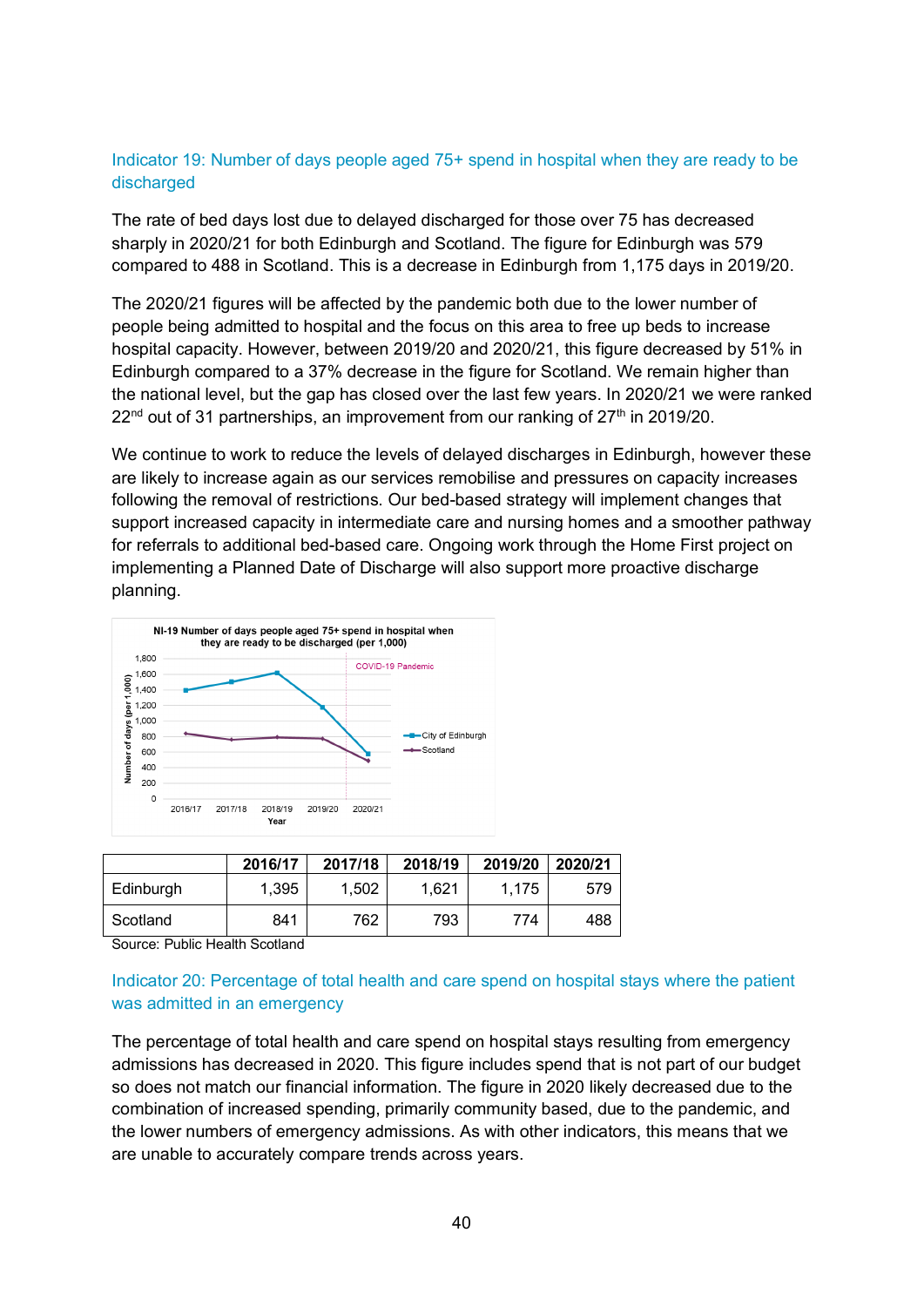This indicator is linked to our desire to shift the balance of care from hospital settings to the community where appropriate. This is supported by our [Home First,](#page-31-1) [bed-based strategy](#page-24-1) and [community mobilisation](#page-15-2) projects within our Transformation programme. We have described our own financial situation in more detail [here.](#page-24-2)



|           | 2016/17 | 2017/18 | 2018/19 | 2019/20 | 2020* |
|-----------|---------|---------|---------|---------|-------|
| Edinburgh | 23.5%   | 24.3%   | 23.8%   | 23.2%   | 21.1% |
| Scotland  | 23.4%   | 24.1%   | 24.1%   | 24.1%   | 21.0% |

<sup>\* 2020</sup> calendar year data has been used instead of 2020/21 financial year data due to data availability. Source: Public Health Scotland

#### <span id="page-44-0"></span>**Ministerial Strategic Group indicators**

We also report performance indicators to the Scottish Government through the Ministerial Strategic Group for Health and Community Care (MSG). These performance indicators give a view of how HSCPs are progressing against a range of whole system level measures. The performance indicators are largely based on hospital sector data due to routine availability of national data. While similar to some of the core indicators, these figures are calculated in slightly different ways so are not comparable.

As with the core indicators, these figures have been impacted by the pandemic. The restrictions on both people's movement and hospital activity resulted in lower numbers of A&E attendances, unplanned admissions, emergency bed days and delayed discharges. The percentage of the last 6 months spent in community setting and the population over 65 living at home (balance of care) were also likely affected by the reduction in hospital activity.

A summary of the MSG measures and performance for Edinburgh in 2020/21 is shown in the table below. No targets were set for 2020/21 due to the pandemic.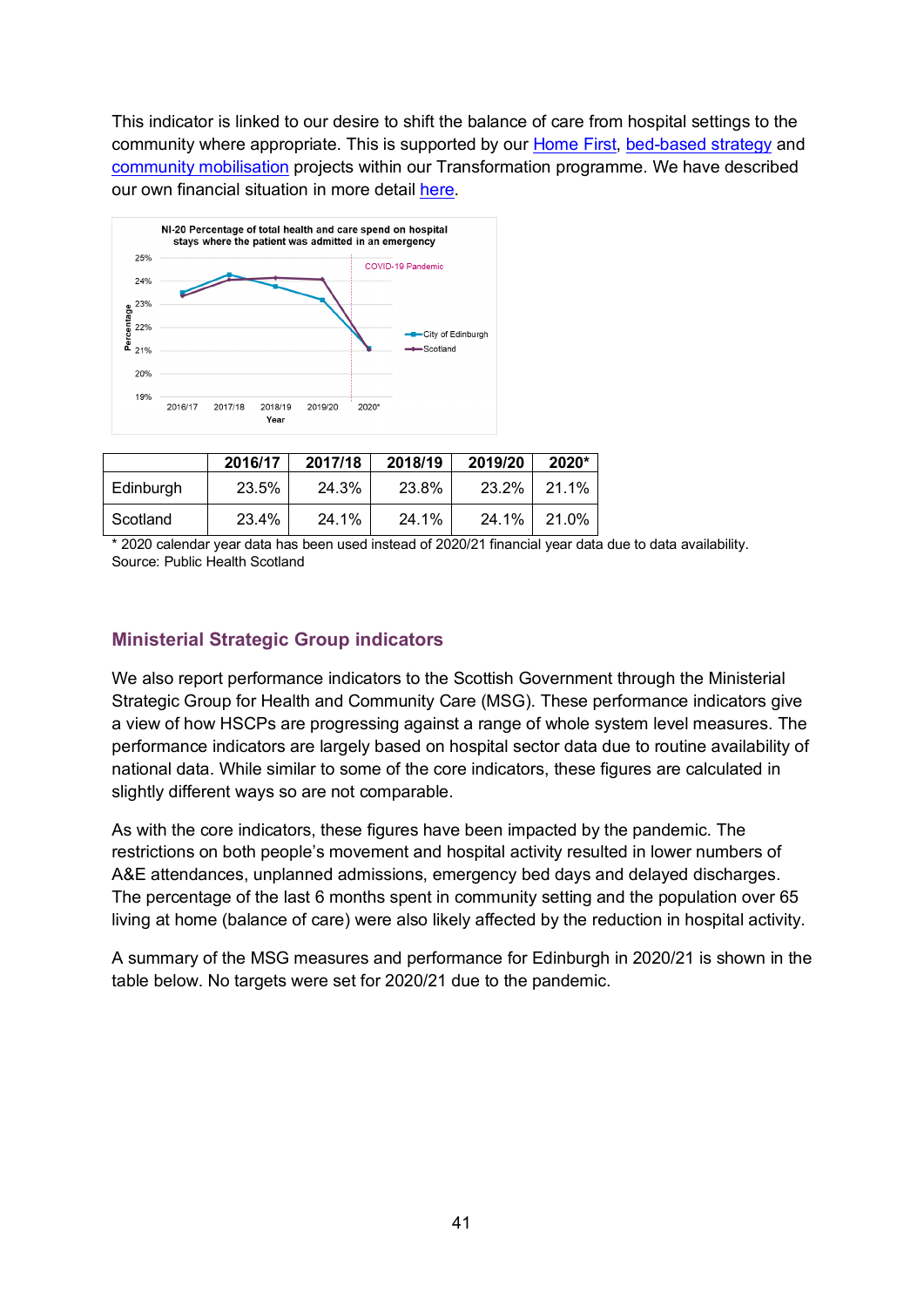| <b>Indicator</b>                                      | 2017/18<br><b>Baseline</b><br>total | <b>Desired</b><br>direction<br>of travel | Latest<br>available<br>figures | Latest<br>period<br>available |
|-------------------------------------------------------|-------------------------------------|------------------------------------------|--------------------------------|-------------------------------|
| A&E Attendances                                       | 103,986                             |                                          | 83,458                         | 2020/21                       |
| <b>Unplanned Admissions</b>                           | 35,597                              |                                          | 36,642 <sup>+</sup>            | 2020                          |
| <b>Emergency Occupied Bed Days:</b>                   |                                     |                                          |                                |                               |
| Acute                                                 | 330,759                             |                                          | 268,972                        | 2020                          |
| Geriatric Long Stay <sup>^</sup>                      | 22,324                              |                                          | 19,472                         | 2020/21                       |
| <b>Mental Health</b>                                  | 122,841                             |                                          | 131,002 <sup>p</sup>           | 2019/20                       |
| <b>Delayed Discharges</b>                             | 76,933                              |                                          | 32,798                         | 2020/21                       |
| Last 6 months of life spent in a<br>community setting | 85.7%                               |                                          | 86.7% <sup>P</sup>             | 2019/20                       |
| Balance of Care#                                      | $95.5\%$ *                          |                                          | 95.7% <sup>P</sup>             | 2019/20                       |

<sup>+</sup> More detail on the change in emergency admissions since 2017/18 is provided [here.](#page-36-0)

^ Geriatric long stay unscheduled occupied bed days data is affected by SMR completeness issue.

p This data is provisional.

# This indicator is still under development and may change in future releases.

\* The Balance of Care 2017/18 baseline figure has been updated since it was last published, it was previously 95.6%.